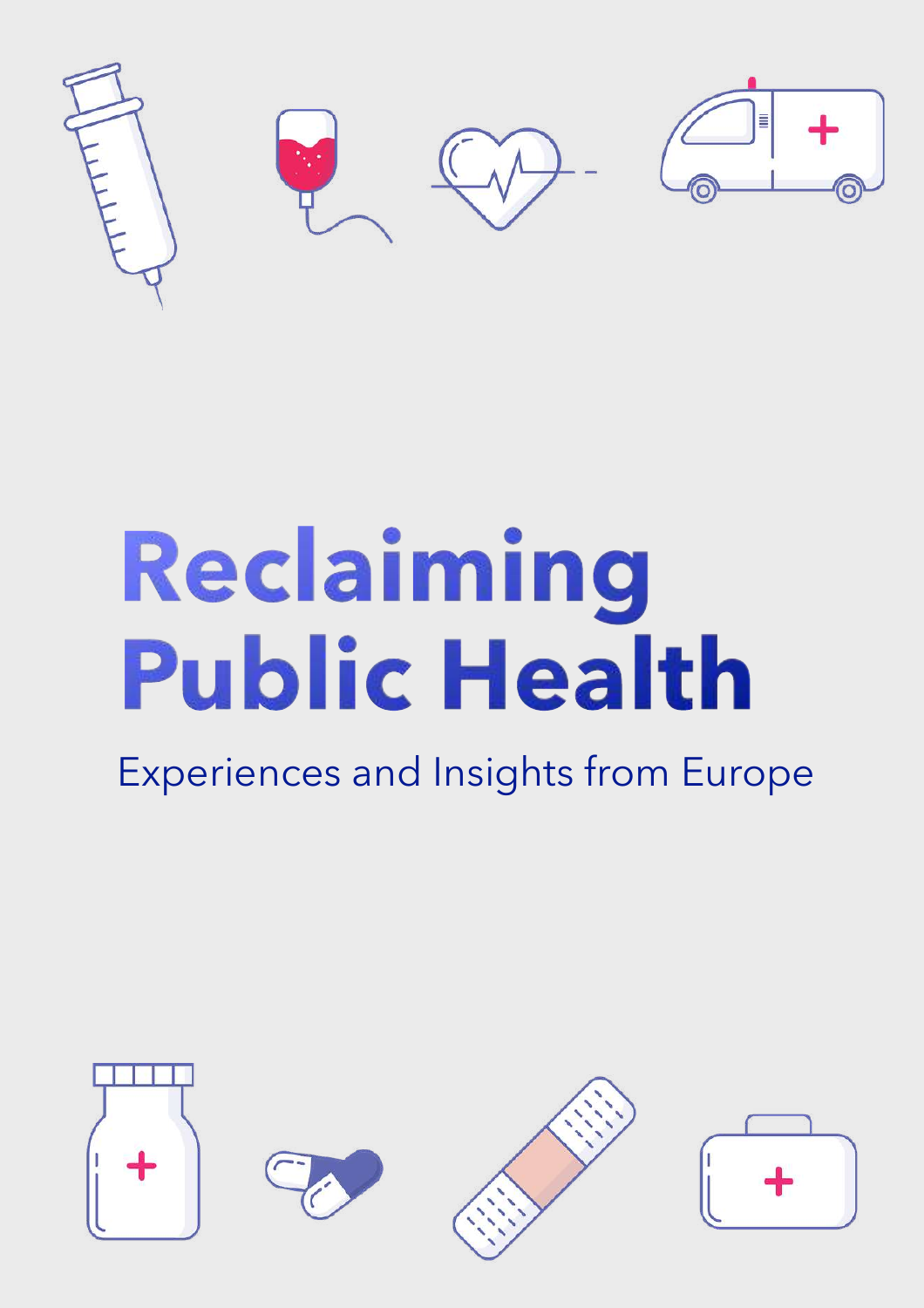This publication is the result of contributions from many researchers, activists, and organizations across Europe (and beyond!). We are in immense appreciation of the tireless work conducted by Viva Salud, the European Network against Privatization and Commercialization of Health and Social Protection, Centro di Salute Internazionale e Interculturale, Association ESE, the Centre for Development of Workers' Participation, the Life Quality Improvement Organization Karika, Médecine pour le Peuple, and the Action Platform Health and Solidarity.

We are also in appreciation of the endless efforts of all People's Health Movement Europe country circles that have built the basis for this research over the past several years.

A special thanks goes to those who made the case studies happen–not only writing them but also by supporting the research for this collection in other ways. Desirée Enlund, Dominika Gornaľová, Eva Gallova, Jasper Thys, and Nina Rajković: thanks a ton for all the effort you put into developing the selected case studies.

And a final thanks to the organizations that offered infrastructural support for the development of the case studies—People's Health Movement Europe, Organization for Workers' Initiative and Democratization, Institute for Political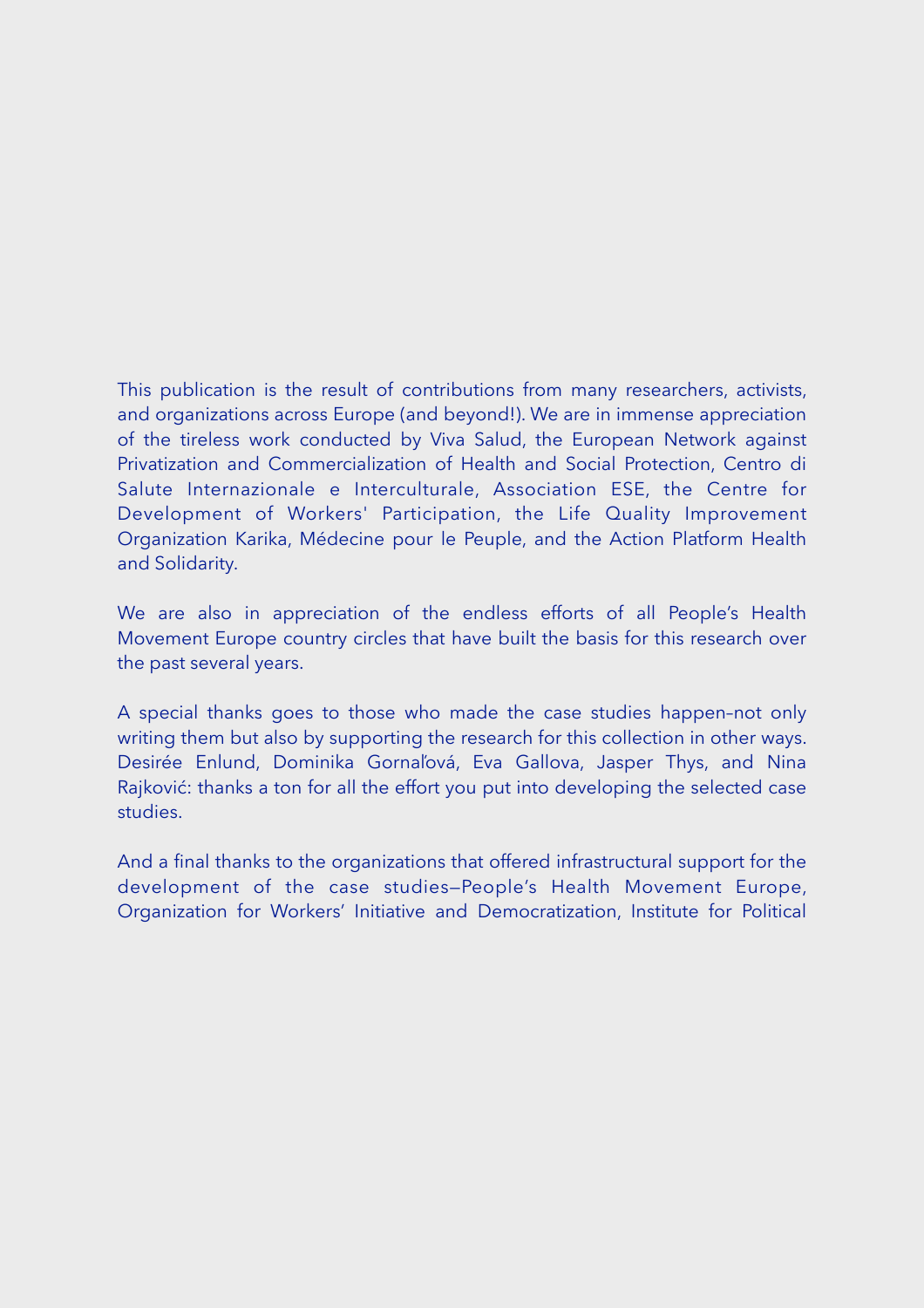## Reclaiming Public Health: Experiences and Insights from Europe

*Edited by* Leigh Kamore Haynes and Ana Vračar *Designed by* Leigh Kamore Haynes *Research coordination* Ana Vračar

JUNE 2021



**People's Health Movement Europe** phmovement.org



**Organization for Workers' Initiative and Democratization** udrugabrid.hr



**Institute for Political Ecology** ipe.hr

*With funding from*



**FundAction**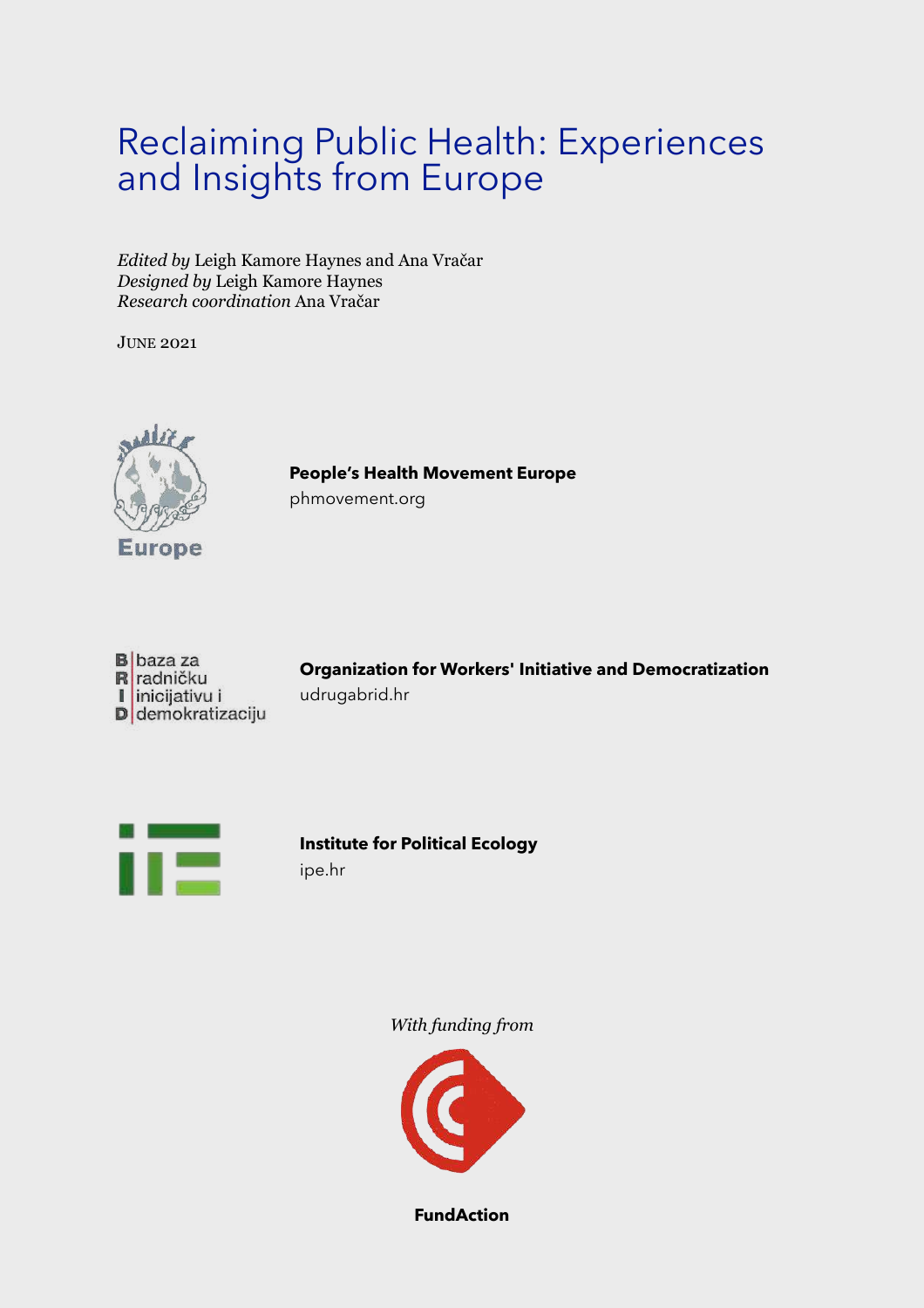## **Table of Contents**

| <b>Introduction: The privatization of public health</b> |  |  |
|---------------------------------------------------------|--|--|
| Leigh Kamore Haynes and Ana Vraçar                      |  |  |

#### **Slovakia: Healthcare financing through a ban on distribution of profits**

*Dominika Gornaľová*

#### **Croatia: Regional health councils as a mechanism for people's participation in health policy**

*People's Health Movement Croatia*

**Belgium: Health workers organize to provide care and advocate for the right to health** *Geneeskunde voor het Volk/Médecine pour le Peuple*

#### **Sweden: Creation of a cooperative to ensure local healthcare provision**

*Desirée Enlund*

### **Lessons for Organizing 35**















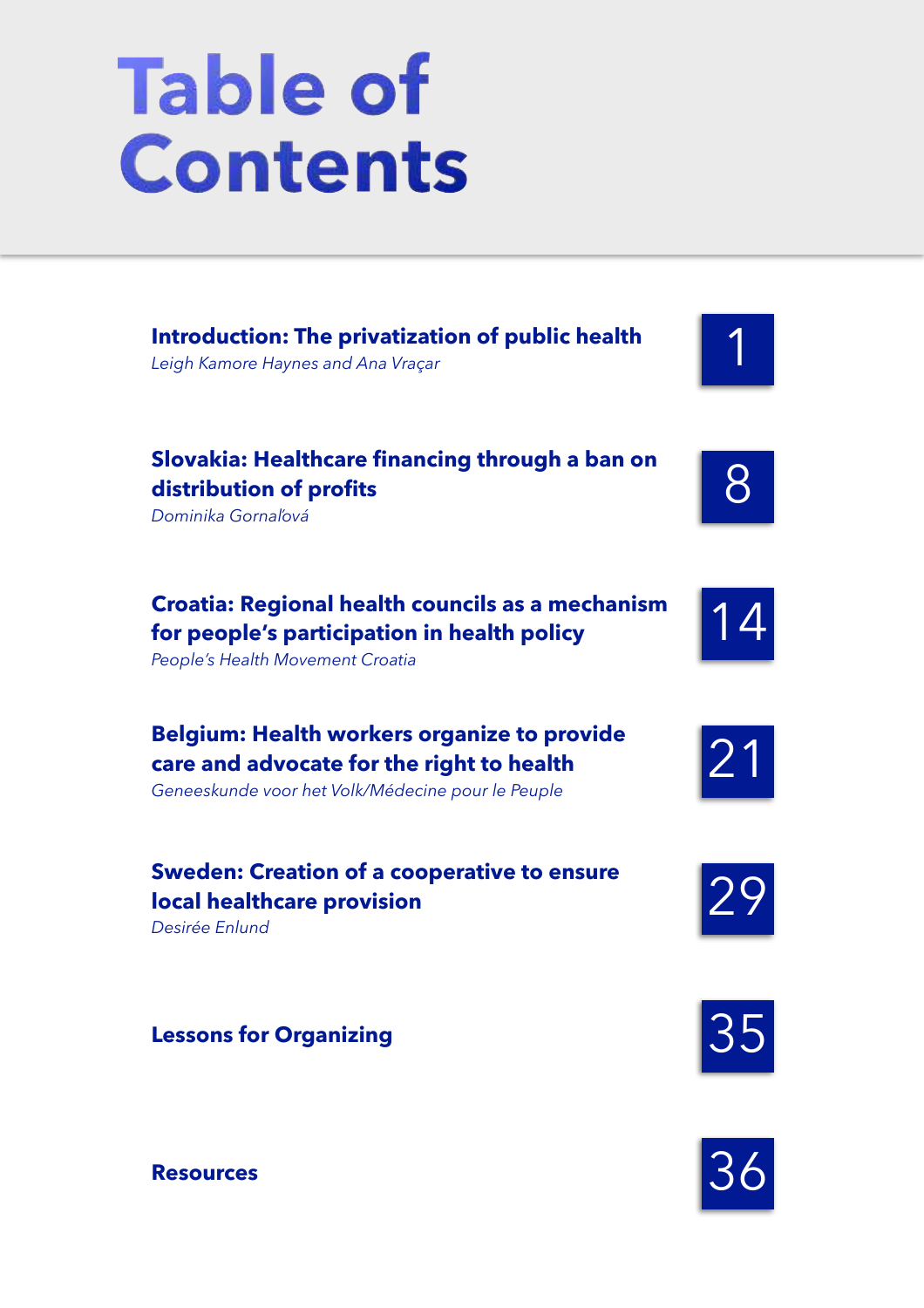## **Introduction: The privatization of public health**

Leigh Kamore Haynes and Ana Vračar

<span id="page-4-0"></span>Access to health services is a key determinant of health and necessary to realize the right to health<sup>[1](#page-9-0)</sup> for all. However, across Europe governments increasingly fail to ensure that everyone has access to health care through strong, public health systems which the population may readily use. Health care systems struggle to retain their public nature, and diminished access to health services contributes to health inequities, the heavier burden often borne by the most vulnerable communities.

A person's ability to access health care may be determined by their ability to afford health insurance, co-pays, or medicines. Access to health care may also be determined geographically or temporally. In rural areas, for example, where a full service clinic is not available, a person may not have transportation to the nearest facility for treatment. In areas where services are readily available a person may not be able to take leave from work during certain hours to seek care.[2](#page-9-1)

<span id="page-4-1"></span>Through public health services, states have the power to make sure that all people receive the care and treatment they need, and there is democratic control or the health system through, for example, public participation and accountability mechanisms. However, with the purported aim of decreasing costs, increasing efficiency, or improving services, states have begun to relinquish this power to private actors–contracting out services or selling off parts of the health care infrastructure. They have also implemented measures that commercialize health services or apply "market logic" to the health system, often relying on private actors for implementation. As these practices have deepened, the broad access to health care that people expect has narrowed.

In anticipation of and response to government actions to privatize health services, communities have organized and movements have arisen across Europe to express their dissent with privatization of health services and demand that these services remain under public control. These movements have manifested through large, regional networks and national organizations that work to influence policy at higher levels and also through very localized groups, at the municipal level.

#### Privatization of healthcare

Privatization of health services is often interconnected with other processes, such as commercialization and marketization. This may entail, for example, the shifting of ownership of assets from public authorities to private companies while other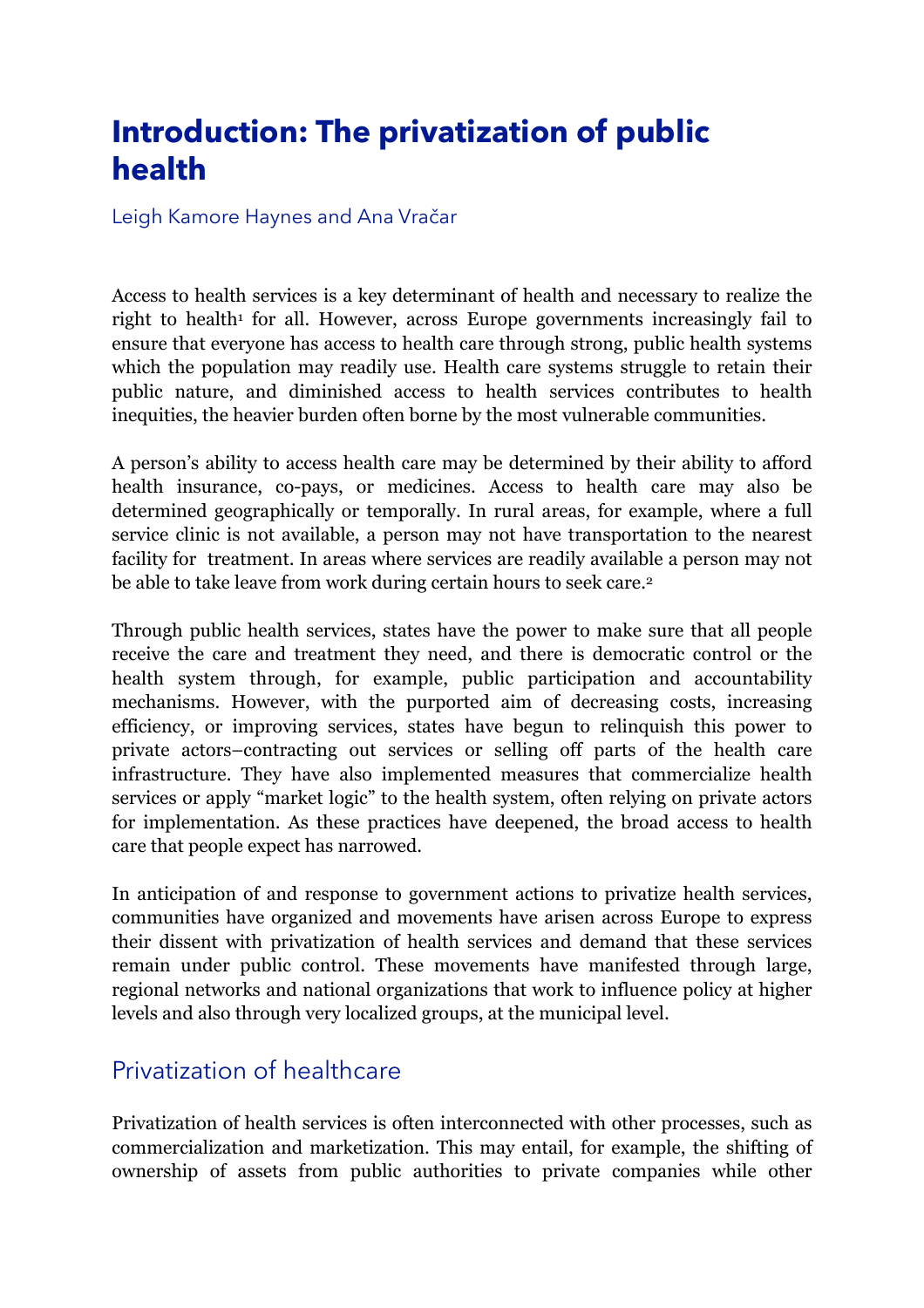<span id="page-5-0"></span>processes may include healthcare provision being done through market relationships with paying customers, health services being provided for income or profit, or healthcare being financed through individual payments and private insurances. These practices are most common with private entities but are also carried out by public authorities.<sup>[3](#page-9-2)</sup> Despite how the process may look, it ultimately results in the diminution of health services controlled by the public sector and expansion of private actors determining what's best to meet the public's health needs.

<span id="page-5-1"></span>No single factor can be pointed to as causing a shift from public to private control, but a few common factors have been identified across Europe. These include alleviating budgetary strain through containing costs, so-called "failure" of a troubled public sector, perceived affluence of health care services outside of the public sector, advancements in medical technology, or just the broader political climate[.4](#page-9-3) Privatization has further been heavily driven by neoliberal policies that prioritize capital and private investment; the search for profitable investment opportunities in health care on the part of multinational healthcare companies has driven this transformation.[5](#page-9-4)

<span id="page-5-2"></span>Privatization affects the provision of care and people's experience of the health system in a multitude of ways. In reviewing long term effects of commercialization and privatization, scholars often point to the United States as the prime example of a system that has embraced privatization of the health sector and in which health care is heavily commercialized. It is a clear example of a health system that is dominated by private interests and where market principles have prevailed.

<span id="page-5-3"></span>In the United States, commercialization impacts the affordability of health care as it incentivizes raising prices based on what the market will allow.<sup>[6](#page-9-5)</sup> This is reflected in the high costs of healthcare in the United States, the highest in the world, with 16.9% of the nation's GDP being spent on healthcare in 2018; the next highest spender was Switzerland which spent 12.2% of GDP on healthcare. Private spending on healthcare in the United States, including payments for employer-sponsored health insurance coverage and health insurance premiums, was USD 4,092 per capita in 2018 while the next highest spender, Canada, spent less than a quarter of that amount at USD 759 per capita. Public spending on health in the U.S. is similar to that of other countries–USD 4,993 per capita, where only 34.1% percent of the population were covered by public programs in 2019<sup>[7](#page-9-6)</sup>-a very similar level of spending to Norway (USD 5,289) and the Netherlands (USD 4,343) where many more people rely on publicly-funded health care. However, even with this amount of spending on healthcare, Americans have some of the worst health outcomes in the world.<sup>[8](#page-9-7)</sup>

#### <span id="page-5-5"></span><span id="page-5-4"></span>Privatization of healthcare and people's health

Privatization sets off changes which reverberate throughout the health system, including the experiences and outcomes of the people the system should serve.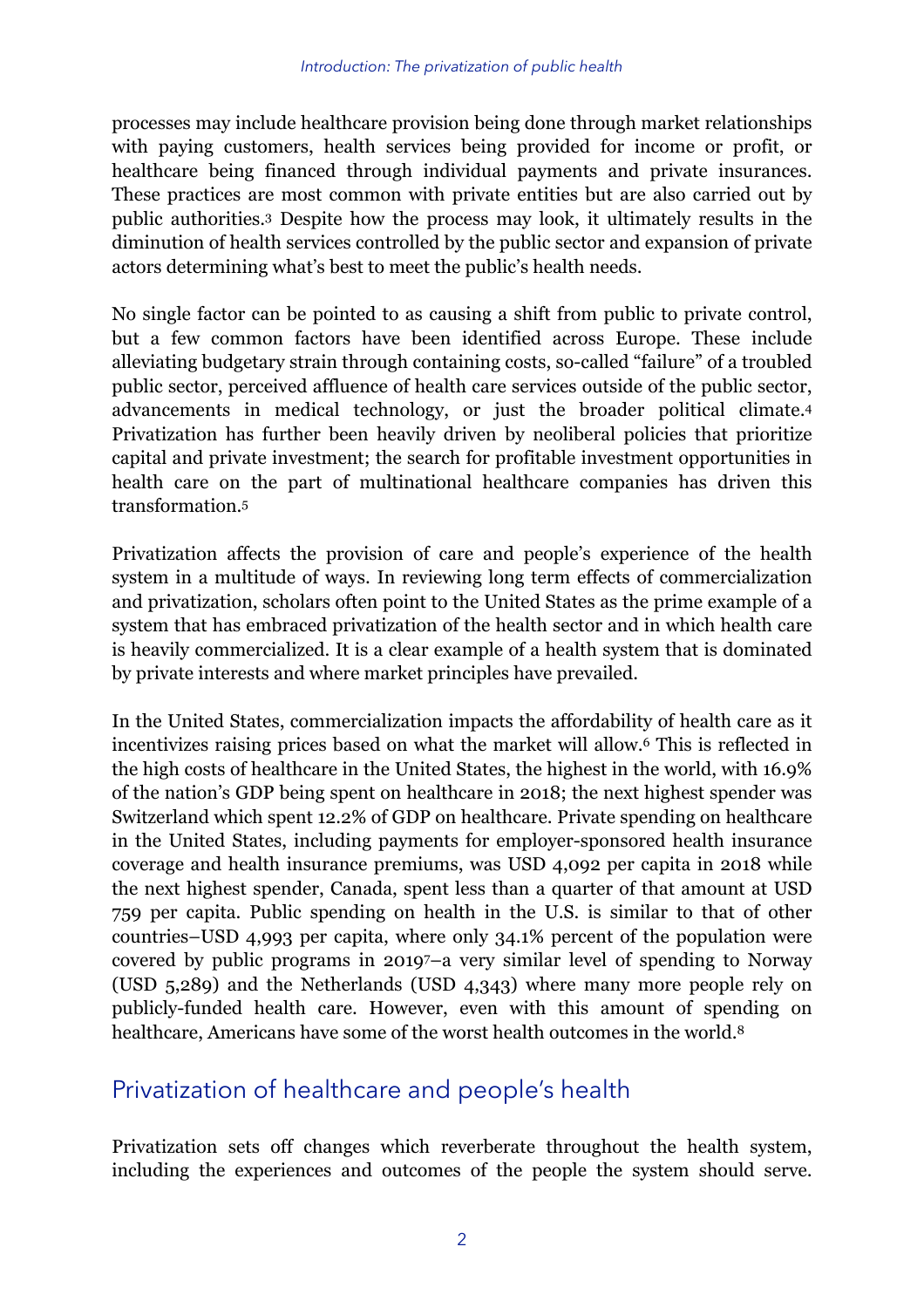Across Europe, privatization processes have brought about a fragmentation of services and increasing inequalities between regional supplies of services. In several countries, there have been cuts in hospital beds and closures of entire hospitals. Many governments have converted public hospitals to private facilities through sales to private investors, resulting in facilities that are generally smaller, employ fewer employees, and have fewer beds.

These changes have opened the door for more public-private partnerships (PPPs) in which the public authority and private sector company operate jointly or as a single



Image: Carlotta Cataldi. Based on Steendam, J., Bodini, C., and Crespin, A. (2019), "Why public health care is better". This infographic was part of an activist toolbox shared during an International People's Health University health activism course in Barcelona in 2021 organized by Health Rights Action (Salut Drets Acció) and People's Health Movement Europe. (<http://salutdretsaccio.org/es/iphu-es>)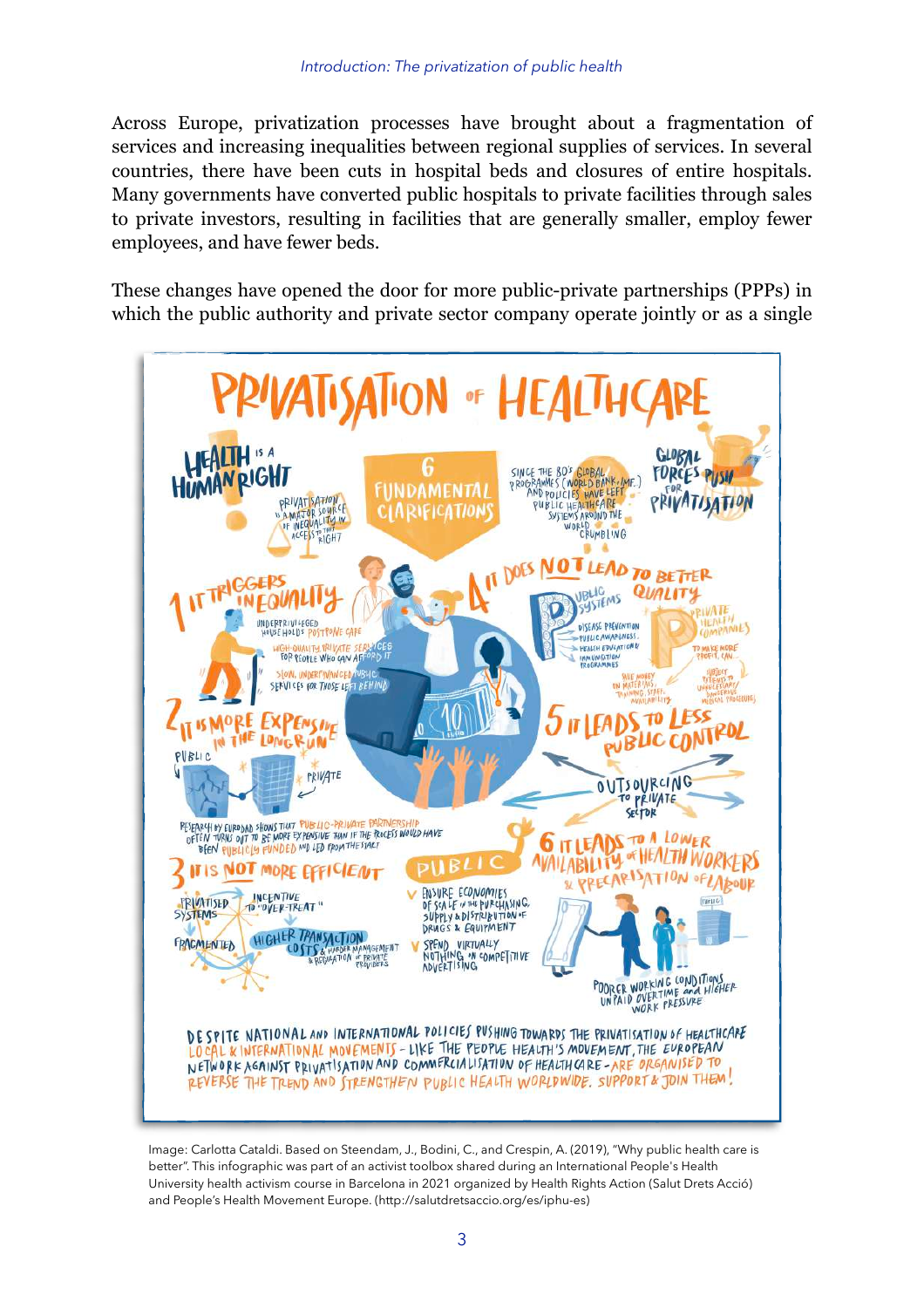entity. This has involved outsourcing services to private companies, which have included everything from cleaning and catering, IT, and accounting, to diagnostic services and management of entire hospitals. PPPs are also relied on to secure financing or lease of assets such as buildings and equipment[.9](#page-9-8)

<span id="page-7-0"></span>Health equity impacts, particularly concerning access to health services, have come along with these reforms. Geographic access to care suffers as private, for-profit companies prefer to build new facilities in the more profitable wealthy, urban areas, neglecting low-income and rural areas. The implementation of fee-for-service payments (providers are paid a fixed amount per visit) has resulted in providers prioritizing "more profitable" patients–those with minor, easier to treat health problems–while patients with more serious illnesses or health complications are deemed unprofitable because more complicated, lengthy or time-consuming treatment can cause the provider to lose money. In addition to this, health promotion and prevention programs are given much lower priority or are overlooked entirely[.10](#page-9-9)

#### <span id="page-7-1"></span>Reclaiming public health: democratic control and participatory processes

Healthcare has long been a sector dominated by professional groups and technical knowledge, with conservative views of community participation. The effects of private sector involvement have further mystified and complicated interactions with the health system through its introduction of business models, relationships, and priorities. Nevertheless, communities across Europe are organizing to resist privatization and reclaim public health services through implementation of democratic control of and participatory processes in the health system.

Historically, several attempts have been made to introduce more democratic and participatory mechanisms in healthcare. These mechanisms were crucial points of some of the strongest systems in Europe, especially following WW2. For example, the establishment of the NHS in the UK gave way to the formation of local boards to define health priorities on the municipal level. In a somewhat different context, the health system in Yugoslavia introduced an elaborated a structure for worker and patient participation in health planning which created an avenue for dialogue about health needs between the members of the community and health workers.

As privatization in the health sector began to expand, however, such models were among the first things to be sacrificed. Principles of democratic governance in these institutions waned as their focus turned from ensuring people's health to maximizing profit. Similarly, without people's participation in the planning of health systems, the inclusive nature of the healthcare system–to encompass the needs of all people–has deteriorated.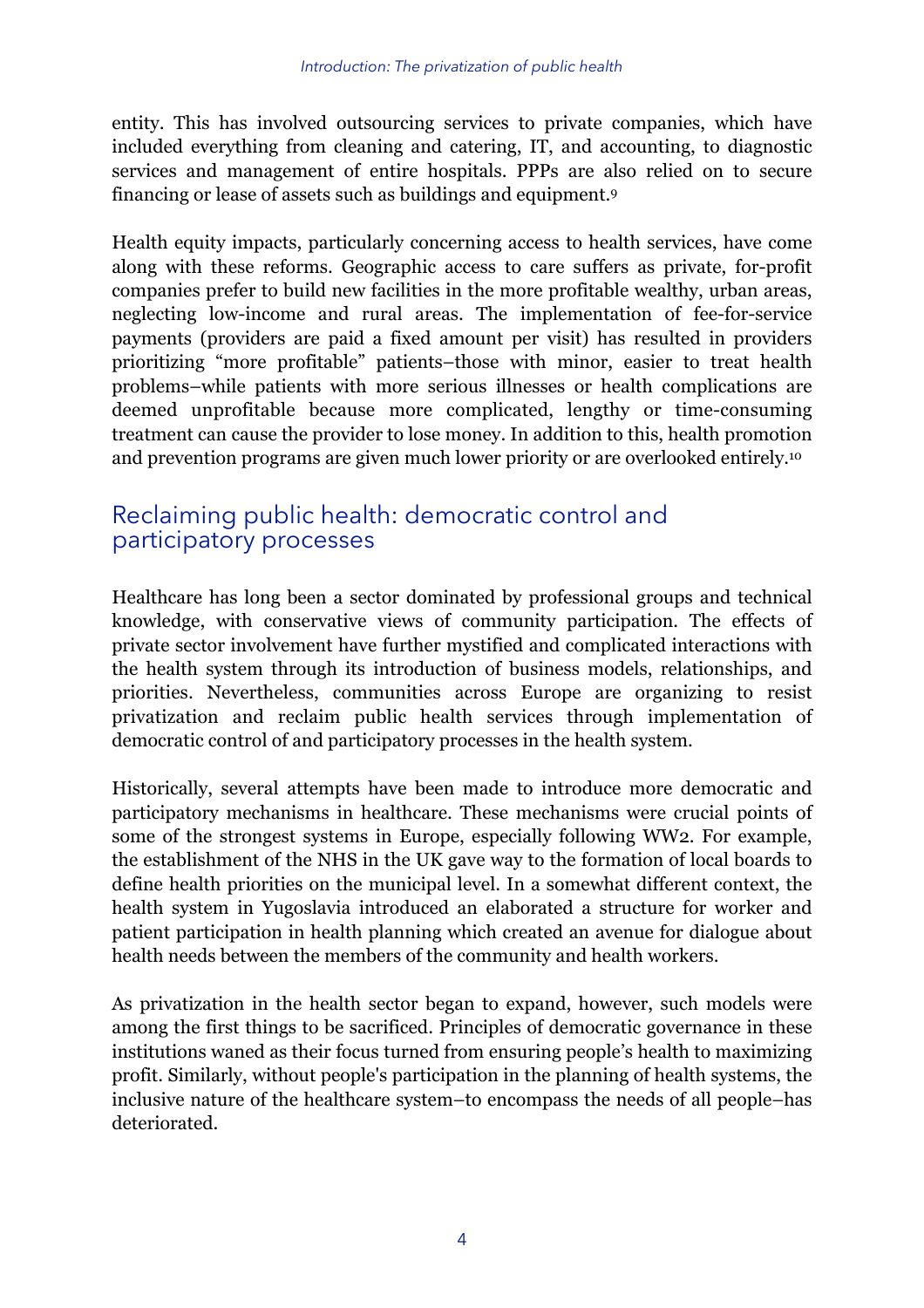Faced with governments that embrace privatization and private actors who have become more entrenched in the health system, communities across Europe have begun to strategize and organize to reclaim health services back to public control and implement more democratic structures that are accountable to the public. These efforts have targeted all levels of policymaking, from European and national levels to the very local, municipal levels. And just as the privatization process has taken different forms, these efforts at deprivatization have implemented changes that range from implementing participatory processes to alternative forms of healthcare delivery.

<span id="page-8-0"></span>Efforts to reclaim public services have taken hold across the globe in pushes for deprivatization through, for example, legislative action and remunicipalization, the "returning of previously privatised services to local authorities or to public control"<sup>11</sup>[.](#page-9-10) Such initiatives have been heavily supported by trade unions and civil society who see them as long-needed alternatives to processes of privatization, commercialization, and marketization of public services, and ampaigns to this end have intensified in several sectors, especially in energy and water services. In the healthcare sector, similar efforts of deprivatization have become more widespread in recent years: from campaigning against the outsourcing of diagnostic services to the priv[a](#page-10-0)te sector in India<sup>12</sup> to the launch of publicly owned pharmacies in Chile<sup>13</sup>. In Europe, the failure of public-private partnerships and outsourcing of auxiliary services in hospitals has ignited similar initiatives, such as the fight for fair employment through industrial action among auxiliary workers at the Great Ormond Street Hospital in the United Kingdom.[14](#page-10-2)

#### <span id="page-8-3"></span><span id="page-8-2"></span><span id="page-8-1"></span>Case studies of collective action to reclaim public health services

In this collection, we present four case studies on deprivatization of public health services through democratic control and participatory process as well as through alternative approaches to health care when other options fall short of meeting the needs of communities:

- In Slovakia, high-profile litigation initiated by the health insurance company Achmea against the Republic of Slovakia to stop the government's attempt to regulate the distribution of the company's profits illustrates how limiting the privatization paradigm can be for countries - especially when it's enshrined in international trade and law regulation.
- **In Croatia, changes in the main healthcare act have meant that local** administration units can take a more active and inclusive approach to healthcare delivery and planning. In some regions the introduction of regional health councils has fostered the inclusion of patients'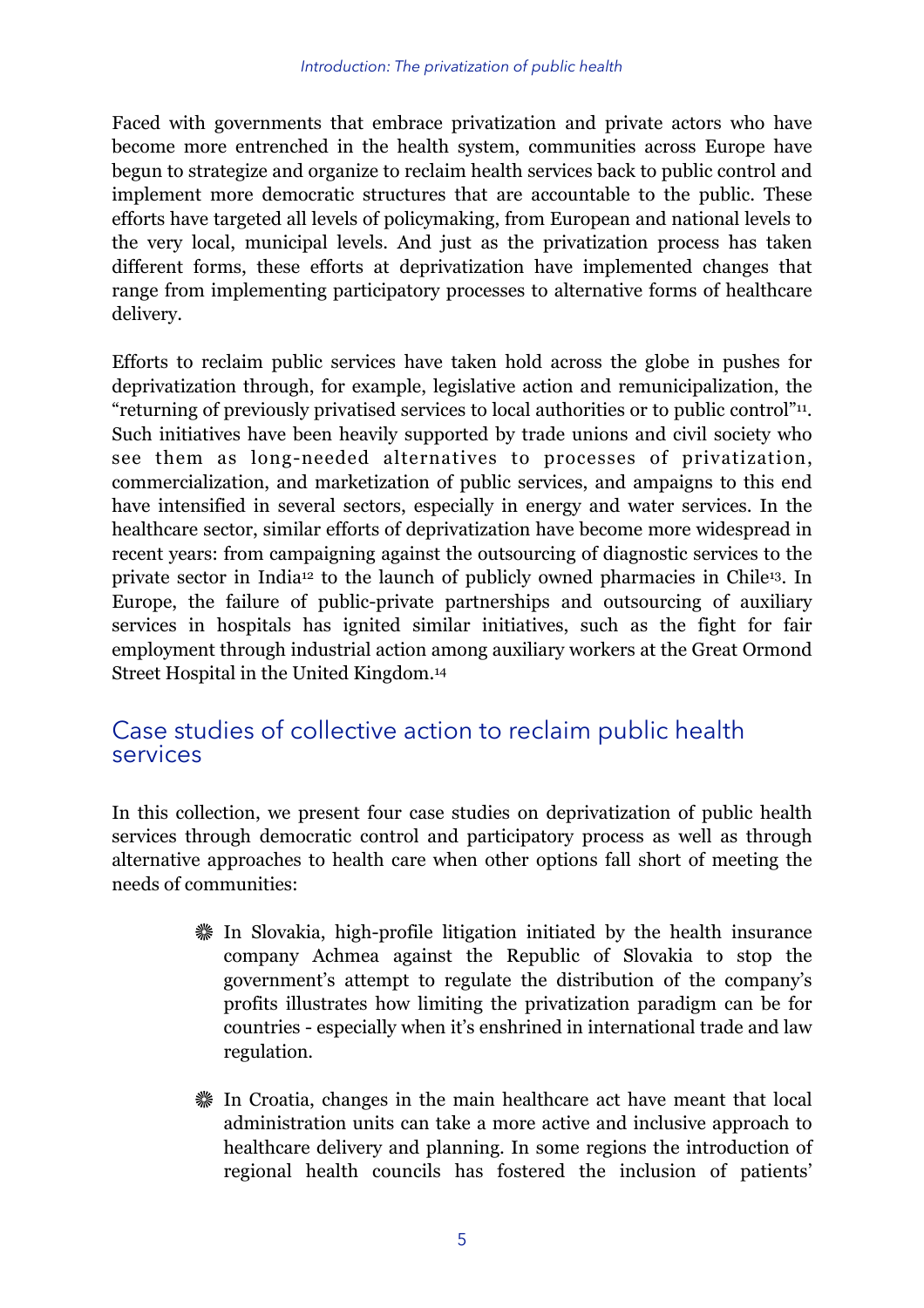associations and trade unions in the design of regional health plans.

- In Belgium, doctors united in the collective Doctors for the People have been providing free primary healthcare for all who need it for decades, independently of their capacity to pay.
- In a town in rural Sweden, health workers have chosen to counter the trend of privatization of primary health care centres trends by taking over operation of their local clinic through a cooperative which has grown to include wider community ownership.

The experiences of the case study authors and communities involved remind us, especially for the period of recovery from the COVID-19 pandemic, that healthcare can be grounded in ideals of solidarity and equal access, rather than be built on the basis of a marketized view of health. They serve as important inspiration for collective action for the right to health in Europe and across the globe.

#### References

<span id="page-9-2"></span> Chapman, A. (2016) *Global Health, Human Rights and the Challenge of Neoliberal Policies*. Cambridge [3](#page-5-0) University Press.

<span id="page-9-3"></span> Maarse, H. (2006). The privatization of health care in Europe: An eight-country analysis. *Journal of Health* [4](#page-5-1) *Politics, Policy and Law(31)*5, 981-1014.

<span id="page-9-4"></span> Hermann, C. (2010). The marketisation of healthcare in Europe. *The Socialist Register*, *46*, Suppl 1, 128-144; [5](#page-5-2) *see also* Tansey, R. (2 June 2017). *The creeping privatisation of healthcare: Problematic EU policies and the corporate lobby push.*<https://corporateeurope.org/power-lobbies/2017/06/creeping-privatisation-healthcare>

<span id="page-9-5"></span> Chapman, A. (2016) *Global Health, Human Rights and the Challenge of Neoliberal Policies*. Cambridge [6](#page-5-3) University Press; p. 94

<span id="page-9-6"></span>Keisler-Starkey, K. & Bunch, L. (2020). *Health Insurance Coverage in the United States: 2019.* https:// [7](#page-5-4) www.census.gov/library/publications/2020/demo/p60-271.html

<span id="page-9-7"></span>Tikkanen, R. and Abrams, M. (2020). U.S. Health Care from a Global Perspective, 2019: Higher spending, worse [8](#page-5-5) outcomes? https://www.commonwealthfund.org/publications/issue-briefs/2020/jan/us-health-care-globalperspective-2019

<span id="page-9-8"></span> André, C. and Hermann, C. (2008). Privatisation of health care in Europe. https://core.ac.uk/display/ [9](#page-7-0) 100443127

<span id="page-9-9"></span><sup>10</sup>Dahlgren, G. (2014). Why Public Health Services? Experiences from Profit-Driven Health Care Reforms in Sweden. *International Journal of Health Services 44*(3), 507–524; pp. 512-515.

<span id="page-9-10"></span><sup>[11](#page-8-0)</sup> Kishimoto, S., Lobina, E. and Petitjean, O. (2014). *Here to stay: Water remunicipalisation as a global trend*. [https://www.tni.org/en/publication/here-to-stay-water-remunicipalisation-as-a](https://www.tni.org/en/publication/here-to-stay-water-remunicipalisation-as-a-global-trend)[global-trend](https://www.tni.org/en/publication/here-to-stay-water-remunicipalisation-as-a-global-trend)

<span id="page-9-0"></span>United Nations (1966). International Convention on Economic Social and Cultural Rights; Article 12. [1](#page-4-0)

<span id="page-9-1"></span>Dahlgren, G. (2014). Why Public Health Services? Experiences from Profit-Driven Health Care Reforms in [2](#page-4-1) Sweden. *International Journal of Health Services 44*(3), 507–524.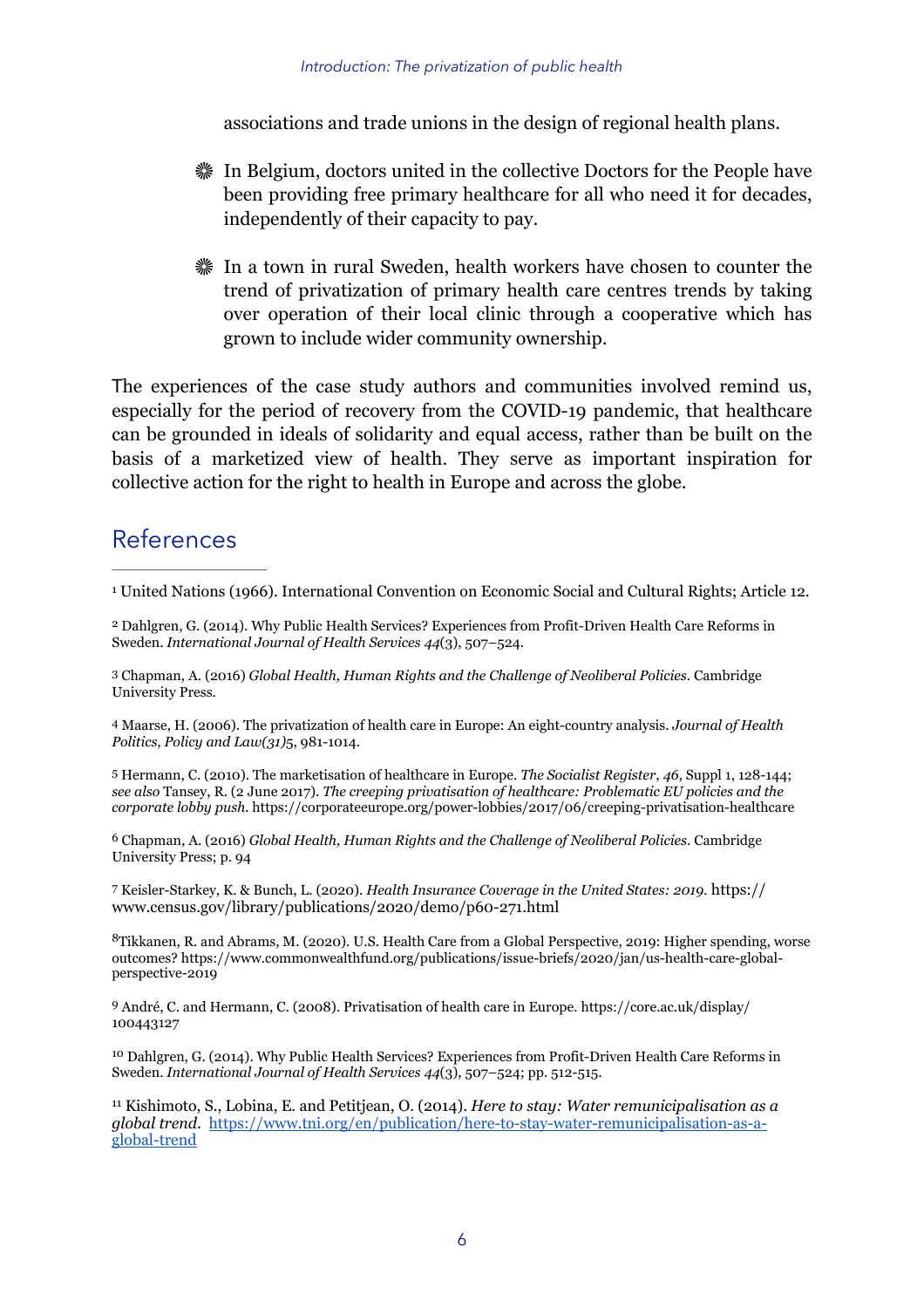<span id="page-10-0"></span><sup>[12](#page-8-1)</sup> Nandi, S. (2018). Struggle Against Outsourcing of Diagnostic Services in Government Facilities: Strategies and Lessons From a Campaign Led by Jan Swasthya Abhiyan (People's Health Movement) in Chhattisgarh, India. *Journal of Social and Political Psychology*, 6(2), 677-695.

<span id="page-10-1"></span><sup>13</sup> teleSUR (2015). Chile Launches 1st 'People's Pharmacy'. [https://www.telesurenglish.net/news/](https://www.telesurenglish.net/news/Chile-Launches-1st-Peoples-Pharmacy-20151112-0005.html) [Chile-Launches-1st-Peoples-Pharmacy-20151112-0005.html; see also Panes Pinto, A. \(2020\).](https://www.telesurenglish.net/news/Chile-Launches-1st-Peoples-Pharmacy-20151112-0005.html)  Rebuilding public ownership in Chile: Social practices of the Recoleta commune and challenges to overcoming neoliberalism. In S. Kashimoto, L. Steinfort & O. Petitjean (Eds.) *The Future is Public* (pp. 127-137). [https://www.tni.org/files/futureispublic\\_chapter\\_8.pdf](https://www.tni.org/files/futureispublic_chapter_8.pdf)

<span id="page-10-2"></span> United Voices of the World (2020). *Cleaner's Union UVW Forces Great Ormond Street Children's* [14](#page-8-3) *Hospital To End Outsourcing And Bring Hundreds Of Outsourced Workers into the Direct Employment of the NHS* [https://www.uvwunion.org.uk/en/news/2020/12/cleaners-union-uvw](https://www.uvwunion.org.uk/en/news/2020/12/cleaners-union-uvw-forces-great-ormond-street-childrens-hospital-to-end-outsourcing-and-bring-hundreds-of-outsourced-workers-into-the-direct-employment-of-the-nhs/)[forces-great-ormond-street-childrens-hospital-to-end-outsourcing-and-bring-hundreds-of](https://www.uvwunion.org.uk/en/news/2020/12/cleaners-union-uvw-forces-great-ormond-street-childrens-hospital-to-end-outsourcing-and-bring-hundreds-of-outsourced-workers-into-the-direct-employment-of-the-nhs/)[outsourced-workers-into-the-direct-employment-of-the-nhs/](https://www.uvwunion.org.uk/en/news/2020/12/cleaners-union-uvw-forces-great-ormond-street-childrens-hospital-to-end-outsourcing-and-bring-hundreds-of-outsourced-workers-into-the-direct-employment-of-the-nhs/)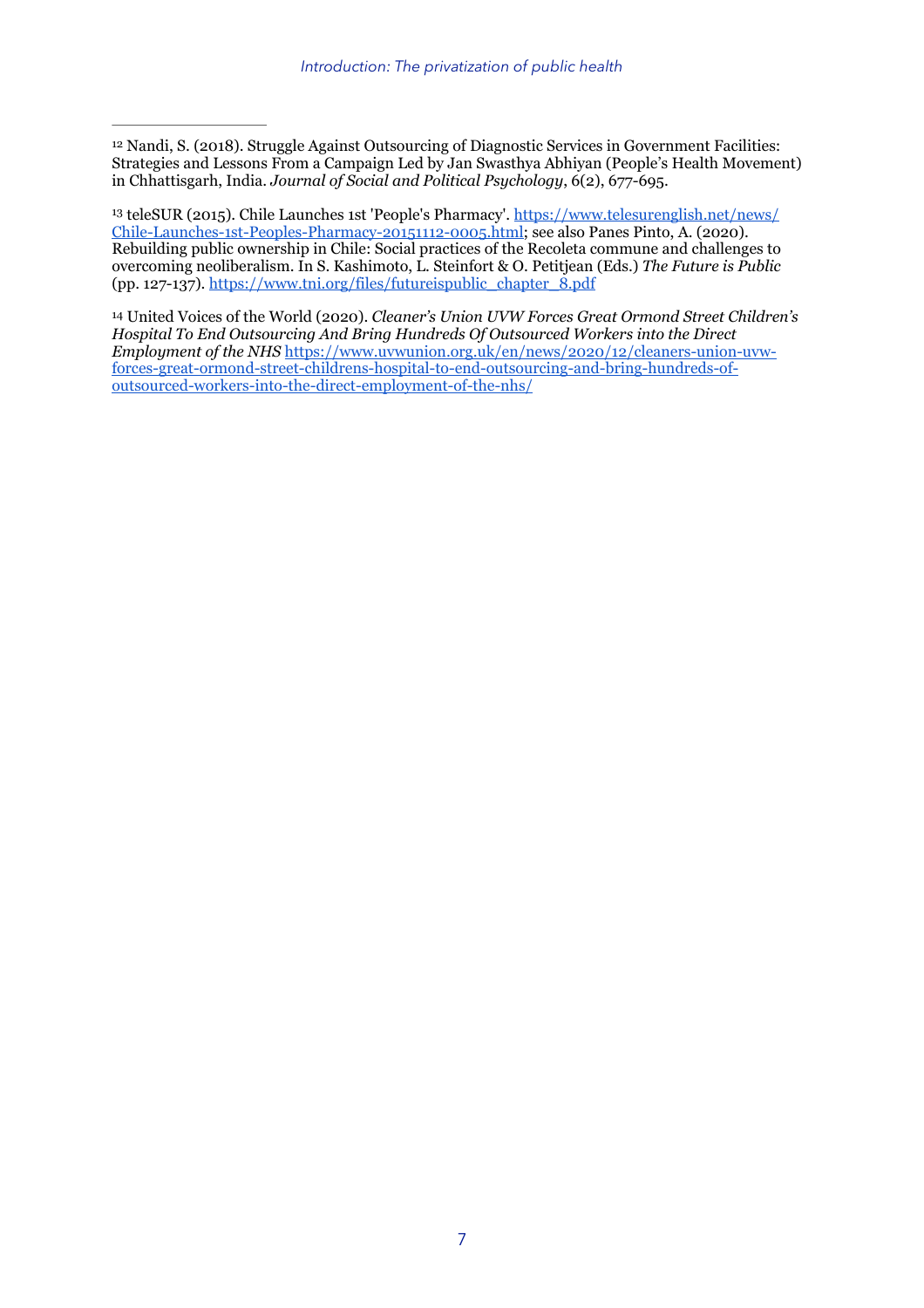## **Slovakia: Healthcare financing through a ban on distribution of profits**

Dominika Gornaľová

The health care system in the Slovak Republic is a question of disputes as far back as anyone can remember. One government after another has tried to fulfil the sacred, but still unachievable goal, of better-quality healthcare by increasing its financing. One of the steps taken in order to get more money into the health sector made Slovakia famous all around the world. In the *Achmea vs. Slovak Republic* arbitration proceeding<sup>[1](#page-16-0)</sup>, measures adopted by the Slovak Republic regulating private health insurance companies and imposing multiple restrictions were challenged.

|<br>V n most countries, health care is not only shaped by the local political context, but also through interactions with international institutions and the broader international community. As this international forum has become increasingly friendly towards the private sector, strengthening its position in health care systems and promoting it as the most efficient partner for health delivery, many national health systems have become hostage of big international companies. Such a thing happened to the Slovak Republic when the new government tried to impose limits on private health insurance companies' ability to extract profits they made on citizens' insurance policies. In a case that lasted around 10 years, the insurance company Achmea tried to prove that the Slovak government's policy moves were illegitimate. However, Achmea lost the case in 2018: the outcome should be seen as an example of how governments can act to protect and promote health policies which do not coincide with the dominant commercialized paradigm.

#### <span id="page-11-0"></span>Background of the case

The Slovak Republic is a Member State of the European Union, located in the middle of Europe. After the dissolution of the USSR, Czech and Slovak Federal Republic (later only Slovak Republic) completed the transition from a centrally planned economy to a market economy. Although the health status of Slovak citizens is currently improving, it still lags behind the EU average.

Healthcare in Slovakia is covered by public health insurance which is paid for by every Slovak citizen through salary deductions: the employee pays 4% and the employer pays 10%. The state pays for insurance for children, students, people with disabilities, women on maternity leave, and unemployed persons to some extent. The patient pays only for above-standard procedures such as plastic surgery, and dental care is only partially covered by the public health insurance.

Besides the public health insurance system, there is also individual health insurance which is based on an insurance contract concluded between an individual and the health insurance company. At this moment, three insurance companies operate in Slovakia: (1) Všeobecná zdravotná poisťovňa a.s., which is public insurance company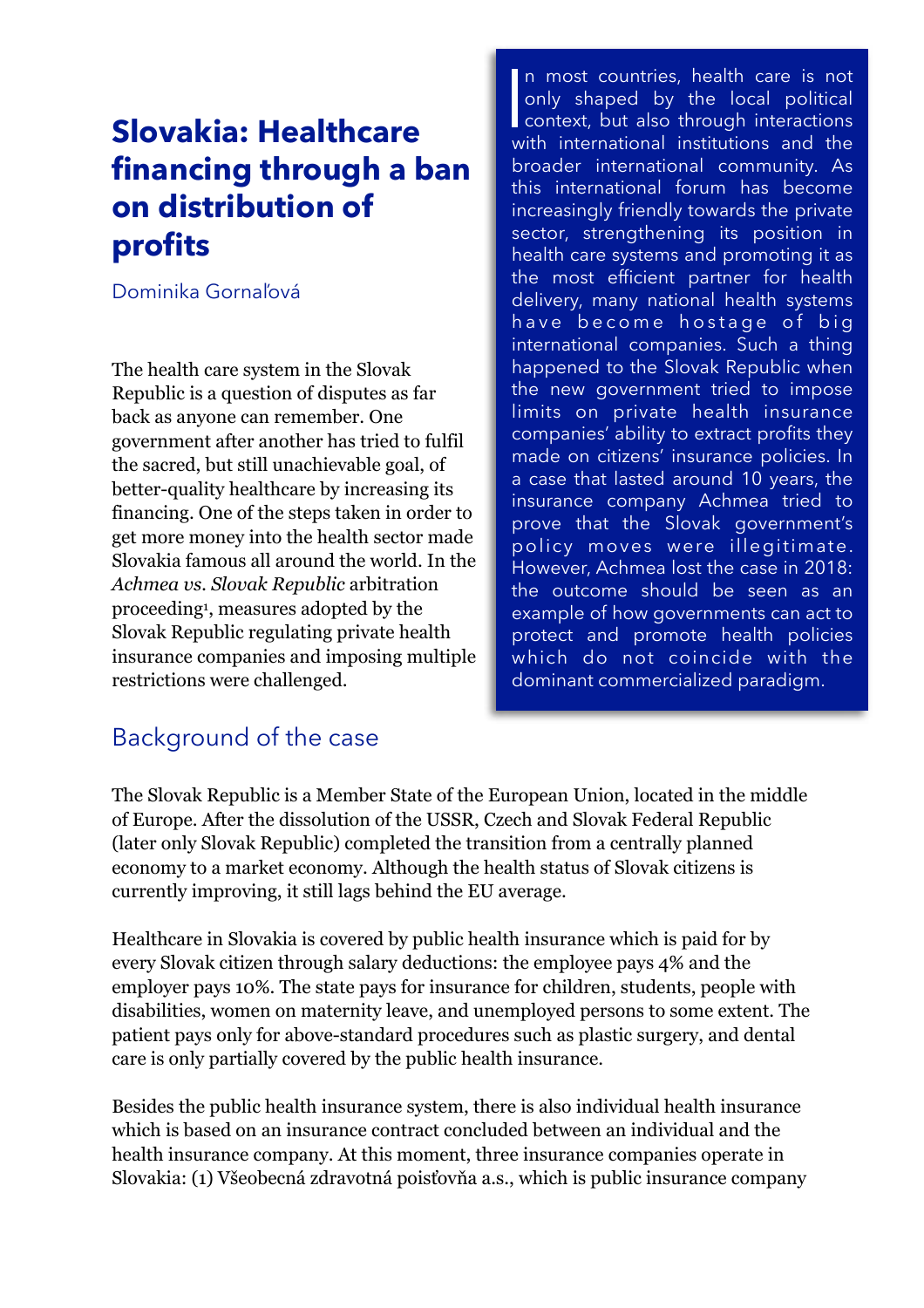fully owned by the Slovak Republic insuring 65% of population; (2) UNION zdravotná poisťovňa a.s., a private insurance company owned by the Dutch company Achmea B.V.; and (3) Dôvera zdravotná poisťovňa a.s. which is fully owned by the Dutch company HICEE B.V., though its ultimate beneficiaries are two owners who are Slovak citizens. With two of the companies being privately owned and the third one being owned by the state, how might the current relationship between the health insurance providers be described? To be brief… tense.

<span id="page-12-0"></span>Even though the healthcare system in the Slovak Republic improved over the last 30 years, when compared with other EU member states, health outcomes lag behind in almost every category. Life expectancy remains almost 4 years behind the EU average, the Slovak Republic spends less on healthcare than any other member state, and the ratio of nurses and physicians to patients is at a critical low<sup>[2](#page-16-1)</sup> and predicted to be worse than ever through and after the corona crisis. In this situation, one would expect the state to do everything possible in order to put money into the health care system to resolve various problems starting with lack of essential personnel, mostly specialists, as well as reducing waiting time periods and commencing the more than necessary modernization of hospitals.

After the Slovak Republic joined the EU in 2004, the Slovak health care system and the legislation regulating it was liberalized, allowing private health insurance companies to operate in the health care insurance market. Other changes, made before Slovakia joined the EU or shortly after (between 2003-2005), were focused on privatization. The legislation changed the form of establishment of insurance companies, as well as that of state health facilities, to joint stock companies. The aim of the new legislation was mostly to introduce new budgetary restrictions (the state is not liable for insolvency, *i.e* in the event of bankruptcy, the debt shall not be relieved by the state), transparent financial relations, and mandatory independent audits. The law also restricted the distribution of profits of health insurance companies to its shareholders. Such dividends could only be paid if all claims of insured persons were satisfied.

Following the change in the Slovak government in 2006, strict measures regulating activities of private health insurance companies were adopted, diverting the Slovak health care system from liberalization. The new widely criticized all legislative changes adopted before and multiple amendments were adopted. The transformation of state health care facilities into a joint-stock company has stopped. Among others also the controversial law banning the accumulation of profits of private health insurance companies. In practice this means, that positive economic result from private health insurance must be returned to the health care system.

In 2006, the Dutch company Achmea established a subsidiary in Slovakia–called Union zdravotná poisťovňa a.s. (literally meaning Union Health insurance company). The company would go on to challenge the new regulation restricting the accumulation of profits for private health insurers.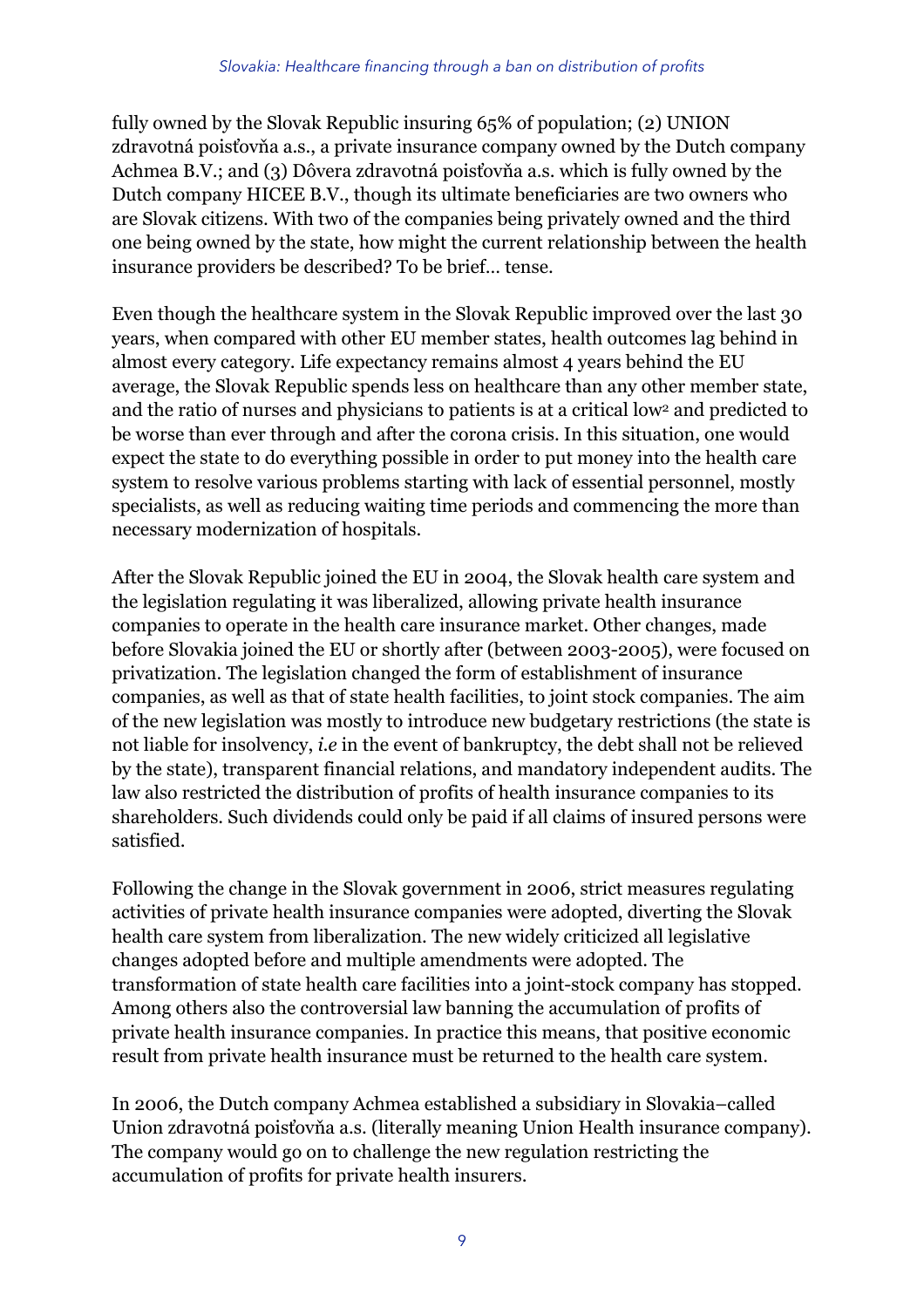#### The ban on the profits – one step forward, two steps back

The prohibition of distribution of profits is highly controversial, therefore the action from privately owned insurance companies was surely not a surprise. The chronology of events after filing an action was as follows:

- 1. Petition of 49 members of the Slovak Parliament to Slovak Constitutional Court (October 2008)
- 2. Submission of an action to the ad hoc arbitration tribunal in October 2008
- 3. Ad hoc Arbitration begins, the ad hoc arbitration tribunal rejected the objection of lack of jurisdiction in October 2010
- 4. Slovak Constitutional Court ruling on the ban of profits in January 2011
- 5. Arbitration award is delivered on December 2012
- 6. Proceeding at German courts (2012-2018)
- 7. Judgement of the Court of Justice of the European Union (CJEU) in March 2018

The proceeding was held before an ad hoc arbitration tribunal in accordance with article 8 of a bilateral investment treaty (BIT), concluded in 1991, between the Government of the Kingdom of the Netherlands and the Government of the Czech and Slovak Federal Republic.

Article 8 of the BIT states: Each Contracting Party hereby consents to submit a dispute referred to in paragraph of this Article, to an arbitral tribunal, if the dispute has not been settled amicably within a period of six months from the date either party to the dispute requested amicable settlement.

The company Achmea initiated an arbitration proceeding claiming breach of multiple articles of the BIT:

- Article 3(1) of the BIT by denying to Achmea's investment fair and equitable treatment by altering health care framework conditions
- Article 3(1) of the BIT by adopting discriminatory measures including the cap on
- operating expenses, the Ban on Brokers, the Ban on Profit, etc.
- Article 3(2) of the BIT by denying Achmea's investment full security and protection
- Article 4 of the BIT by denying Achmea's investment the free transfer of profits and dividends through the Ban on Profits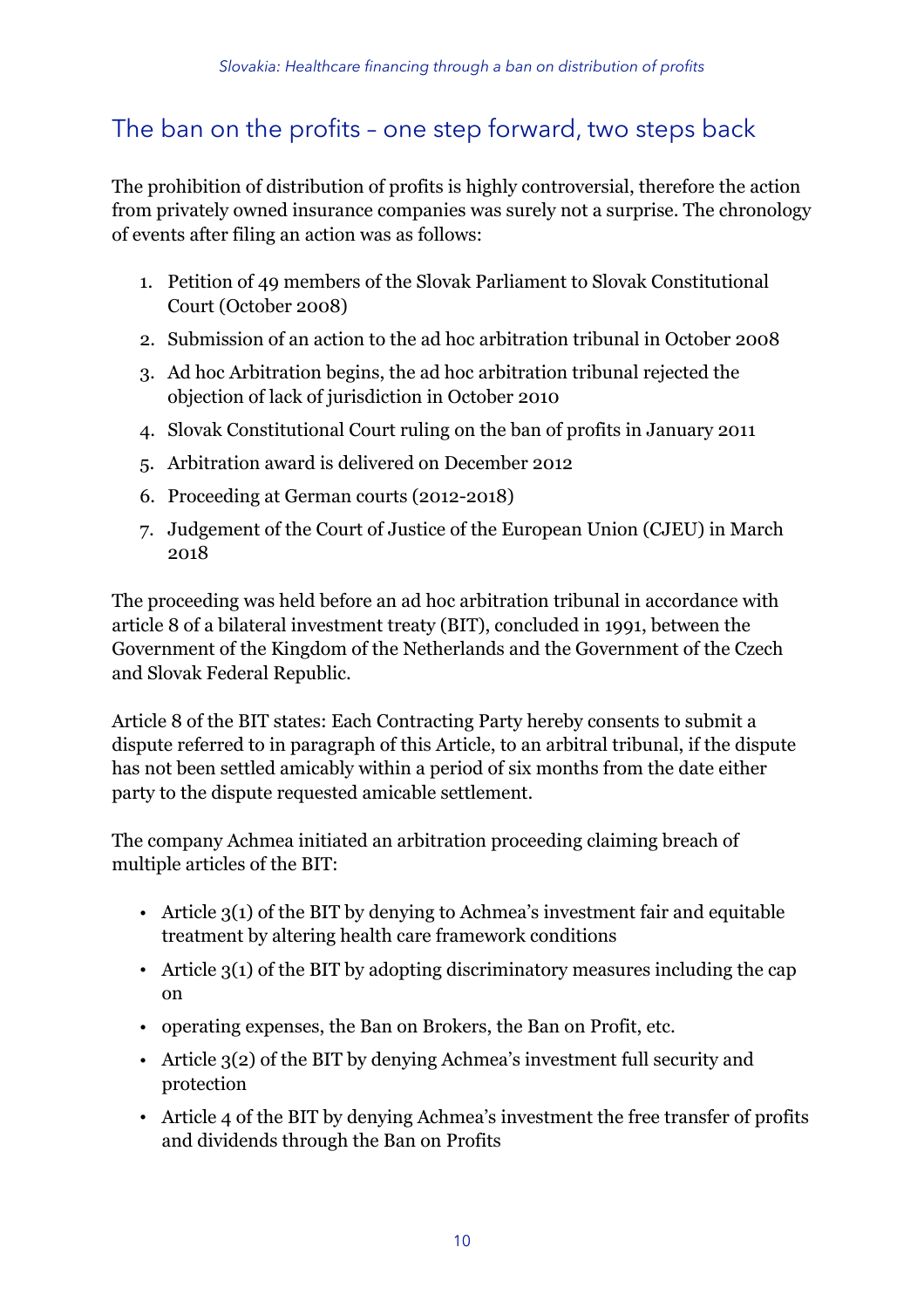<span id="page-14-1"></span><span id="page-14-0"></span>• Article 5 of the BIT by expropriating Achmea's investment in 2007 through the Ban on Profits, the ban on portfolio transfer against value[.3](#page-16-2)

The initiation of the arbitration proceeding was also related to a petition filed by 49 members of the Slovak Parliament at the Slovak Constitutional Court on the constitutionality of the ban on accumulation of profit of health insurance companies. In 2011, the Slovak Constitutional Court ruled that the law was unconstitutional and on August 1, 2011 the division of profits was allowed again[.](#page-16-3) In its decision, the [4](#page-16-3) Slovak Constitutional Court reasoned that the Act banning the distribution of profits interfered with expected economic results of the company, which could not be anticipated by the shareholders of health insurance companies. At the same time, the Act interfered with the constitutional right to do business, the right to make a profit and, foremost, interfered with fundamental principles of the rule of law.

#### A question of jurisdiction

The question which did not directly relate to healthcare was, after all, the most important for the Slovak Republic and changed the face of international state arbitration as we knew it. The question of the jurisdiction of the arbitration tribunal was crucial in this case since it was first challenged at the beginning of the arbitration proceeding, rejected by the arbitral tribunal, and subsequently re-opened by the Court of Justice of the EU (CJEU).

The Slovak Republic originally filed an Intra-EU jurisdictional objection, claiming that the jurisdiction of the arbitration tribunal is not in accordance with EU law. The ad hoc arbitration tribunal denied the objection and ruled in the favor of the private health insurance company (see below). The arbitral award stated that the Slovak Republic was obliged to pay more than EUR 22 mil to Achmea in damages.

Since the ad hoc arbitral tribunal, constituted under the UNCITRAL Rules (the United Nations Commission on International Trade Law), was seated in Frankfurt, Germany, the Slovak Republic initiated the proceeding to overturn the arbitration award in German courts. Consequently, the German court of appeals (Bundesgerichtshof) requested that the CJEU make a preliminary ruling on whether the arbitration clause was in accordance with the Articles 18, 264 and 344 of the Treaty on the functioning of the European Union (the "TFEU").

<span id="page-14-3"></span><span id="page-14-2"></span>Although advocate general Wathelet's opinion argued that neither the intra-EU BIT nor clauses contained therein are in the breach of the EU law[,](#page-16-4)<sup>[5](#page-16-4)</sup> the CJEU stated that the arbitration clause in the BIT constitutes a dispute settlement mechanism which is not capable to ensure that possible disputes are resolved by a court within the EU judicial system.<sup>[6](#page-16-5)</sup> Thus, the arbitration clause, the court ruled, was incompatible with EU law.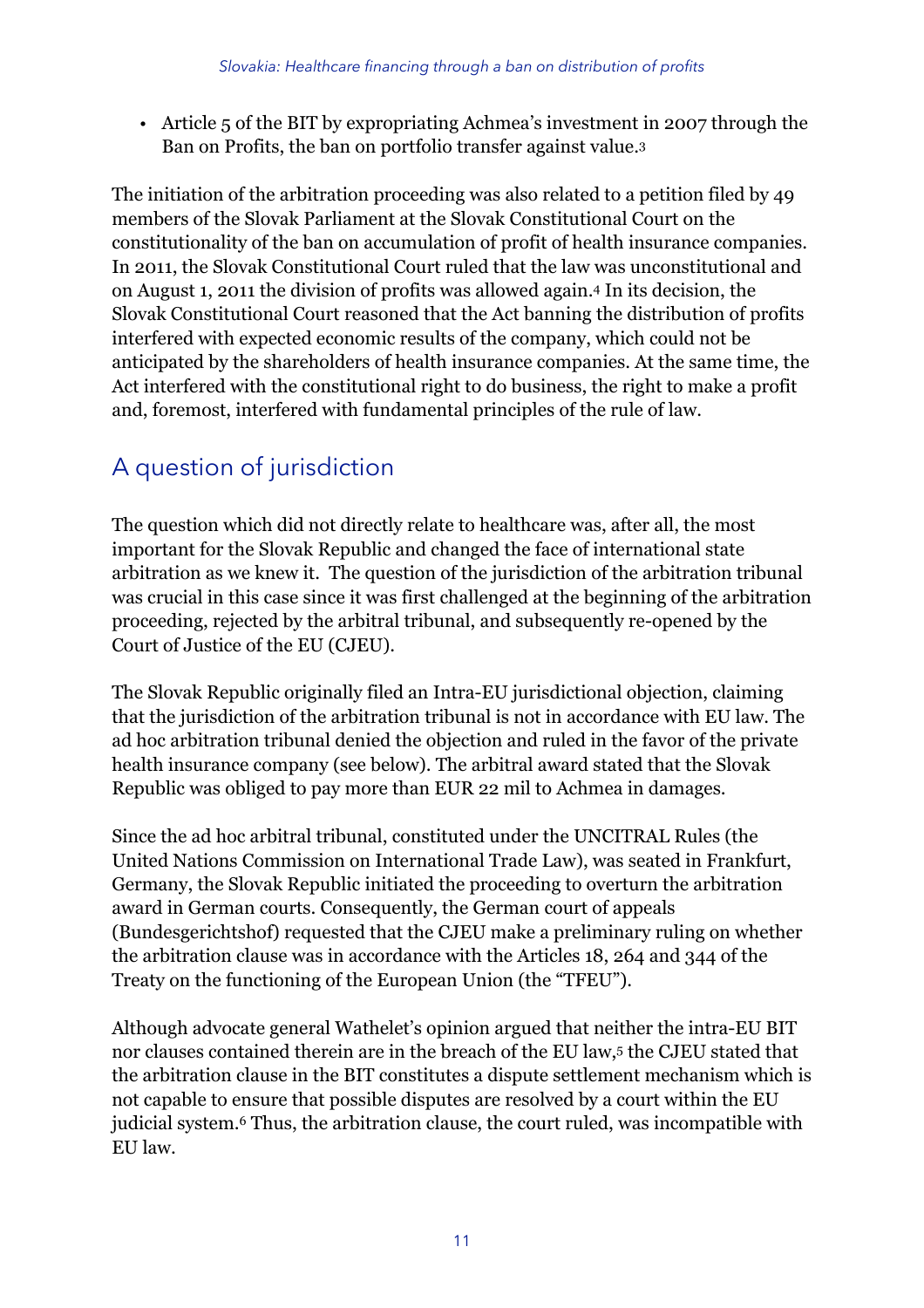The most significant impact of the decision of the CJEU was in the context of international arbitration processes which are often included in international investment agreements such as that in the BIT between the Netherlands and the Slovak Republic. Through its decision, CJEU gave power to the domestic courts to settle international investment disputes, rather than to the arbitration tribunals. Further, although the CJEU is not concerned with procedure rather than the subject matter of the dispute, the ruling made it clear that subsequent similar cases in other countries potentially involve matters of EU law and should therefore be resolved by EU courts, not by arbitration tribunals. Ultimately, the decision of the CJEU strengthened the position of national law and courts in the dispute settlement process between investors and the state. Therefore, in the case that other countries face the same process as Slovakia, the Achmea decision would influence its procedural part.

### Aftermath in Slovak healthcare

Lessons learnt and the impact lies mostly for the international investment arbitration which was in the intra EU cases

#### The arbitration tribunal's decision on the merits of the case

#### **Article 3 – Fair and Equal Treatment**

The arbitration tribunal found that the ban on profits and the ban on distributing profits denied the company access to the value of the investment it had made. It concluded that the new law, being passed after the investment was made, was not compatible with the obligation under the BIT of fair and equitable treatment.

#### **Article 4 – Free Transfer of Payments**

The arbitration tribunal concluded that the government's ban on profits was inconsistent with its obligations under Article 4 of the BIT to allow payments related to the investment to be transferred without undue restriction or delay.

#### **Article 5 – Expropriation**

The arbitration tribunal noted that the ban on profits would have been an expropriation, in violation of Article 5, as it would have amounted to a deprivation of the company of its investment, amounting to an interference with enjoyment of its rights of ownership. However, because the ban was declared unconstitutional by the Court prior to the decision of the tribunal, no violation of Article 5 was found.

based on BIT's containing similar arbitration clauses. Later, all EU member states concluded an agreement for the termination of Bilateral Investment Treaties between the Member States of the European Union.

In the field of the Slovak healthcare system, the de-privatization process and discussions of subsequent governments to eliminate private health insurance companies in order to keep only one, owned by the state, have continued. The Slovak Republic defended its actions by pursuing legitimate public policy, and almost every government since 2006 has done the same.

The main problem of the Slovak health care system is the financing. Existence of the public as well as private health insurance companies did not have the expected effect and did not bring more money into the healthcare system to improve healthcare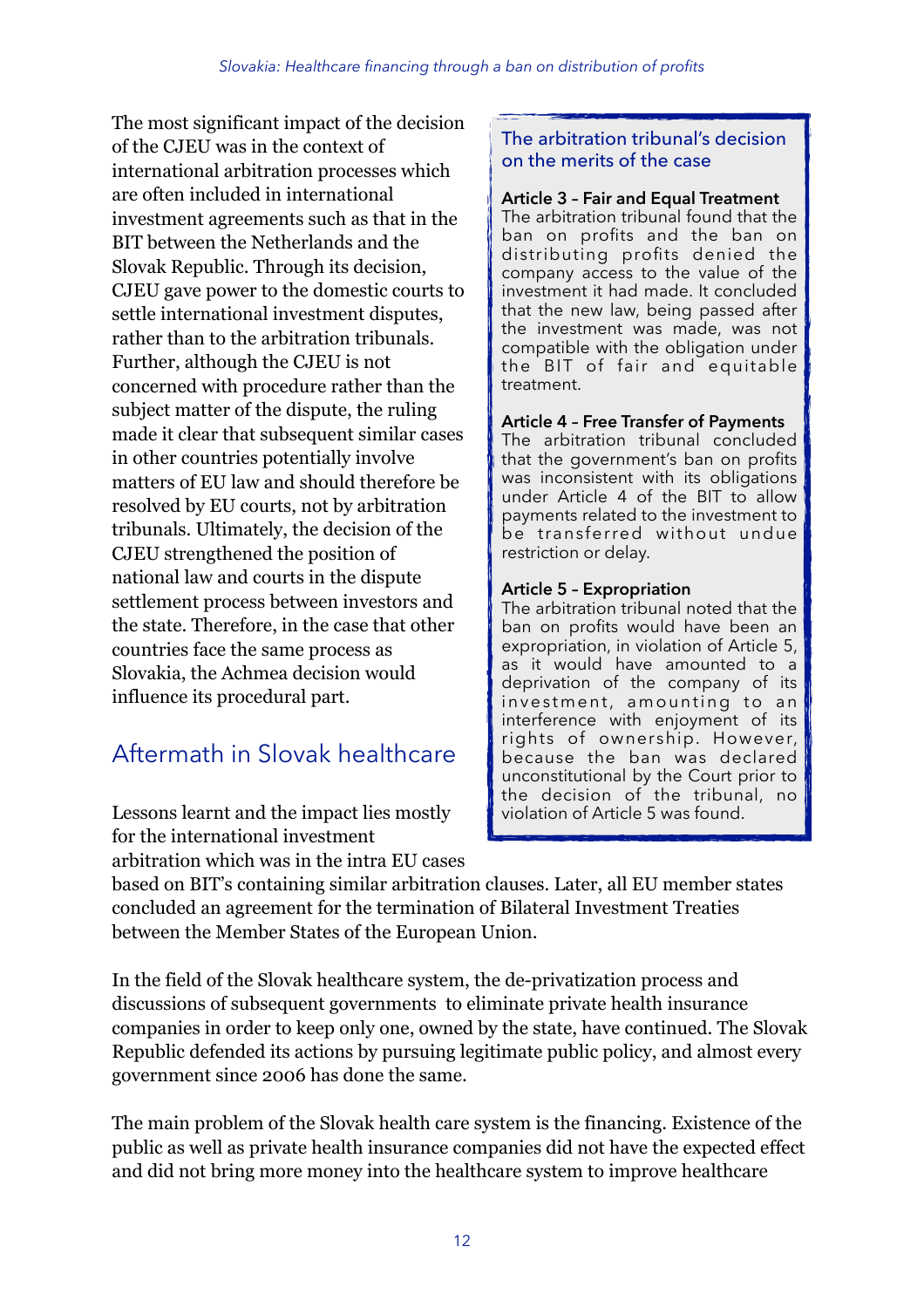itself. Thus, the Slovak government tends to support only one state-owned insurance company by approving massive financial aid to prevent its bankruptcy.

Even though the process of de-privatization of private health insurance companies is regarded by some experts as negative, it might be the only way to save Slovak healthcare. Existence of only one public health insurance company should bring improvement to the quality of healthcare for citizens as well as for doctors and patients. The other possible methods of healthcare financing through increasing taxes and other levies will only burden the population; therefore, it is unwanted.

However, this will not be enough. The provision of quality and sustainable health care shall not be regarded as a method for profit-making but as a method to continuously improve the healthcare system and the health of the population.

## **Key takeaways**

Even in a health system which includes the participation of private providers and/or insurers, the government can take steps to ensure that they do not extract all the funds from the health system.

Big corporate firms can lose in court. These cases can be relied on as precedent and used by other countries to pursue policies which put people at the centre and to challenge international regulations that favor private interests.

#### References

<span id="page-16-1"></span><sup>[2](#page-12-0)</sup> WHO (2017) *State of Health in the EU. Slovak Republic. Country Health Profile. European Observatory on* Health Systems and Policies. [https://www.euro.who.int/\\_\\_data/assets/pdf\\_file/0009/355995/Health-Profile-](https://www.euro.who.int/__data/assets/pdf_file/0009/355995/Health-Profile-Slovak-Rep-Eng.pdf)[Slovak-Rep-Eng.pdf](https://www.euro.who.int/__data/assets/pdf_file/0009/355995/Health-Profile-Slovak-Rep-Eng.pdf)

<span id="page-16-2"></span><sup>[3](#page-14-0)</sup> Ibid

<span id="page-16-3"></span>Achmea BV vs the Slovak Republic. PL ÚS 3/09-378 (Slovak Constitutional Court) [4](#page-14-1)

<span id="page-16-4"></span><sup>[5](#page-14-2)</sup> The Slovak Republic vs. Achmea BV. Opinion of the Advocate General Wathelet. C-284/16. ECLI:EU:C: 2017:699. (Federal Court of Justice, Germany)

<span id="page-16-5"></span>The Slovak Republic vs. Achmea BV. C-284/16. ECLI:EU:C: 2018:158 (Federal Court of Justice, Germany). [6](#page-14-3)

<span id="page-16-0"></span><sup>&</sup>lt;sup>1</sup> Achmea B.V. (formerly known as Eureko B.V) vs the Slovak Republic (PCA Case No. 2008-13) [https://](https://www.italaw.com/sites/default/files/case-documents/italaw3206.pdf) [www.italaw.com/sites/default/files/case-documents/italaw3206.pdf.](https://www.italaw.com/sites/default/files/case-documents/italaw3206.pdf) A second arbitration proceeding was held between Achmea B.V. and the Slovak Republic, PCA Case No. 2013-12, Award on Jurisdiction and Admissibility (May 20, 2014).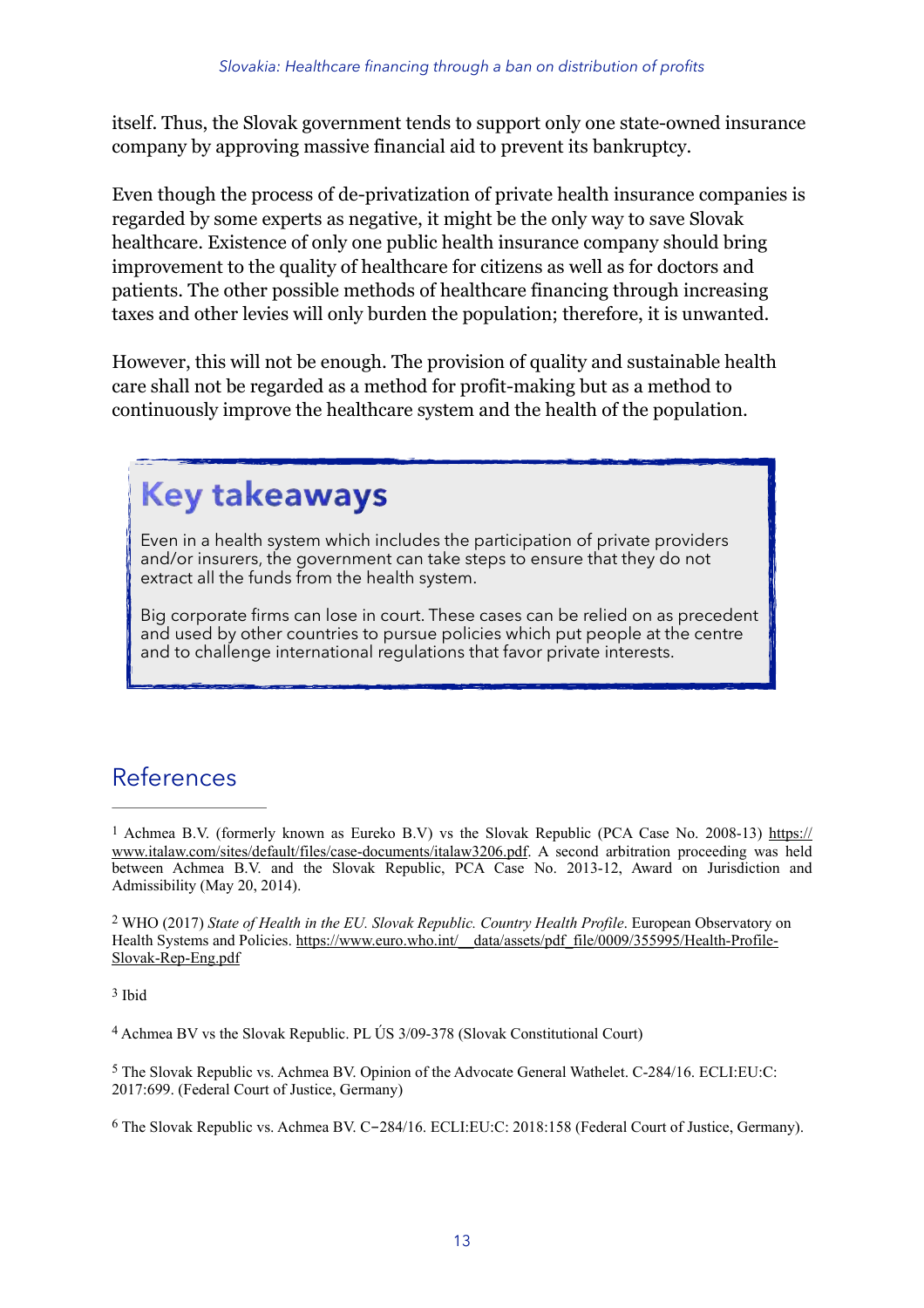## **Croatia: Regional health councils as a mechanism for people's participation in health policy**

People's Health Movement – Croatia

#### An overview of the health system in Croatia

The health care system in Croatia today is organized as a combination of a health insurance-based and tax-based system. The Constitution includes a provision that guarantees the right to health for all citizens, and most of the health care funds are public. However, to get a better sense of the newer developments in the system, it is useful to look back at the main trends that have shaped the system for the past decades: as it remains strongly influenced by different trends from the past.

ealth care and health systems are<br>often perceived as a realm<br>dominated by professionals, with<br>little room for participation by people often perceived as a realm dominated by professionals, with little room for participation by people with no medical education or expertise. However, examples of how people and people's initiatives help shape health policy and health systems at different levels exist all over Europe. On a few occasions, the People's Health Movement (PHM) Scotland organized public hearings to advocate for progressive material to be included in Scottish public health policy, and at the moment PHM UK is coordinating the People's Health Watch: a space for people, organisations, and movements to share their ideas and actions that are resisting current systems of oppression and imagining what visions of health justice look like in practice. People's participation is sometimes enshrined in health policy itself. On the territory of socialist Yugoslavia, selfmanagement was introduced in the health sector to ensure that the health care that is provided corresponds to people's real needs. Although this element of the health system was lost during the transition to capitalism, new mechanisms emerged in the early 2000s, building upon some of the public health

<span id="page-17-0"></span>We can speak of two main trends in health care in Croatia in the last 50 years. Until the 1990s, the health system was operated as a universal public health system based with a health insurance model similar to the ones in Central Europe. Differently from those, though, this system was built on the idea of social medicine as introduced by the physician Andrija Štampar between the two world wars.<sup>[1](#page-23-0)</sup> Thanks to the movement Štampar ignited, health care in various parts of Yugoslavia focused a lot of its energy on preventive care and addressing social determinants of health.

At the time, the health system formally provided coverage for the whole population free of charge. In practice, coverage-related issues were not uncommon, especially among the rural population. Another important characteristic of the health system was the self-management model that was introduced in 1963, mirroring the way that the traditional industry was run since the early 50s. Self-management consisted of mechanisms that allowed workers and, in the case of social services, the community and users to have a say in how the system was run. For example, in the case of health care, the needs of a particular community were discussed by a representative body of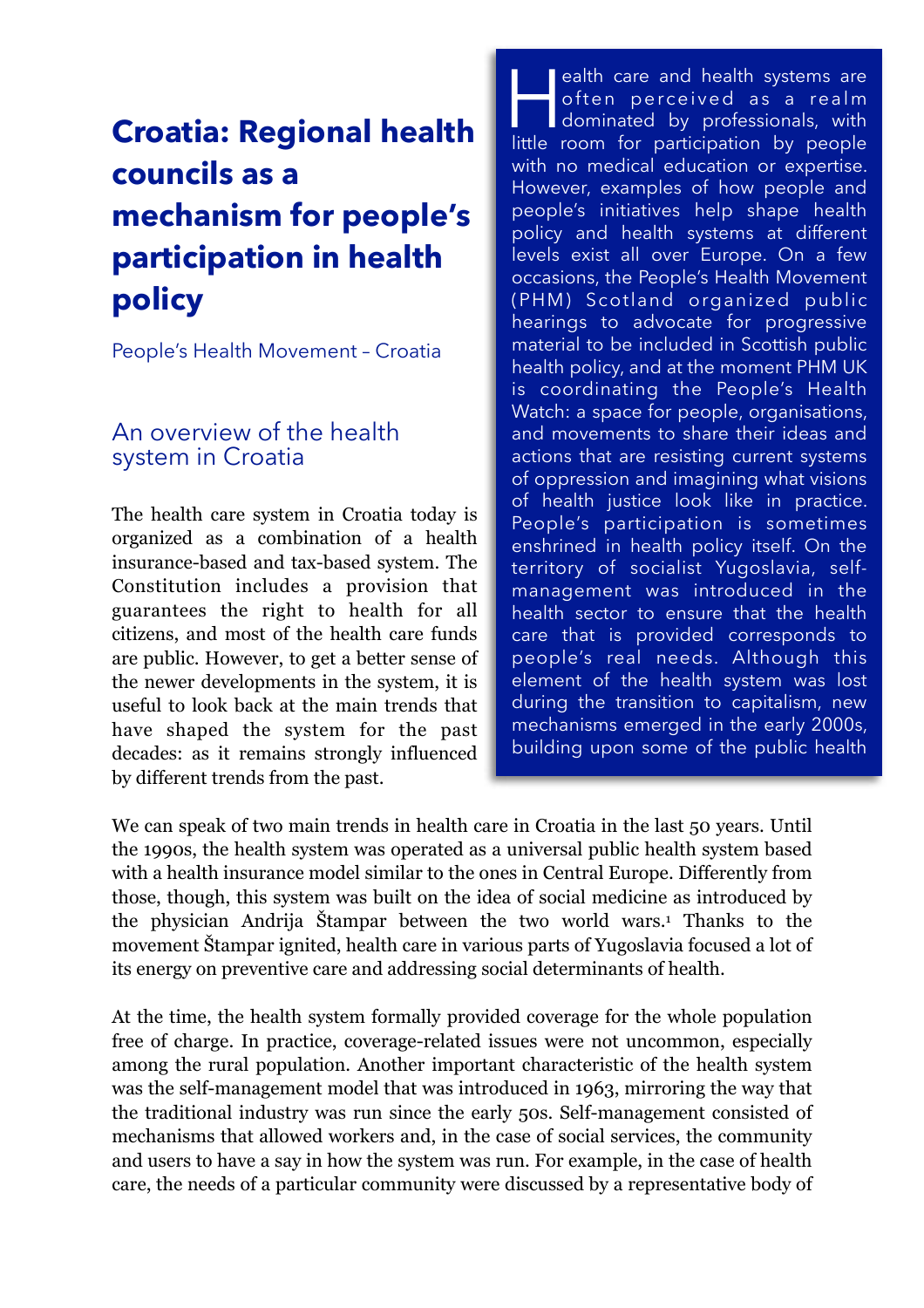providers (i.e. health workers), and a similar one consisting of the users of the health system. The main intention of such a model was to ensure that the needs of a particular community are reflected in the way the health system was organized, but it also fostered learning and network building through direct exchange among groups.[2](#page-23-1)

<span id="page-18-2"></span><span id="page-18-1"></span><span id="page-18-0"></span>Beginning with the 1980s and during the 1990s, the system faced radical changes. Because of the conditionalities of the World Bank's loans, it was reformed in a way that allowed a more commercialized vision to replace the one based on social medicine and people's participation.<sup>[3](#page-23-2)</sup> This trend continued during the next decade, and it has led to years of budget cuts, austerity measures, and the strengthening of privatehealth insurance companies.<sup>[4](#page-23-3)</sup> For the people using the health system, although they are still nominally entitled to universal access to primary and secondary health care, this has meant reduced access (especially in non-urban areas) and participation fees, either in the form of out-of-pocket payments or additional health insurance policies.

#### Decentralization

One of the most important reforms that were introduced during the transition to capitalism is the decentralization of the health system. The self-management model already implied a high level of decentralization, as a lot of the decisions that impacted people's access to care were taken at the level of the commune, or even in the workplace. However, this was a different kind of decentralization than the one that was being introduced in the West to improve efficiency and shift responsibilities from the state government to other levels of administration. The new government replaced socialist decentralization with a centralized model that allowed a complete reorganizationof the system.<sup>[5](#page-23-4)</sup> But, as early as 2000, decentralization was again on the agenda – this time reflecting the idea propagated by international financial institutions and neoliberal governments.

<span id="page-18-3"></span>Today, many of the responsibilities for providing and organizing health car fall upon the regional administration of the 21 regional units. The responsibilities are probably most visible when it comes primary health care, as the regions are the main coordinator of primary health care on their territory. At first, this sounds more than reasonable, as the regional administration should be more aware of specific needs that need to be addressed than the central government. However, as a region's ability to actually strengthen health infrastructure and develop its health programs depends on the budget available, over the years differences among the different regions have appeared and widened. Today, the largest part of the health network gravitates towards urban settlements, particularly those in richer regions, while rural areas tend to get limited access to even basic health care.

Transition to capitalism has also increased the space available to private providers of health care. Although usage of private services in secondary care has remained low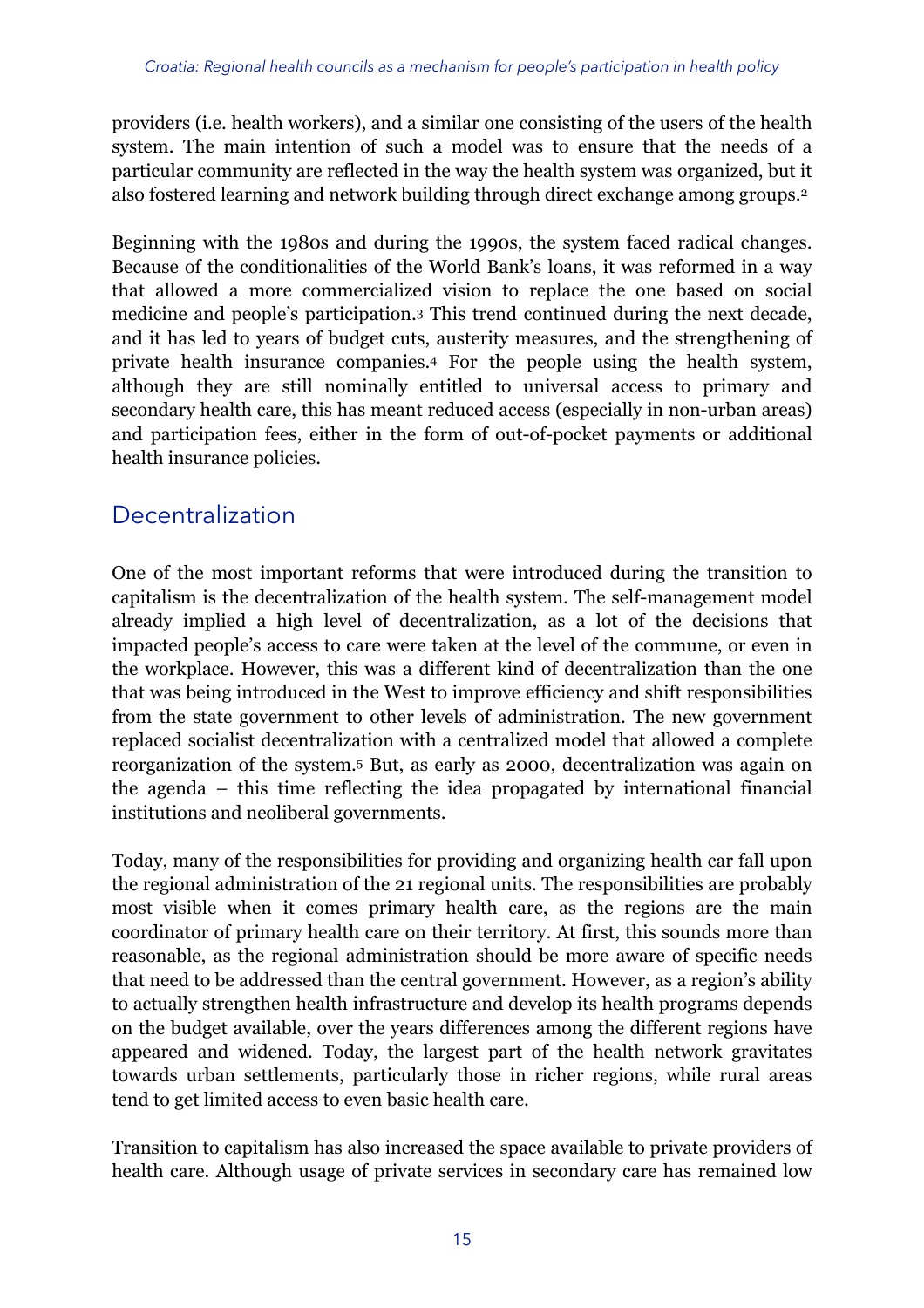<span id="page-19-0"></span>until quite recently, and providers that work on out of pocket payments in in primary health care are rare, the primary health care system is actually dependent on private contractors. Approximately 70[%](#page-23-5) of primary health care practices are privately owned by physicians, but financed through contracts with the state owned Croatian Health Insurance Fund (CHIF). Although this is usually not perceived as an issue, as it is argued that the patients do not perceive a difference in the care provided by private providers paid with public money and that provided by public service employees, such a model has siphoned off public funds from the public system, and has had a negative impact on working conditions, primarily on those of the nurses in the primary health care system.

Since the regions are responsible for organizing primary health care, such an arrangement directly impacts them, and we will cite in the case study below practical concerns that have come out it. What should be said now is that, because for a long time they were not expected to, most regions neglected to develop their own capacities for shaping health policy. This has meant that they had been less able to track and address even those things that require little funding, as well as taking a stand on the percentage of private providers that operate on their territory. To address the first issue – building health policy capacities – a new provision in the Health Care Act of 2008 was introduced, building upon structures that were built in past decades.

#### Introducing regional health councils

Most elements that included people's participation present in the self-management era were lost in the transition, but some of the public health programs from the late socialist era continued to function in changed circumstances. One of these programs is the local network of the WHO Healthy Cities project, which was used in to launch a policy reform that would again contain an element of participation in shaping health policy, this time in the form of regional health councils (Croatian: *županijski savjeti za zdravlje*).

After an initial round of project-based consultations, health councils were introduced in 2008 as a formal obligation of each region. They are imagined as interdisciplinary groups made of health workers, employers, policy officers, patients' delegates and local administration representatives that guide the local health policy making process in a way that it reflects local needs. Although the healthcare act defines only the minimum of their obligations – specifically, developing the regional health plan and monitoring the quality of healthcare in the region – there is no limitation to what the local government can chose to consult the councils about.

One of the intentions of introducing the health councils was to build the capacities for regional health policy making on the resources that already existed locally, but were often not interlinked. The implementation of the councils did not go the same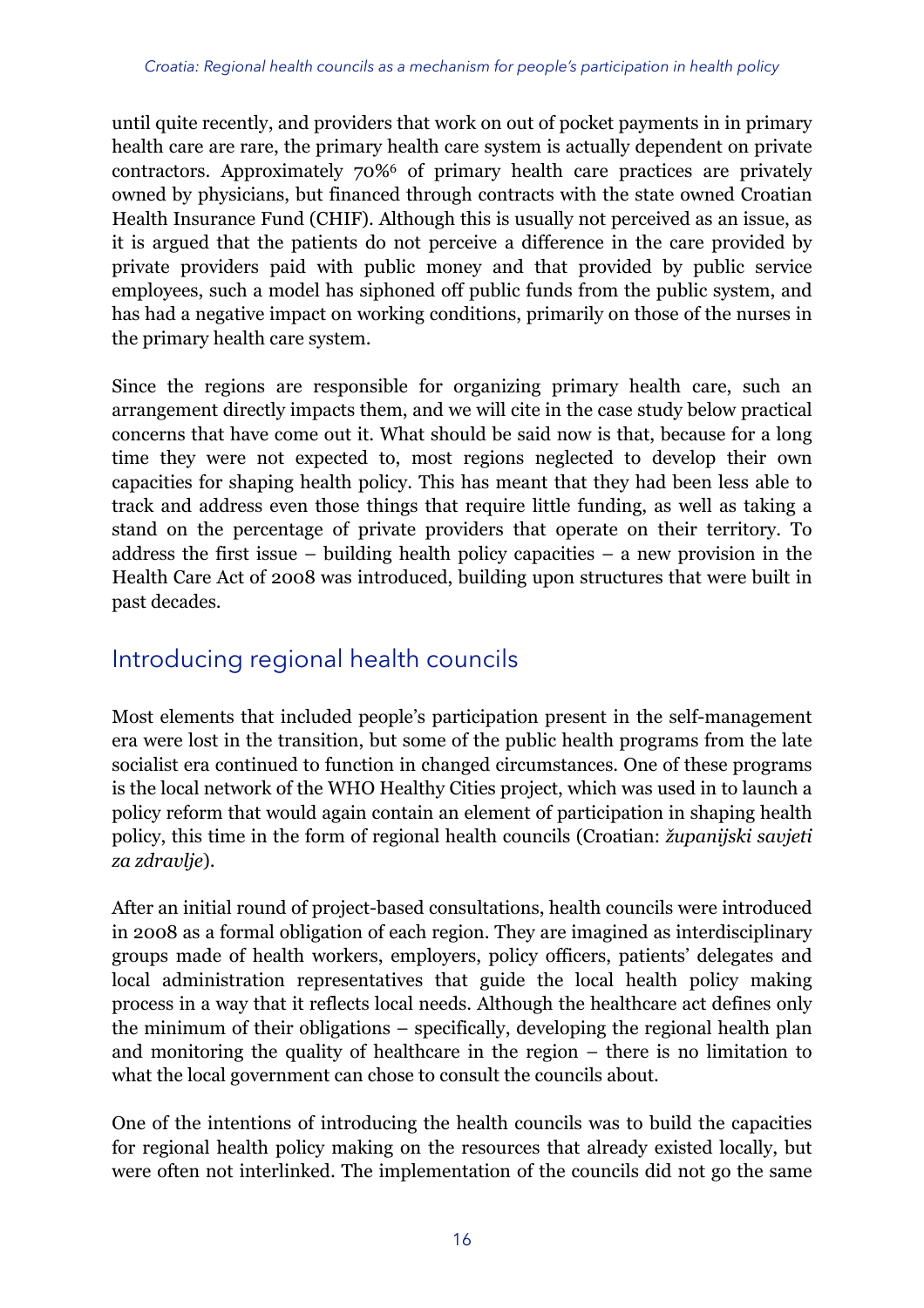way in all regions, though. In some places, like in the regions of Istria and Primorsko-goranska, the councils took off with some success and managed to make progress with local health policies. Other regions established their health councils because they had to, but their practical involvement in shaping health policies remains feeble even today.

As an illustration of how the councils can become important (and useful) factors in the regional health system, we bring the story of the regional health council in Istria, based on an analysis of available policy documents and an in-depth interview with the local health commissioner Sonja Grozić Živolić.

#### Istria: The regional health council as policy creator

The first attempts to build a stronger network among health professionals, health institutions, and the community in Istria began in 2002, through the activities of the Healthy Cities project. This came after the changes of the healthcare act of 2000, when there was the first significant shift towards decentralization. The regional health council was established after it was made a legal prerequisite, but by then the region had already taken steps towards developing its own health programs.

The council is made of representatives from the local government, the professional chambers of physicians and nurses, the biggest trade unions present in the health sector locally, employers, as well as a representative of the patients. By law, the patients' representative should come from a patients' association, but since locally there are no associations that fit this brief, they are chosen among the workers of the local office for patients' rights. The work of the council's members is voluntary, although they are reimbursed for travel expenses and other expenses that are associated with the work they do in such capacity. The members of the council are named by the regional health authority and appointed by the regional assembly.

According to the local health commissioner, the post-2000 decentralization has opened up more space for the local administration to organize the work of the health institutions as fit for the community's needs, at least in theory. In Istria, this means coordinating the work of a 3-year Regional Health Plan, and shaping preventive programs that differ from those proposed by the Ministry of Health. Istria's health council has developed an efficient and participative approach to designing the health plan, as they consult the whole community about its content. They also collaborate with the regional unit responsible for social care, so the plan has a certain social determinants of health dimension to it.

The consultations with the community are done through focus groups and surveys, and people who use the health care system also take part in the process of selecting the priorities of the local health policy for the next 4 years. The priority selection process is organized in the form of a conference, which decides by consensus on the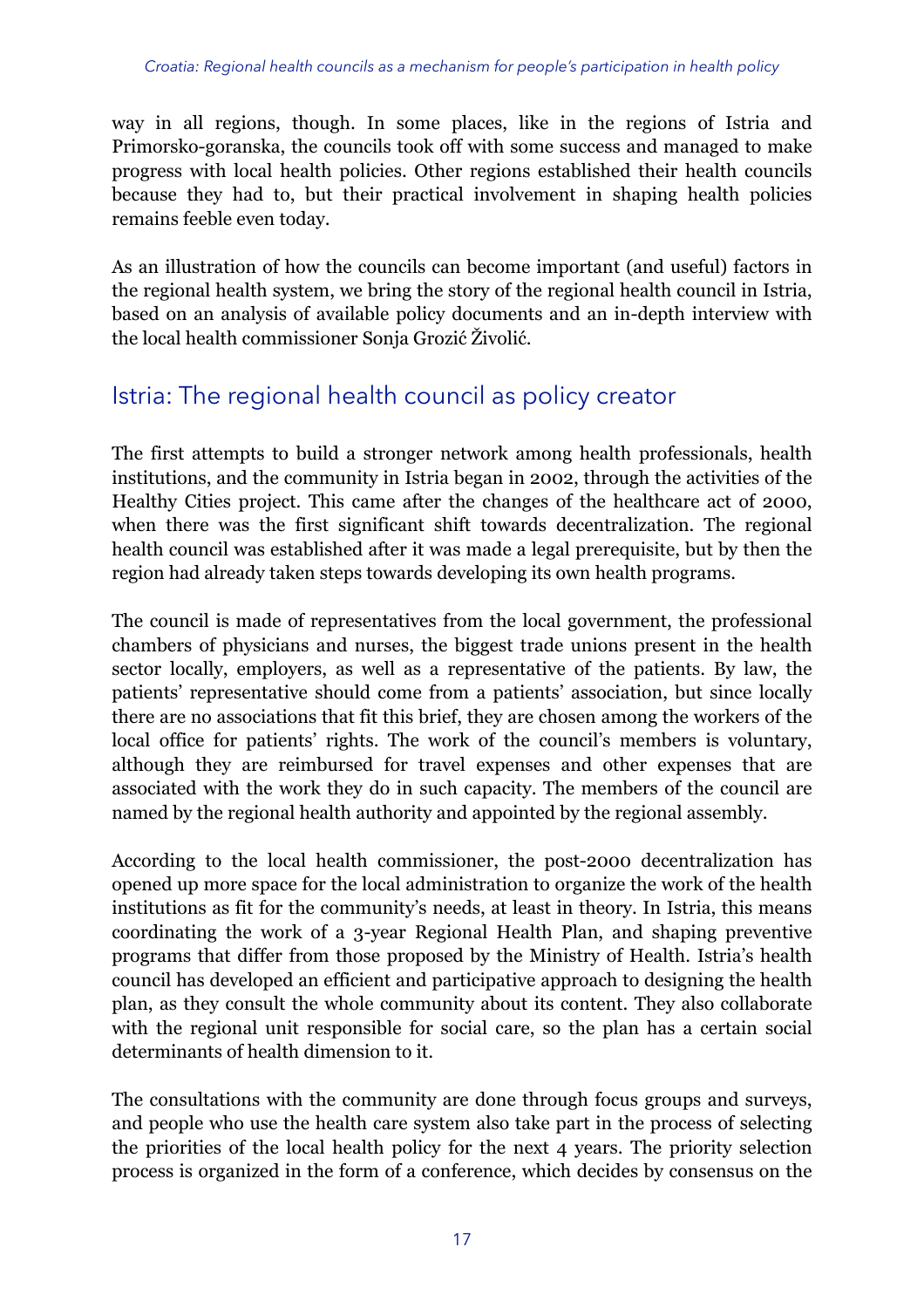priorities, and also feeds into the plan. Through this approach, the region has already had 3 regional health plans and additional preventive programs that address issues such as mental health, nutrition, and safe and affordable housing.

One of the most recent activities of the health council involved developing a health workforce plan for Istria. In fact, although the whole country faces a serious lack of health workers, the plan devised in Istria is the only document that approaches the issue based on the analysis of regional resources and particular needs. Among the different measures put forward in the plan, aside the most obvious ones like increasing salaries in the public health system, we can single out the introduction of scholarships for students of health professions, as well as a housing scheme for health workers.

#### What works and what doesn't

It has to be said that the work of this particular health council is influenced by the fact that Istria is one of the richest regions in the country. Additionally, as Sonja Grozić Živolić has stressed, the budget of the regional office for health and social protection in Istria accounts for almost 60% of the overall regional budget, and additional funds are often secured. The work of the regional health council has definitely been a moderate success in the terms of improving the responsiveness of local health policy to actual needs, but it is difficult to know if the effect would have been the same in a region with a comparable level of effort, but less funds available.

Second, the local health commissioner also stressed that even though the region is formally responsible for coordinating most of the health care network locally and there is a material basis for fulfilling this responsibility, there are unresolved issues with central state institutions. For example, although the regional health council and health authority are supposed to draft a map of the regional primary health care network, their inputs are often sidelined by the CHIF, the institution that makes things happen in practice. According to her, through the current form of decentralization regions have gained "formal and legal responsibility to ensure health care is accessible on their territory, but they have been left without any real mechanisms for implementing these responsibilities". For example, the CHIF does not take into account the guidance of regional health bodies when it is deciding on the distribution of funds to primary health care providers, nor it allows the regional health councils to suggest which area is most in need for additional teams. This, says Sonja Grozić Živolić, makes no sense, because it is the regional institutions that know local needs best.

In Istria, the regional health council brought along concrete improvements in the health system: its work led to implementation of health policy that reflects regional needs, and in some cases it has been the first one in the whole country to address issues that are shared, but ignored. This, for example, has been the case with the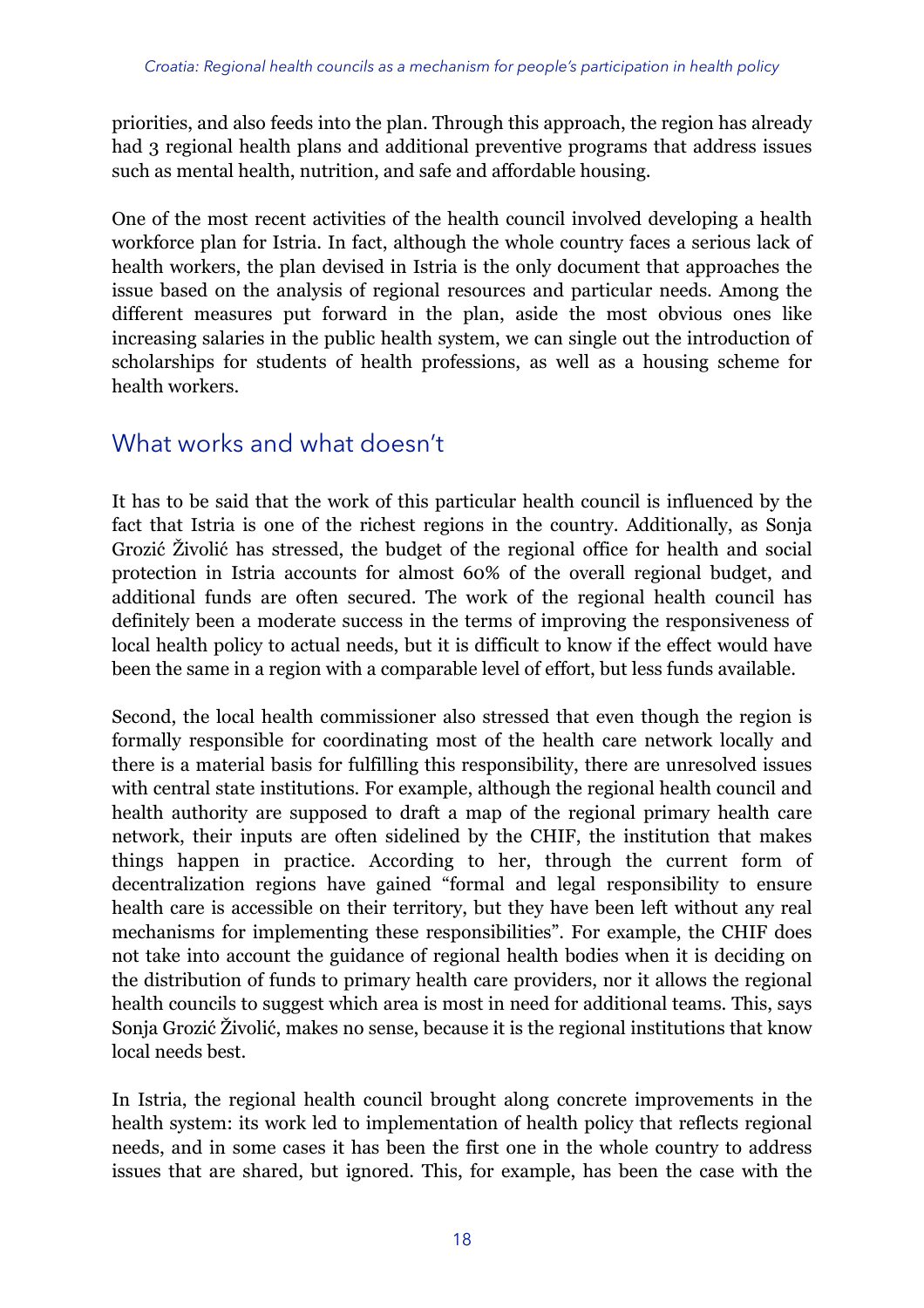regional health workforce plan. An additional positive result of the work of the regional health council in Istria has been the initiative taken by some cities and administrative units in the region to form their own health councils, which replicate the policy making process on a smaller scale and create additional space for discussing issues related to health.

On the other hand, we have to consider that the introduction of the regional health councils has been a top-down initiative, and that this does impact the scope of their work. Although the regional health council described here has put in place mechanisms to ensure community participation, this is not a prerequisite, and in other places the council's work can easily be reduced to consultations among its members. Therefore, one of the ways to make sure the councils are representing a broad set of views and needs is to make them more inclusive towards the community, and more proactive in finding ways for the community to take part in the making of the regional health activities.

This would also help to make the health councils more recognizable in the eyes of the community, which would strengthen their position and provide them with more legitimacy towards the different levels of government and the CHIF.

#### A movement's perspective of regional health councils

As the introduction of regional health councils did not come about through grassroots initiatives, but through policy change, their use for people's movements can be limited. We can observe just that through some of the key aspects of the health council in Istria, even though it is one of the most successful instances. For example, the members of the health council there are appointed, rather than selected in a more democratic process. A similar process takes place in other regions too, which implies that regional health councils might not always have the legitimacy (or desire, even) to represent the community's health needs. By developing a different path for selecting the members of the council and relying on a broader consultation process as in the case of developing the regional health plan in Istria, the councils could be a space to provide more diverse inputs for health policy.

It is also useful to reflect on something that the decentralization process in Croatia, along with those in other places, have shown when it comes to implementing such solutions. In the case of regional health councils, as well as in everything else, expanding public budgets to answer to local needs is necessary to make the wanted changes work. In this case, the work of the regional health council is supported by the fact that there is a large amount of the public budget already attributed to health, and that the region is in a significantly better financial position than others. Although it is true that organizing the provision of health care at the local level might be a better way to address local specificities, it should be guaranteed that these kinds of initiatives get enough financial support from the state government, so that regions with less funds of their own are not left behind.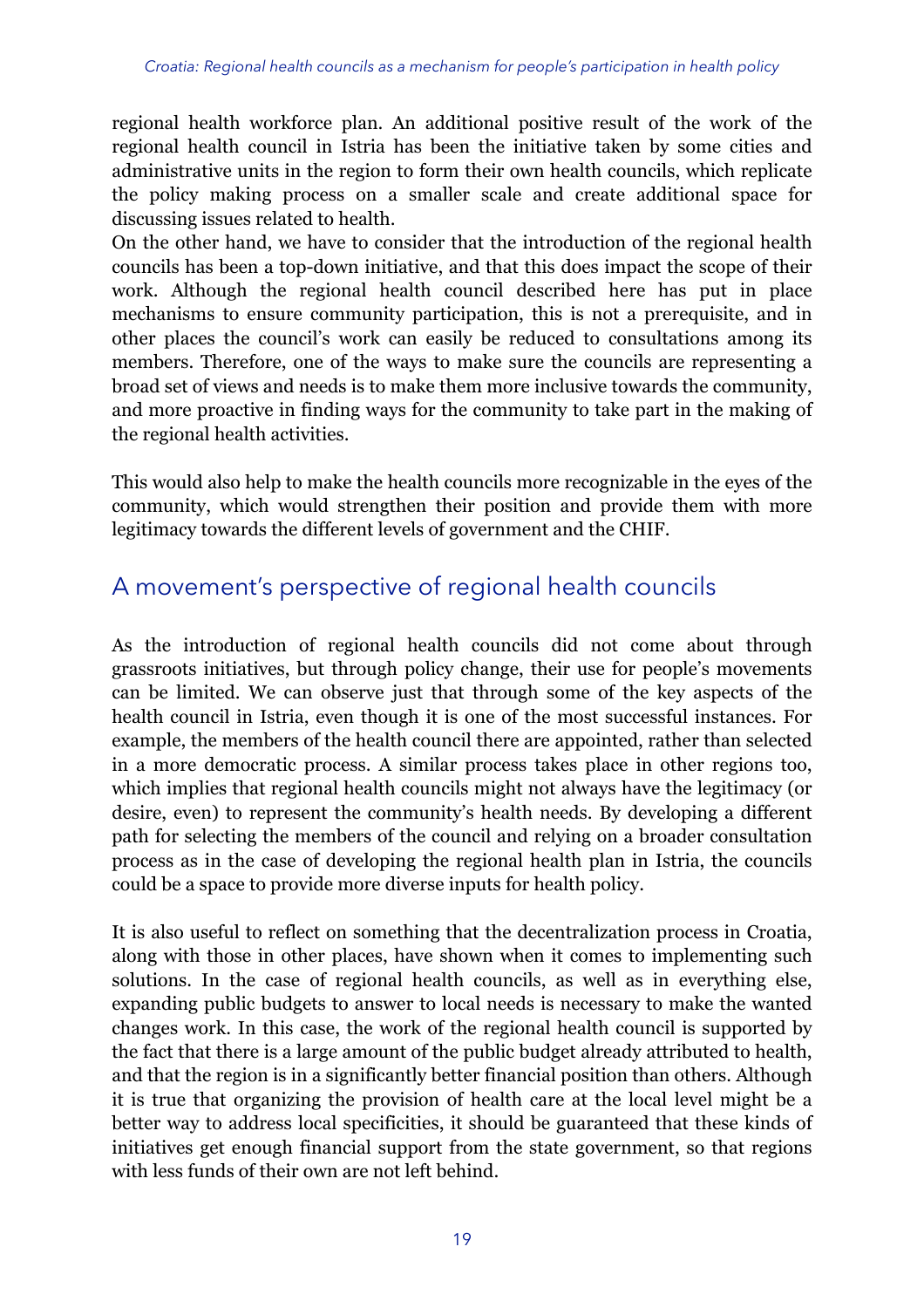Finally, in order to make the regional health councils more useful, it is necessary to make their existence known more widely. At the moment, most people are not aware that such bodies exist, and that limits the impact and reach of the councils. An effort by right to health groups to reach out to their local council, building relationships with its members, and then spreading the word about what the councils do, could be a path to making good use of existing policy solutions and ensuring the inclusion of more progressive materials in local health policy.

## **Key takeaways**

Decentralization must not mean reducing public funds available for the implementation of new structures, like local health councils. The fulfilment of such programs must happen where there are material grounds to do so.

Broad participation can be achieved even though it might not be planned in an original framework. When avenues of participation do exist, it is important to make sure that they are visible and that the public is aware of them in order to guarantee more participation and accountability.

Even though the structure in this case is top-down, it is still very instructive. Spaces like this that can build bridges between policy makers and community. They are an opportunity to implement our vision as health activists.

Health councils often seem quite harmless, even from the perspective of more traditional policy makers. They make for very useful advocacy targets and can be used strategically if activists come prepared.

#### References

<span id="page-23-0"></span>Džakula A et al. (2017) Are Andrija Štampar's principles gone - forever and ever? *Croatian Medical* [1](#page-17-0) *Journal* 58(372-376)

<span id="page-23-1"></span>Popović B. & Škrbić M. (1968) *Samoupravljanje u zdravstvu*. Zbor liječnika Hrvatske [2](#page-18-0)

<span id="page-23-2"></span>Ivčić S, Vračar A & Weygand L. (2017) Primary healthcare in Croatia from self-management to [3](#page-18-1) transition: the roots of privatization. In: Bonfiglioli, C. & Koroman, B. (eds) *Zbornik odabranih radova s Drugog međunarodnog znanstvenog skupa Socijalizam na klupi. Socijalizam: Izgradnja i razgradnja* (pp. 99-128). Srednja Europa.

<span id="page-23-3"></span>[4](#page-18-2) *Ibid*

<span id="page-23-4"></span>Džakula, A., Orešković, S., Brborović, O. & Vončina, L. (2005) Decentralization and Healthcare [5](#page-18-3) Reform in Croatia 1980-2002. In: Shakarishvili, G. (ed.) *Decentralization in Healthcare* (pp. 135-190). Open Society Institute.

<span id="page-23-5"></span>[6](#page-19-0) Croatian Public Health Institute, data from 2019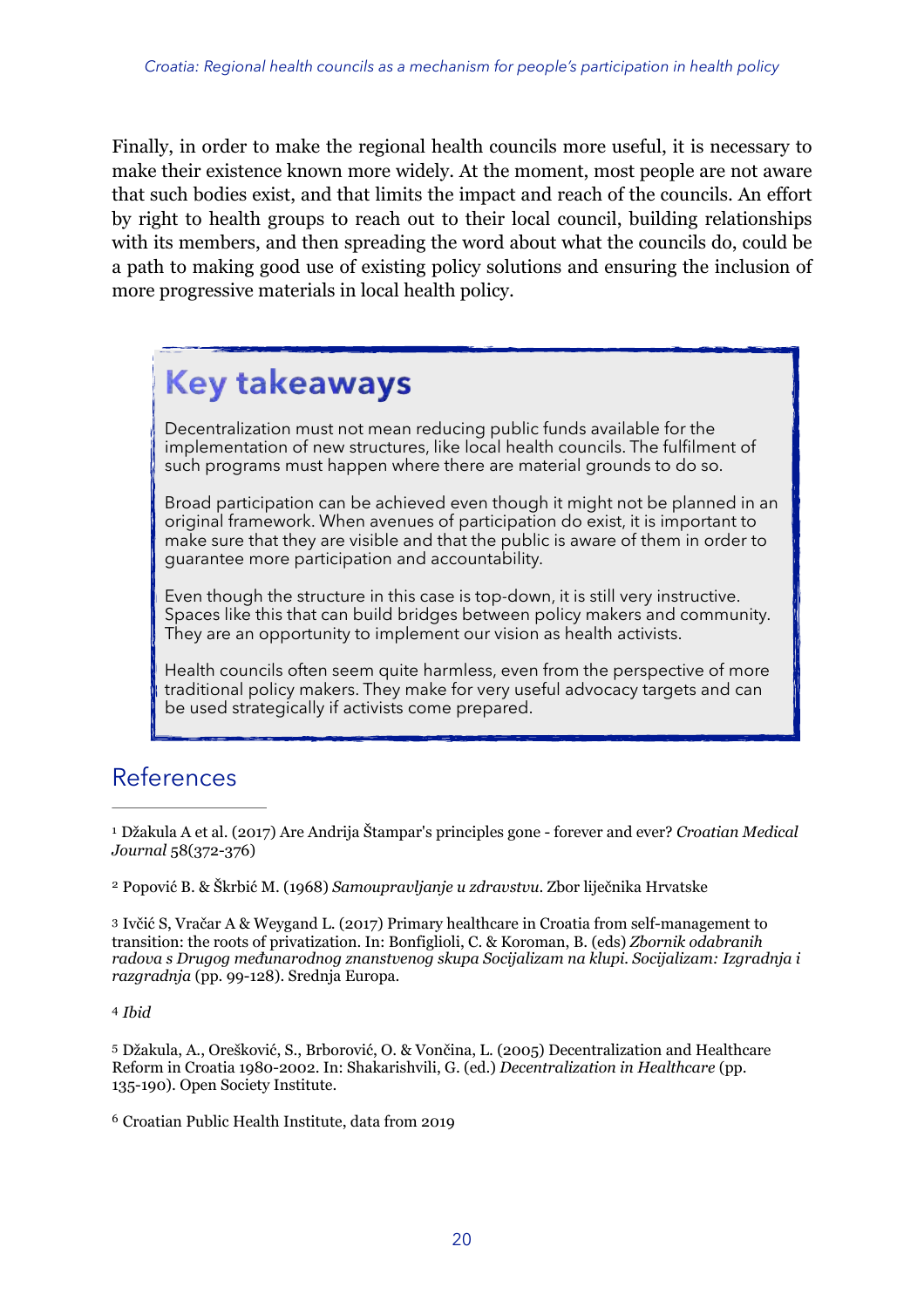## **Belgium: Health workers organize to provide care and advocate for the right to health**

Geneeskunde voor het Volk/Médecine pour le Peuple

#### **Origins**

Geneeskunde voor het Volk (GVHV)/ Médecine pour le Peuple (MPLP) (Doctors for the People) is a Belgian national association of 11 health centres located in working-class neighbourhoods on both sides of Belgium's language border and taking care of around 25,000 patients. Celebrating its 50th anniversary in 2021, MPLP traces its origins to the student movement of the late 1960s and the then established Marxist Workers' Party of Belgium (Partij van de Arbeid van België (PVDA)/Parti du Travail de Belgique (PTB)).

MPLP's first health centre was founded in Antwerp in 1971 when a group of young

 $\prod_{h_i}$ t is needless to say that health workers are a crucial driver of health for all. Over the course of the past few decades, we have witnessed their working conditions become harder, while their rights in the workplace diminished at the same time. Many countries in the Global South face a great shortage of nurses and physicians, and this is made worse by migration towards the Global North where the working conditions are more consistent. Regardless of the place where they find themselves, health workers are sometimes also key actors in the struggle for the right to health: from strikes to protests, they show how our right to healthcare is intertwined with their right to a safe workplace. Sometimes, these efforts have a wider dimension to them, as in the case where health workers organize to provide healthcare outside the formal health system, especially to those who cannot access them. In Belgium, many people remain excluded from the primary health care system because of their inability to pay, and a health workers' network has been working to counter that trend for the last 50 years. The example of Doctors for the People shows how health workers can make existing health systems more accessible to people, while at the same time building alternative narratives that put the human right to health at the center.

doctors joined the striking dockworkers in a show of solidarity. This solidarity action spontaneously morphed into the project that gave birth to a medicine for, by, and from the people, instead of a medicine for profit.

As an association, MPLP is economically and organisationally independent but links with the PTB remain strong. In an interview with Solidair, a Belgian magazine, Janneke Ronse, MPLP's national chairwoman, and Sofie Merckx, doctor at MPLP and member of parliament for PTB, explain the relationship between MPLP and PTB:

"Many of the problems we encounter cannot be solved between the four white walls of our health posts, but we can translate them into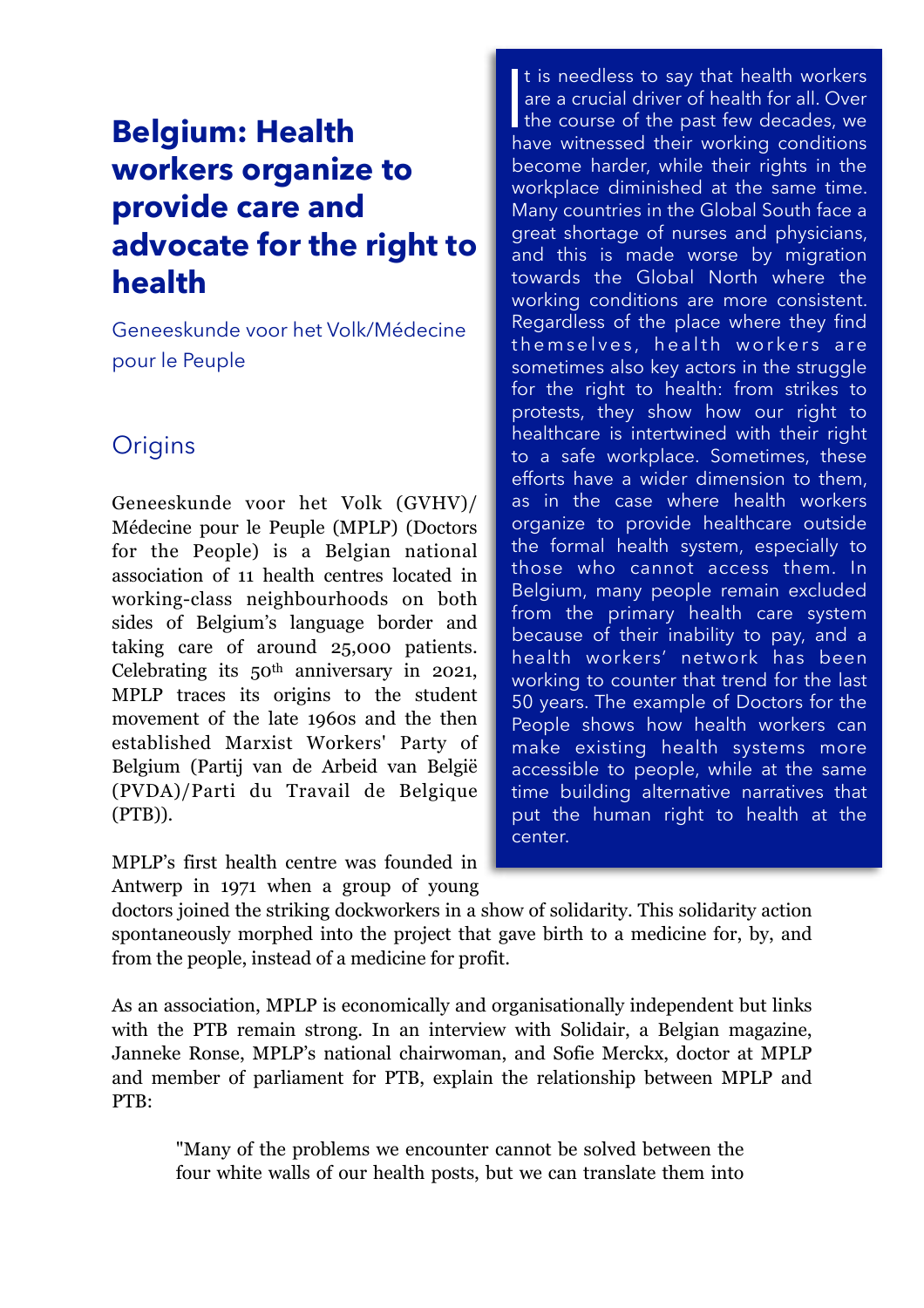political discussions and actions. For example, many people today are reluctant to respect quarantine measures because it reduces their income or because they risk losing their job. As a doctor or nurse, it's hard to deal with such an issue. But turning it into a political demand makes it something we can collectively push for."

This broad understanding of health, turning health problems into political issues, forms the backbone of MPLP's vision and work. Three principles stand at the heart of that vision: accessibility, quality and solidarity.

#### Accessibility

In Belgium's last national survey on the matter, 900,000 people stated that they could not afford a doctor. Belgium has an expensive health care system, with patients paying about 19 % of health care expenses out of their own pockets. On average, that is €666 per year. Despite being one of the richest countries in the world, Belgium can be counted as one of the worst students of the class when it comes to access to medical services in the EU.

MPLP's mission is to prove that it is possible to organise accessible and high-quality health care. In Belgium, social security works on the basis of a pay-as-you-go system grounded in solidarity through taxation on labour. National health insurance is part of this social security system. Belgium has a liberal model, which means that patients pay per service for a doctor's visit. National health insurance repays approximately 75% of health care expenses.

Belgian law also provides space for alternative reimbursement schemes for health care expenses. On the basis of a contract between patient, care provider or group of care providers, the national health insurance pays the health centre a fixed amount each month regardless of how many patients rely upon their services. MPLP's health centres work according to this flat-rate system. The lump sum MPLP receives for all registered patients goes into a common pot from which expenses and wages are paid.

This system has multiple advantages. Patients visit doctors without having to pay out-of-pocket expenses, removing financial concerns and barriers considerably as a result. The system also enables healthcare providers to work both in a multidisciplinary and preventive way as in a curative capacity. In short, healthcare providers can fully focus their attention on the quality of care. In addition, resources saved are used for health promotion, MPLP's national study service and national campaigns.

Budget cuts and the dominance of neoliberal ideas and policies have put this funding model under considerable pressure. Policy makers favor performance-oriented medicine over the flat-rate funding system, with patients paying for every doctor's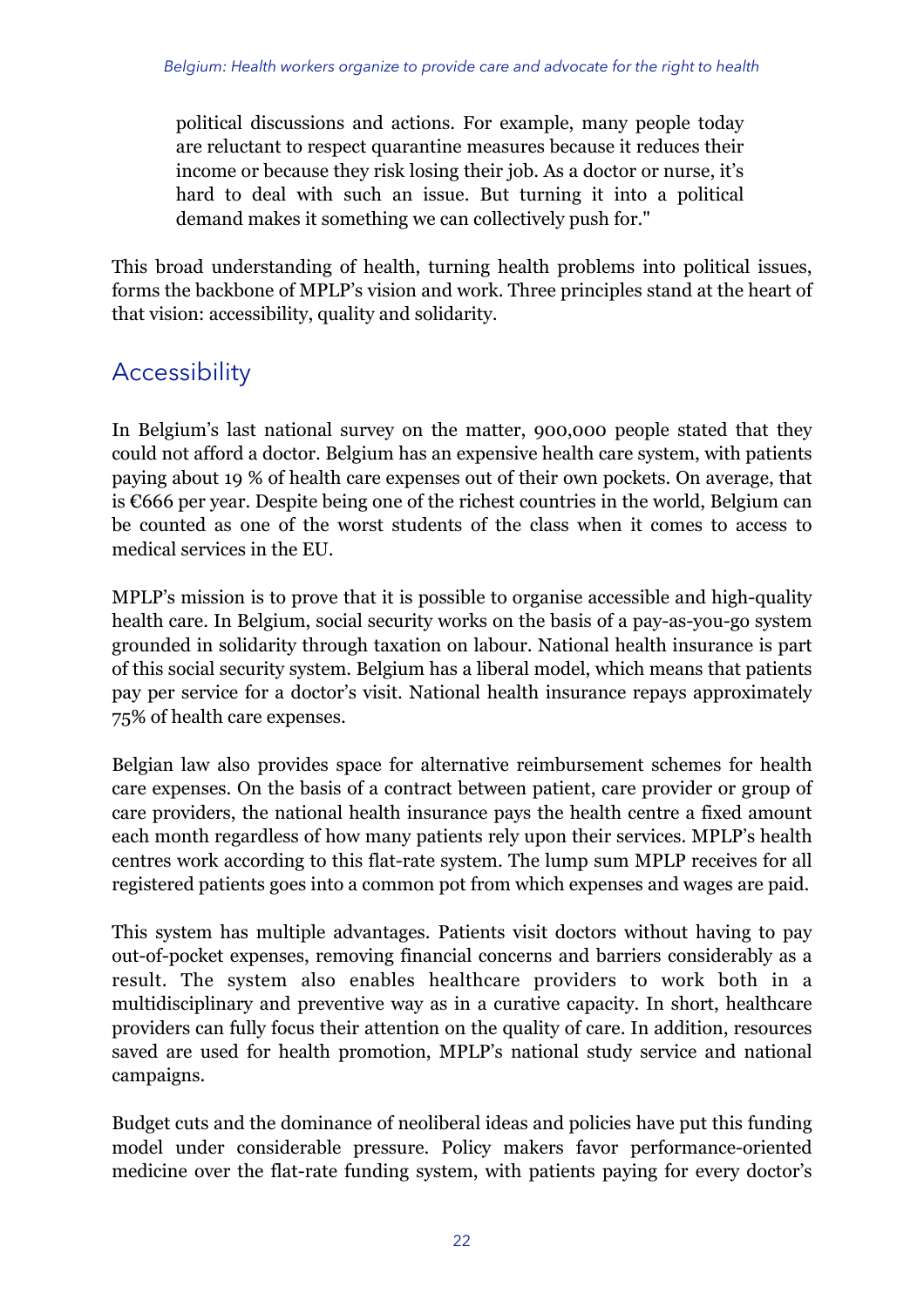visit as a result. MPLPactively advocates for the protection and expansion of the flatrate system, including through its campaign "Save our Medical Homes" [\(www.reddesocialegeneeskunde.be](http://www.reddesocialegeneeskunde.be)).

#### **Quality**

Our view of health is consistent with that of the World Health Organisation and the Universal Declaration of Human Rights. Health, which is a state of complete physical, mental, and social well-being, and not merely the absence of disease or infirmity, is a fundamental human right and the attainment of the highest possible level of health is a most important world-wide social goal whose realization requires the action of many other social and economic sectors in addition to the health sector.

#### Multidisciplinary cooperation and knowledge sharing

MPLP's health centres have long ceased to be ordinary general medical practices. In recent years, they have developed into fully-fledged multidisciplinary centres. The complexity of the patients' conditions poses a great challenge.

All health centres employ general practitioners, nurses and a reception and administration team. Most also have a psychologist and/or a social worker. Some practices have dieticians and physiotherapists. The staff works together on an equal footing to provide the best care for the patient. This cooperation takes place through consultations, briefings, medical and team meetings. The medical staff work together in one electronic file. At registration, we inform the patients about our way of working.

Together, these services provide follow-up, treatment, prevention, guidance and health promotion. Multidisciplinary working groups organise various activities with patients on specific themes: diabetes, young mothers, long-term pain, stress, sleep, etc.

For patients with a chronic condition, we strive for a permanent care team to ensure continuity, customised care and a relationship of trust between care providers and patients. MPLP employees organise themselves into multidisciplinary networks on a local and national level.

#### Prevention

The COVID-19 pandemic very clearly showed the importance of a strong public health system. For an effective preventive approach and a firm grip on emerging epidemics, three pillars are essential: a centralised first line, patient-based (and not performance-based), financing and a nationally organised public health service with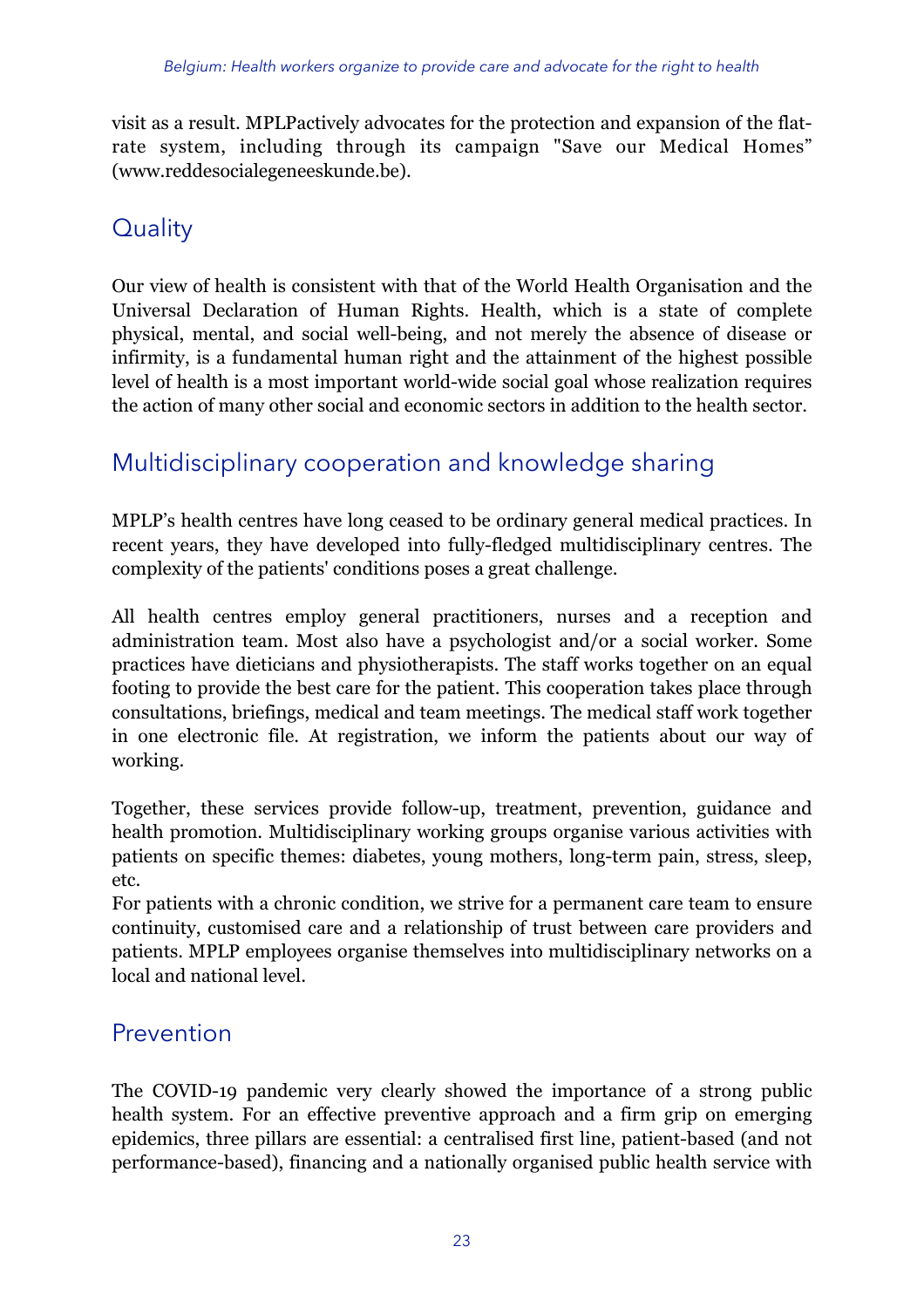one central leadership (and not, as is currently the case in Belgium, with 9 different ministers of health). During the early months of the COVID-19 pandemic, MPLP demonstrated these importance of these three pillars through its contact tracing project and its outreach to elderly patients who were more susceptible to severe illness and death from infection.

#### Pioneering role in contact tracing

In Belgium, the government was slow to roll out contact tracing at the beginning of the COVID-19 pandemic. To fill this gap and meet the news of the community it serves, MPLP started its own pilot project in Hoboken in the spring of 2020 to test, detect and isolate potential cases of COVID-19. Over 120 patients were contacted with 89 willing to participate in the project. Through this proactive effort, MPLP was able to take preventative steps to protect participant patients and their families by informing them about the virus and supporting them with measures to prevent infection. Such a contact investigation requires substantial effort and knowledge of the field. It requires time, not only to get everyone on the phone but also– above all–to gain the trust of those you are talking to in order for successful implementation. From this research, MPLP drew recommendations for policy makers. Primary care providers know their patients best, and contact tracing can only be successful if it is done in close cooperation with primary health care centres.

#### Preventive care for elderly in case of pandemic outbreak

When the COVID-19 pandemic broke out in Belgium, MPLP's eleven health centres worked to ensure protection for elderly patients. The centres selected 3,367 elderly patients on the basis of data from their medical files with the aim of calling all of them to inquire about medical or social needs that may arise due to the pandemic. In the midst of rapidly changing organizing and re-organizing during sudden waves of infection, health centers were committed to make the effort to reach out to these patients proactively. In addition to a lot of gratitude, MPLP received a lot of information about the needs and concerns of vulnerable groups. Many were anxious and sometimes slightly panicked, others were not yet fully aware of the danger and recommended sanitary measures. Elderly citizens living alone faced multiple problems.

After speaking with patients, medical questions would be passed on to MPLP doctors to be answered and social questions went to the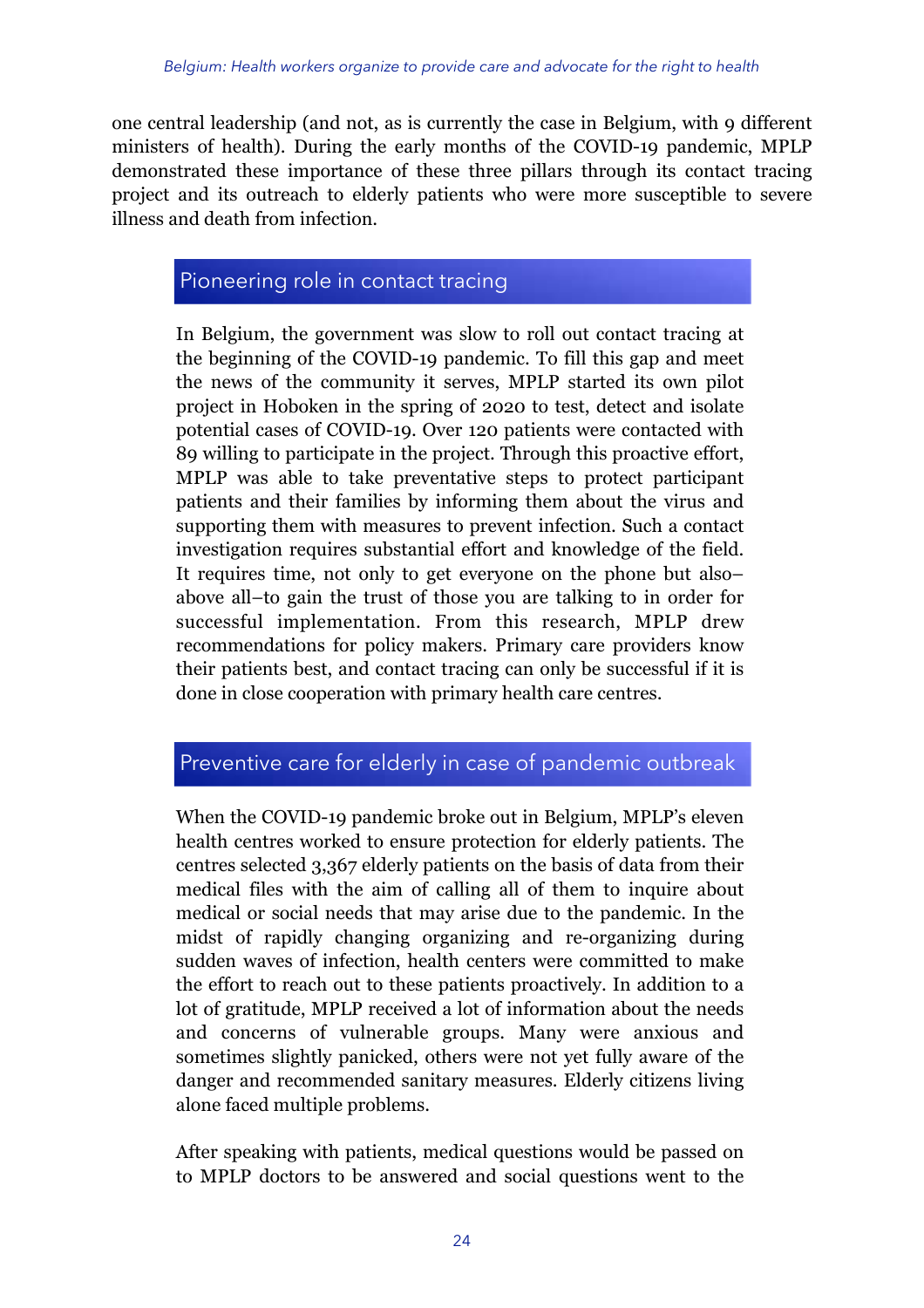coordinator of volunteers to find a solution. For example, several dozen patients received help from volunteers in the neighbourhood for several weeks or months to do their shopping. One patient wrote a thank you note to the MPLP team after one such phone call: "Your concern about loneliness in single elderly people really touched me. Especially now, more than ever, good healthcare is crucial."

Projects such as calling the elderly show how critical proactive prevention initiatives are in combating an epidemic, and it is during crises like the COVID-19 pandemic that the importance of the work of MPLP becomes clear. It enables reaching people who are not yet sufficiently informed, thus increasing the respect for sanitary measures. The work also facilitates detection of additional needs that must be taken into account, because health – even in times of a pandemic – is more than being virus-free. It is also about mental well-being and the ability to take care of one's self.

#### **Solidarity**

MPLP's health workers' take strong, public positions on issues that affect their patients and communities and put their scientific knowledge and social commitment to the service of people's needs. Alongside patients, social organisations, mutual health organisations and trade unions, MPLP defends the right to a healthy life. More concretely, this means defending the right to accessible and high-quality healthcare and education, the right to healthy working, living and environmental conditions and the right to social security. In this context, MPLP attaches great importance to cooperation with and support for trade unions. The struggle of the labour movement lies at the basis of Belgium's social security system and is critical to maintaining and strengthening the people's acquired social rights.

There is a strong sense within MPLP that doctors and other health professionals have a social responsibility beyond ensuring the physical and mental health of patients. MPLP's health workers do not just fight symptoms; they also tackle the social causes of illness and health. Their "social stethoscope", with particular attention to the social and societal context, is the main research tool they use. Rather than reinforcing the current system, MPLP's health workers focus on liberation and emancipation. Solidarity–not charity–takes up a central place in their fight for the right to health.

The more people understand for themselves what happens in their bodies when they get ill, the more resilient they become in taking control of their own healing process. Likewise, the more people understand what possible causes (social, societal, economic, environmental) are behind their illness, the more resilient and militant they become in taking steps together to address those possible causes. MPLP is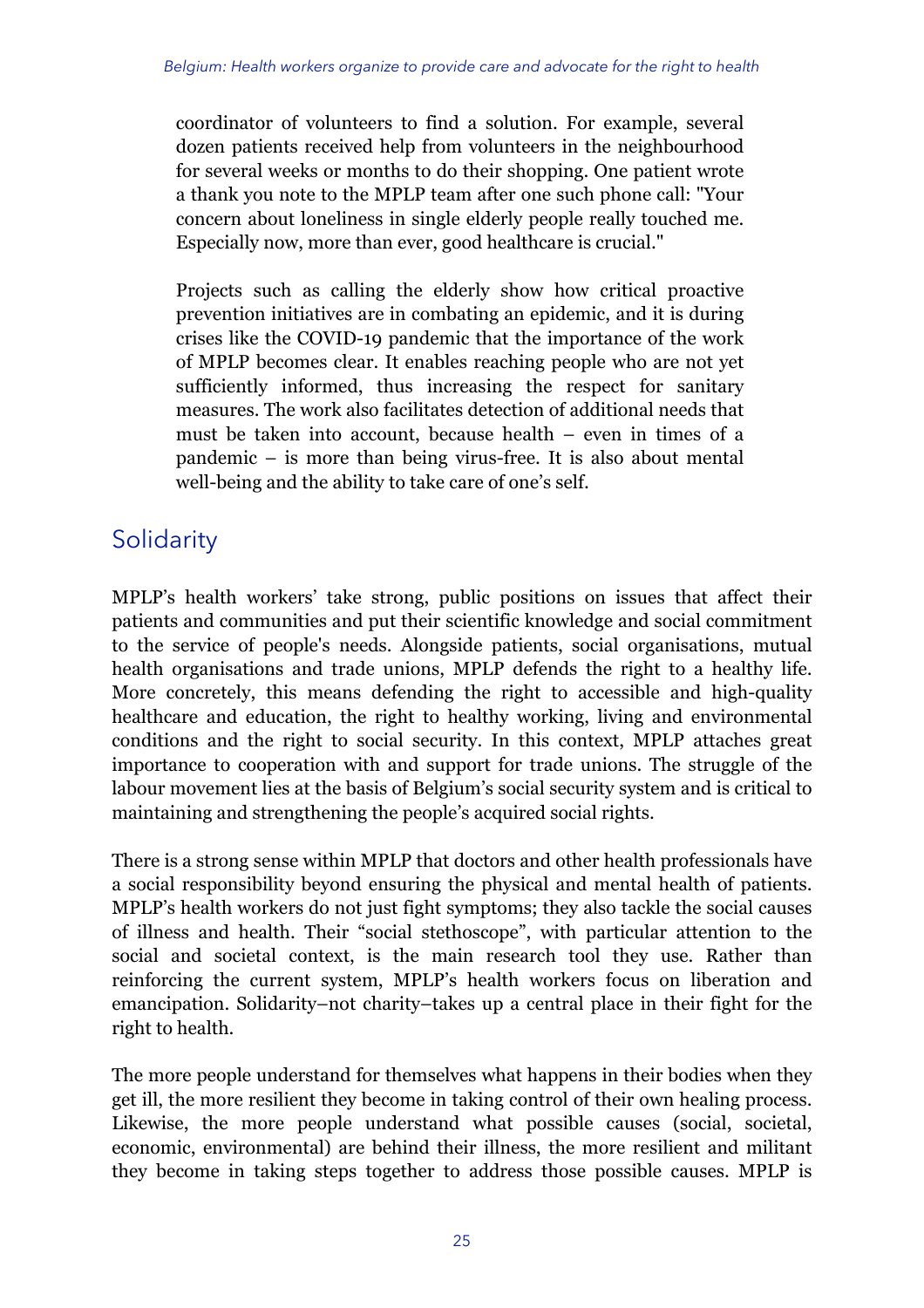committed to supporting this awareness-raising process alongside people, individually and collectively. It aims to form a social force with patients to change what is wrong and unfair. And *that* is empowering.

#### Addressing air pollution in Antwerp

It started with a patient who came to ask if we knew more about the sign in her street announcing that the Beheersmaatschappij Antwerpen Mobiel (BAM), the company responsible for traffic infrastructure in Antwerp, would be renovating the Antwerp ring road which encircles the city of Antwerp. Part of the project included building a bridge directly over residential areas–expanding the busiest traffic junction in Europe which already cuts directly through the residential agglomeration.

MPLP health workers had already noticed that many of the patients in its practice had respiratory problems and were using inhalers, and began to investigate what the underlying causes may be. MPLP compared inhaler use between children living in a rural town in Belgium, Baarle-Hertog, and those living in the city of Antwerp. The results revealed an alarming disparity: 6/10 children in Antwerp used inhalers and only 1/10 in Baarle-Hertog. This pattern confirmed the results of researchers' literature review showing similar patterns in other parts of the world.

In the spring of 2008, MPLP organized a demonstration against the project with Ademloos, a collective that campaigns for clean air. Later that year, in June they organized an even bigger action with students of a school for children with disabilities, including cystic fibrosis. The school is located exactly in the area where the planned bridge would cross. It was a very inspiring action, which drew a lot of indignation and a lot of press. This began a long struggle of more than 10 years, with patients, local organizations, and residents, which included organizing demonstrations and holding information evenings about the effects of air and noise pollution on health in all the districts and neighbourhoods of the city.

MPLP also worked with Ademloos and Staten Generaal, another citizens' collective, to circulate a petition calling for a people's consultation on the project. The petition gathered more than 50,000 signatures. The bridge over the residential area was voted down. BAM withdrew its building application.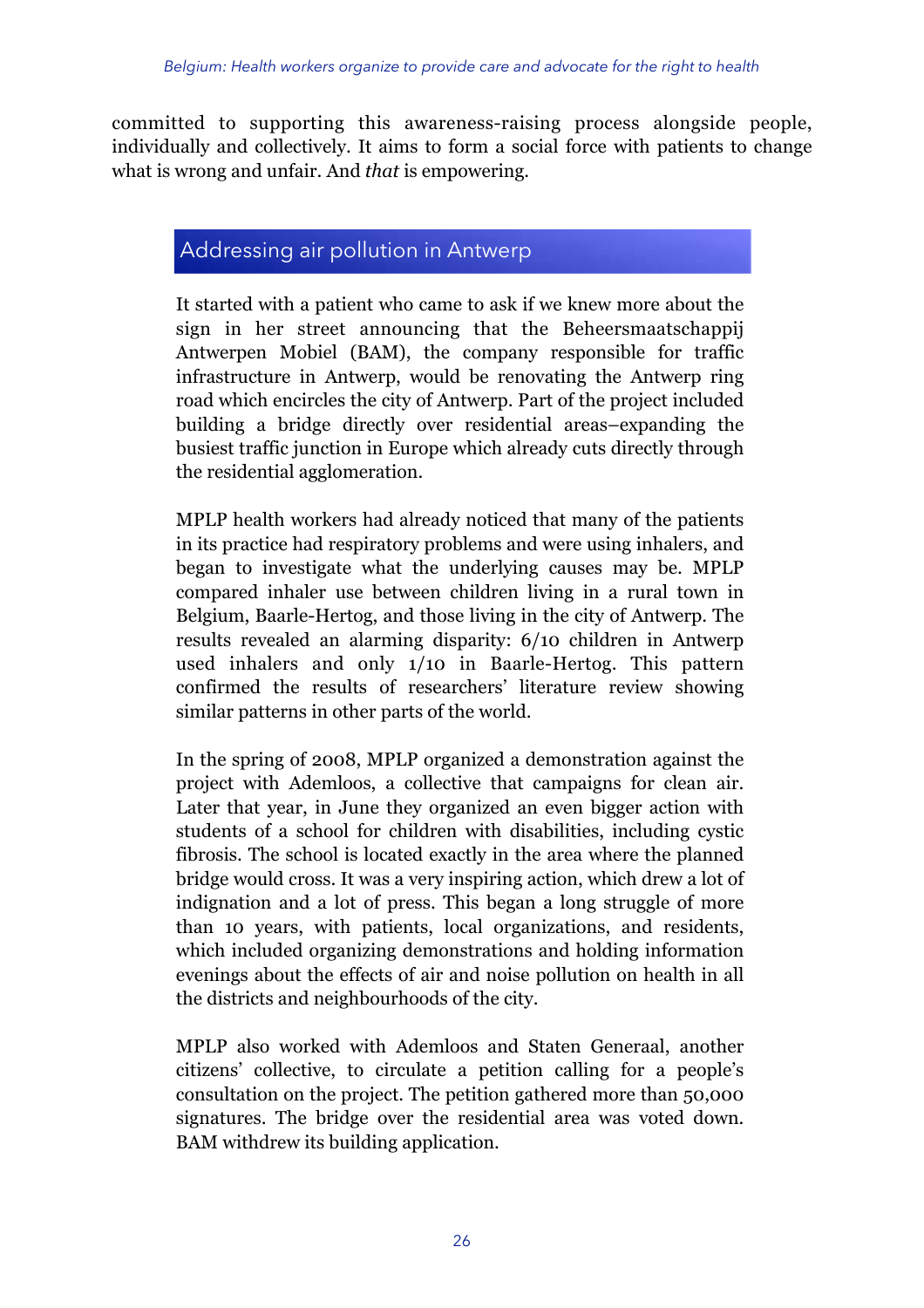#### The fight for affordable medicines

In 2003, MPLP health workers noticed that patients who needed cholesterol-lowering drugs were not reimbursed for them, while many others who did not need them were. Dr. Dirk van Duppen and the team of MPLP Deurne investigated this further and noticed even more illogical waste in the National Drug Policy. They discovered the vast pharmaceutical industry lobby that influences the Ministry of Health. Profit was the driving force of the wasteful decisions, instead of health.

Partnering with concerned allies from the health insurance funds (mutualities), MPLP explored how these reimbursements are handled in other countries, namely New Zealand which employs its 'kiwi model'. With the kiwi model a national institution coordinates medicine purchases for the entire country, which has led to a 50-90% drop in the price of medicines. If this model were applied in Belgium, EUR 1.5 billion would be saved on social security. Along with other organizations, MPLP drew up a petition that gathered 100,000 signatures. Dr Dirk van Duppen also wrote a book on the matter in 2004: *The Cholesterol War, Why Medicines are so Expensive*. In May 2021, the Belgian Court of Audit issued a remarkably positive statement on the 'kiwi model' as a solution for exploding medicine bills noting that it is "cheaper, more transparent and healthier".

#### International solidarity

In the 1970s, doctors from MPLP travelled to Lebanon provide medical services and support in Palestinian refugee camps. After returning to Belgium in the mid-1980s, they founded Third World Health Aid (Médecine pour le Tiers Monde - M3M), now Viva Salud, with other doctors in the country. Their goal was to develop solidarity with organisations in Latin America, the Middle East, Asia and Africa that organise healthcare in the service of the people as well as give Belgian healthcare workers the opportunity to make a practical contribution.

MPLP and Viva Salud continue to organise activities together, and there is great solidarity between health workers in Belgium and in other parts of the world. Viva Salud is part of the campaign for the European Citizens' Initiative "No Profit on Pandemic", co-organized by one of MPLP's doctors, which urges the European Commission to initiate legislation that would guarantee access to medicines *globally*  for COVID-19 related illnesses.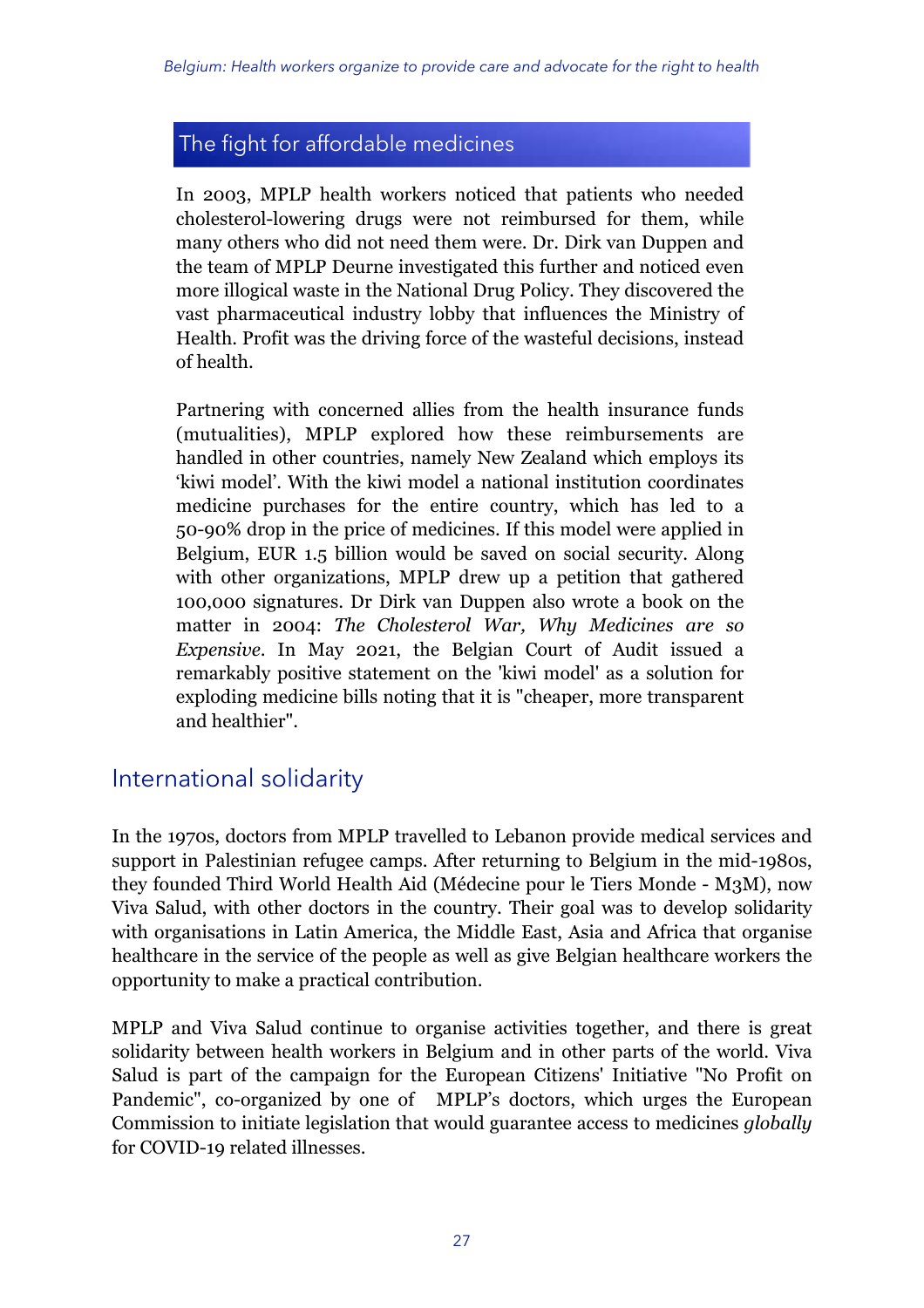#### Vision and future

In 2021 MPLP celebrated the 50th anniversary of Doctors for the People. A new generation took the helm. The online celebration of the 50 years was followed live by many patients, friends and sympathisers across the country and beyond. The 11 health centres continue their work, and the rejuvenated leadership wants to put extra effort into strengthening national staff, in order to make even more campaigns and projects possible. Because the fight for the right to health will become more important than ever in the coming years.

## **Key takeaways**

Addressing the underlying causes of poor health contributes as much to a patient's health as the care provided. Health workers can effectively investigate and identify these causes as part of their practice.

Health workers can–and *should*–take concrete steps to express solidarity with their patients and the communities they serve. As MPLP demonstrates, community organizing and political action are very powerful ways to to address local health challenges.

Our existing, imperfect health systems can be partially reclaimed through collectives like MPLP. While they may not be permanent solutions to the problem, they go a long way towards addressing immediate needs and lay the groundwork for different and better health systems.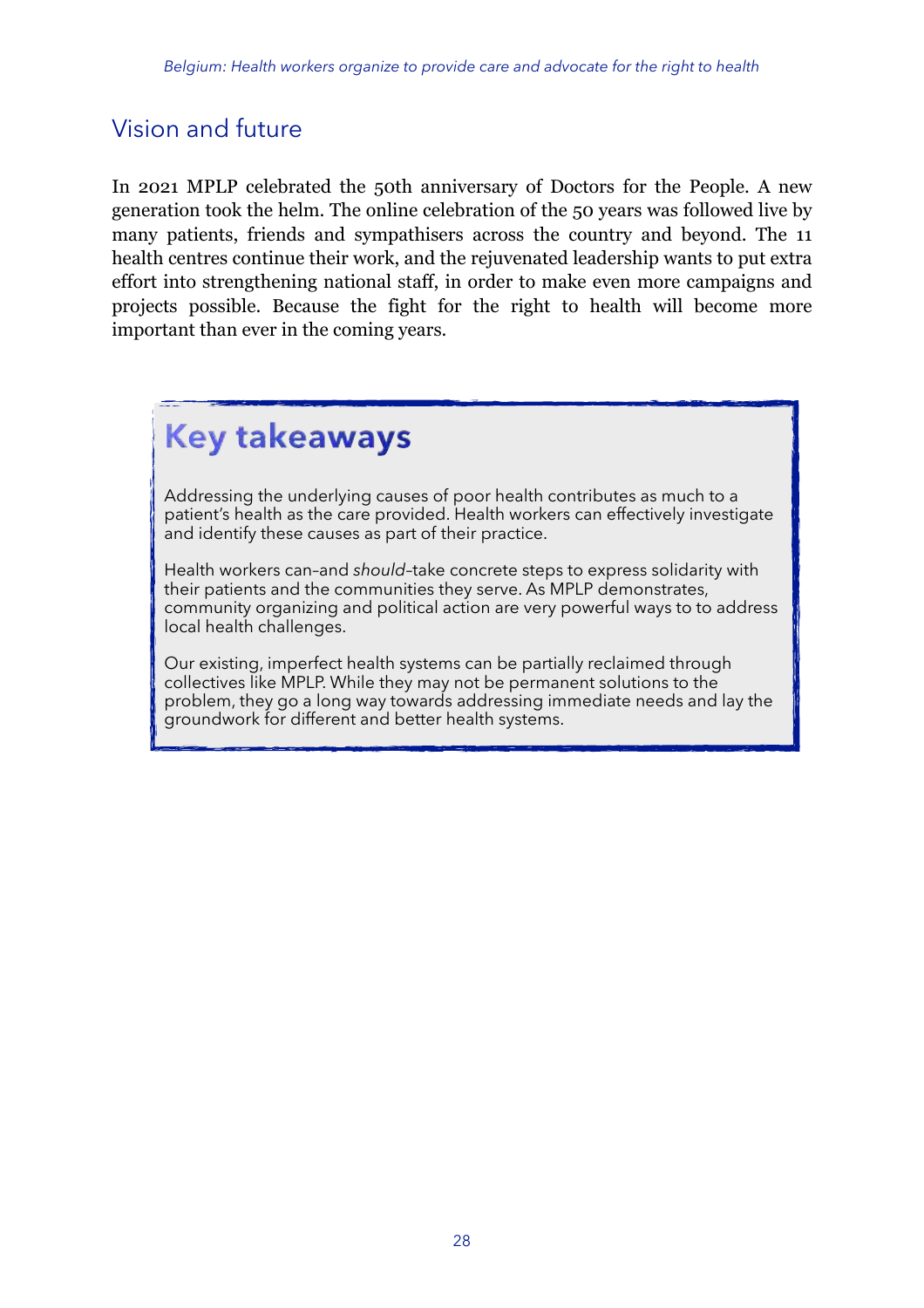## **Sweden: Creation of a cooperative to ensure local healthcare provision**

Desirée Enlund

#### A threat to primary healthcare in **Offerdal**

Sweden is often held up as a model of what universal health care should look like everywhere: affordable, accessible, quality care for all. However, the welfare state and public healthcare system in Sweden has been slowly dismantled by processes of marketization and privatization.

The Swedish public healthcare system is organized at a regional level with 21 Regions in charge of both public transport, regional development and healthcare services. The regions are governed by regional assemblies for which there are elections every four years. The division of power is such that while the national state implements laws

Privatization of health services has<br>creeped in even those systems<br>which are generally perceived as<br>accessible to all. The health system in creeped in even those systems which are generally perceived as accessible to all. The health system in Sweden, for example, has seen numerous attempts—with various degrees of success—to introduce private elements. In addition to a well documented case of public-private partnership in building the new Karolinska Hospital in Stockholm, there have been various instances of local governments' intentions to shut down smaller hospitals which were deemed non-essential. On more than one occasion, these attempts have been met by resistance from the community, and by alternatives thought of by the community to ensure that health care delivery is not impeded by public budget cuts. On some occasions, people's initiatives were not successful in preserving public delivery of health care, but they managed to keep the services going through health cooperatives. Although these should not be perceived as an alternative to universal public health systems, health cooperatives represent a more democratic and participative model of health care delivery than the one offered by large profit-driven companies.

that dictate the overarching framework for the delivery of healthcare, it is the task of the regions to organize the healthcare services. Furthermore, some parts of care services, such as elderly care and care for people with functional variations, are organized at the municipal level. This three-fold organization means that there can be different ideological/party constellations at different levels of government with different views on how to organize the public healthcare services.

<span id="page-32-1"></span><span id="page-32-0"></span>Over the last three decades, the Swedish government has introduced various forms of market-based systems for the operation of the public healthcare system. There has been a drive to both introduce market incentives into the public system as well as efforts to privatize parts of the healthcare system, particularly primary care services where 37% is provided by private companies and personal assistance[.](#page-37-1) Depending on how one views these reforms, the changes to the public healthcare system appear rather comprehensive. If one looks only at the levels of privatization of healthcare, a large part of public healthcare is still provided by public entities. On the other hand,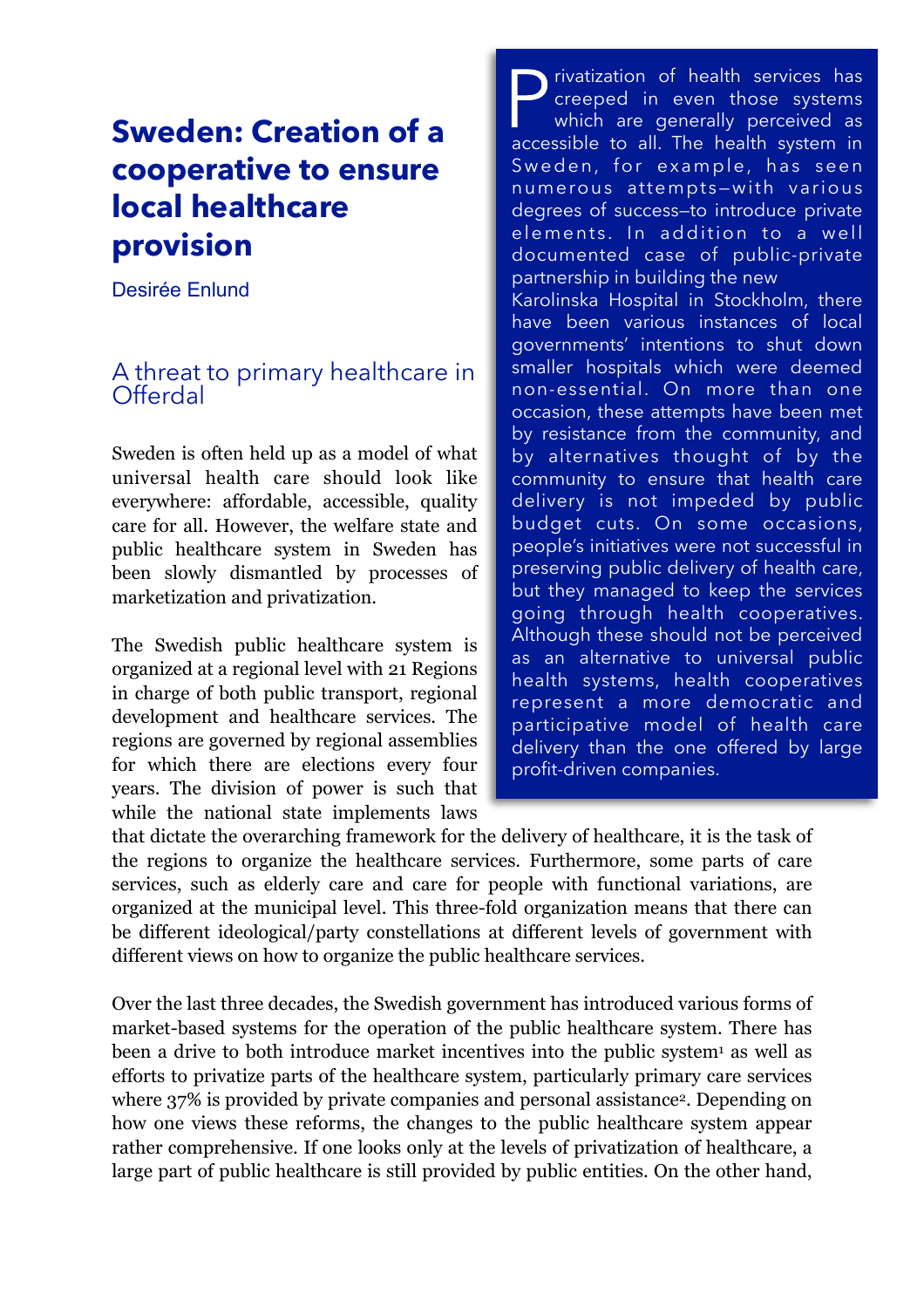<span id="page-33-0"></span>more profound changes are evident if one looks at the governance of the public healthcare system which is operated according to market logic.[3](#page-37-2)

<span id="page-33-1"></span>Specific reforms have included increased specialization and concentration of hospital services and increased privatization of the primary care and the pharmacy sectors.<sup>[4](#page-37-3)</sup> It is important to remember that the privatization process is most often only directed at one aspect of healthcare, the provision side. Otherwise, healthcare services in Sweden are still almost entirely financed by public funds. One of the most important reforms that has led to an increased privatization of healthcare services is the Primary Care Choice Reform (LOV in Swedish), promulgated by the national government in 2009-2010, which forces the regions to implement market systems. In particular, the law stipulates that as long as a private company fulfills the region's requirements, the region cannot prohibit the private company from opening a primary care center funded with public money. Thus, a region must allow private, for-profit companies to open primary care centers in any location they want, regardless whether that area is over-serviced, which has lead to concentration of private primary care centers in affluent urban areas. At the same time the regions have an obligation to first fund the private primary care centres before they fund their own public primary care centres. This impedes their capacity to compensate for the over-establishment of private, for-profit primary care centres in certain areas by redistributing more funds to other under-serviced areas.<sup>[5](#page-37-4)</sup> Regional authorities have thus centralized services in order to cut costs.

<span id="page-33-3"></span><span id="page-33-2"></span>As a result, many people in Sweden have seen health services in their communities movefarther and farther away.<sup>[6](#page-37-5)</sup> Moreover, changes in the structure of the healthcare system has affected the work environment in that care provision is increasingly influenced or dictated by politicians and bureaucrats, creating undesirable working conditions[.7](#page-37-6), [8](#page-38-0)

<span id="page-33-5"></span><span id="page-33-4"></span>In order to counter the effects of the decisions of municipal authorities and, importantly, retain health care services in the community, residents in rural areas have come together to protest the decisions and even organize to provide healthcare services themselves. One such situation is the Offerdal Healthcare Center in the small town of Änge, located in the northeastern part of Region Jämtland-Härjedalen.

The region is the size of Denmark and one of the largest in Sweden. Despite its size, the region has only one hospital, located in the regional capital Östersund. The Region is made up of a number of municipalities, one of which is Krokom. Krokom spans a vast area where the Offerdal area can be found. Offerdal is a sparsely populated area stretching from the town of Änge up to the mountain range on the border with Norway.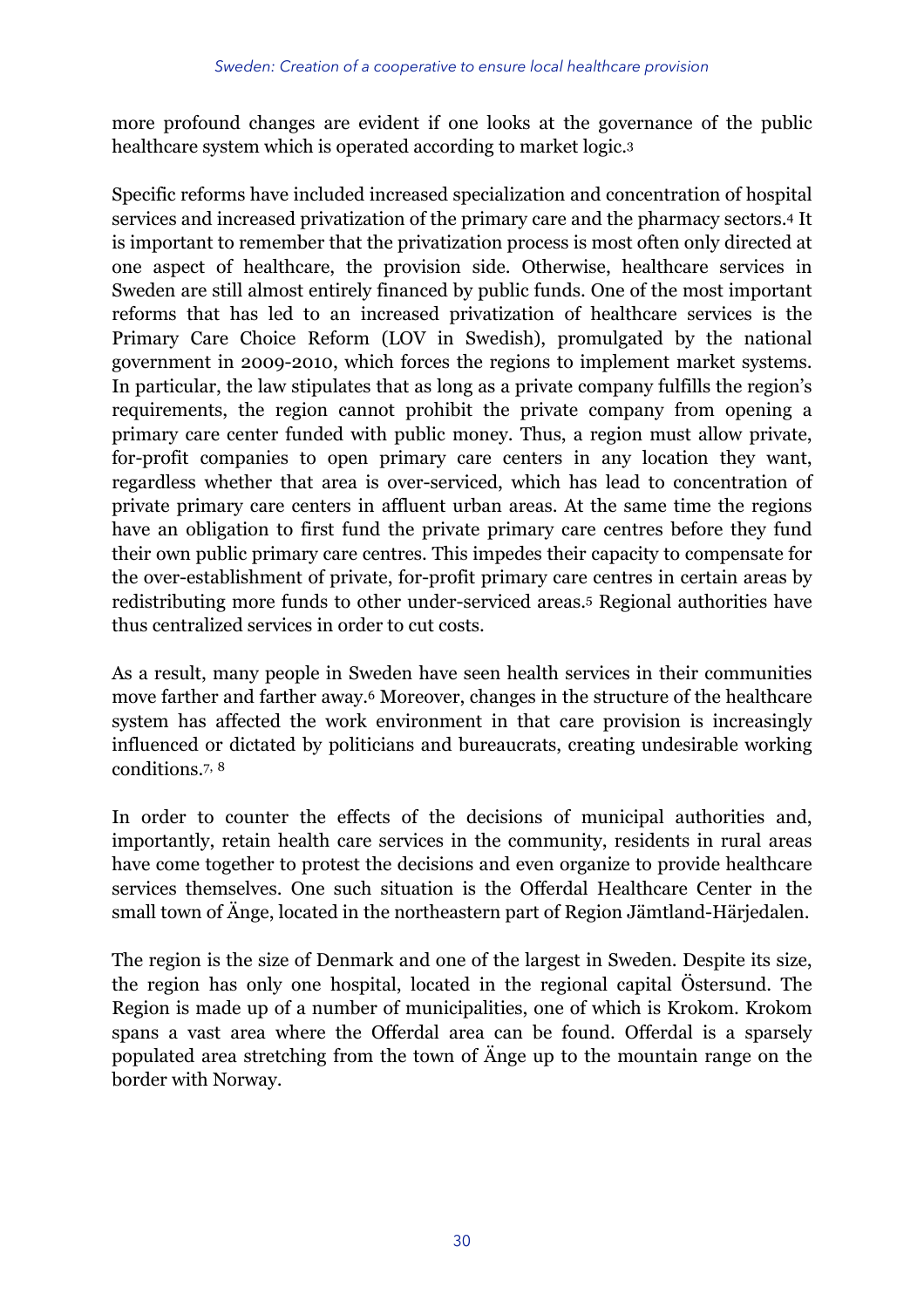

#### Opening a cooperative to provide healthcare in the community

<span id="page-34-2"></span><span id="page-34-1"></span><span id="page-34-0"></span>In 1991, the Jämtland County Council (now Region Jämtland-Härjedalen) began to explore the idea of closing the primary care center in the small town of Änge. This led to broader discussions between the workers at the primary care center about the future of primary healthcare in the Offerdal area which is serviced by the Änge primary care center and the municipality of Krokom. The workers at the primary care center wanted to carry on working with the public health service in the area and saw an opportunity to continue this work if they could figure out a way to run the primary care center themselves. The idea of taking over the primary care center in the form of a cooperative owned by the workers was received positively both by the public authorities, the region and the municipality, and the process started to transform the primary care center from being publicly run to being operated by the workers themselves. In this process the workers received a great deal of help from the region, which itself was very interested in seeing how this might work out. Over the past decades there had been a critique that public services had become overly bureaucratic and were no longer in touch with citizens' wants and needs[.](#page-38-1) The region was thus very open to experimentation with other forms of public service delivery. The Hälsorum Offerdal worker cooperative opened on 1 January 1992, the first of its kind in Sweden.[10](#page-38-2)[,11](#page-38-3)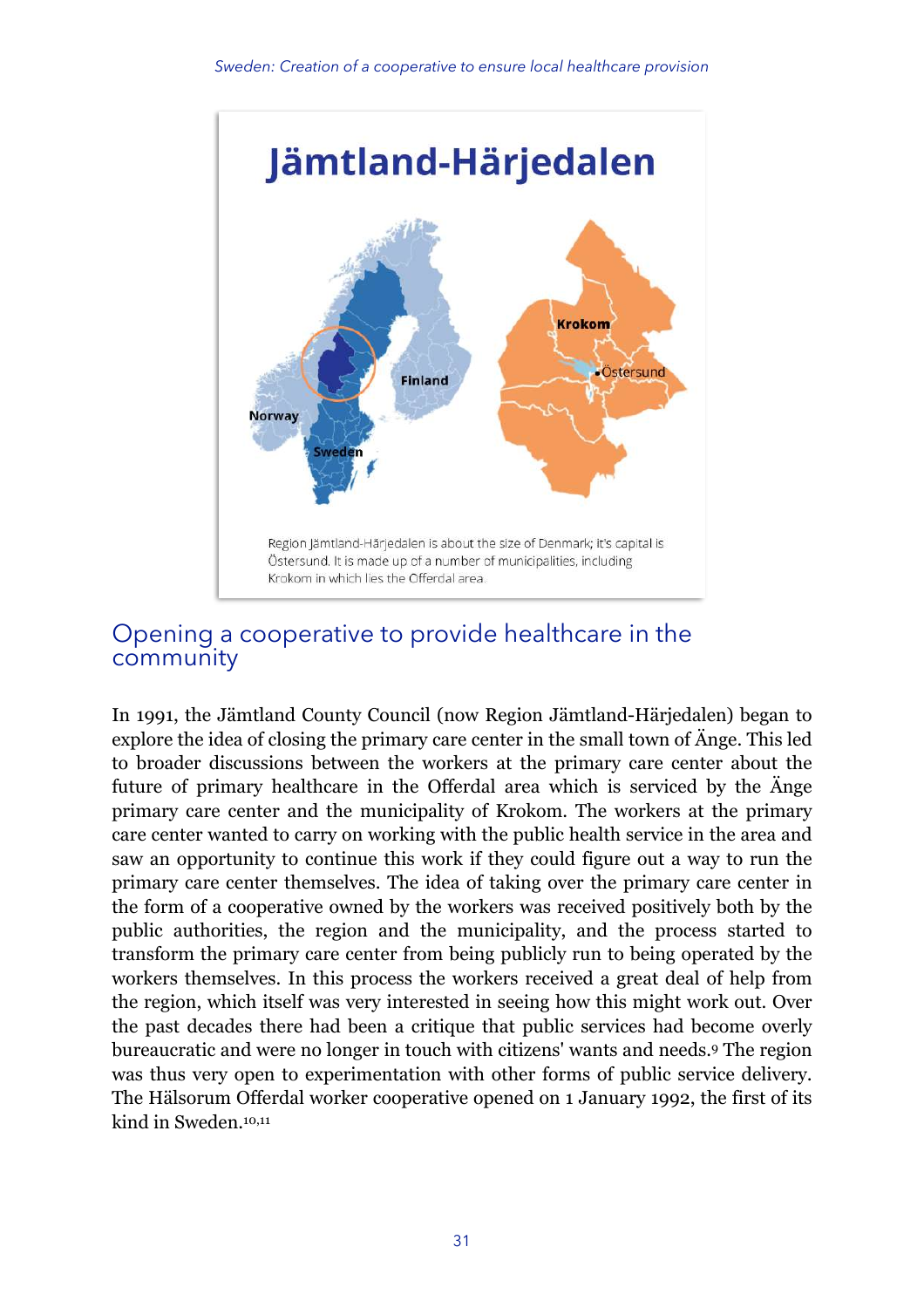

Map from Municipality of Krokom (https://krokom.se).

Operating the cooperative primary care center was not without its problems. At regular intervals the region would broach the idea of closing the primary care center, and because the region's contract was with the cooperative and not individual employees, it was much easier for them to do so than before. Each time this happened, the cooperative managed to mobilize resistance to these plans for closure. Often this resistance was based in recalling the positive results the cooperative primary care center had produced throughout the various evaluations the region had conducted. These positive evaluations helped the cooperative demonstrate the value they created by operating in a sparsely populated area. Several times they called for public meetings with politicians and the local community where they would explain the situation and their good work to the public and also confront the politicians. In this way the cooperative managed to avert several threats of closures over the next 10-15 years.

By the mid-2000's though, many of the members of the cooperative had retired and the new workers were not always keen to become members of the cooperative and share in the responsibility of operating it. At the same time, the funding situation for healthcare had been continuously deteriorating. Together with the Primary Care Choice Reform (PCCR, described above) that came in the end of the 2000's the still existing members had to rethink the cooperative. They first went to the region to ask if they were willing to support the cooperative to enter into the market-based system that the PCCR meant, but got no positive reply. The region also wouldn't confirm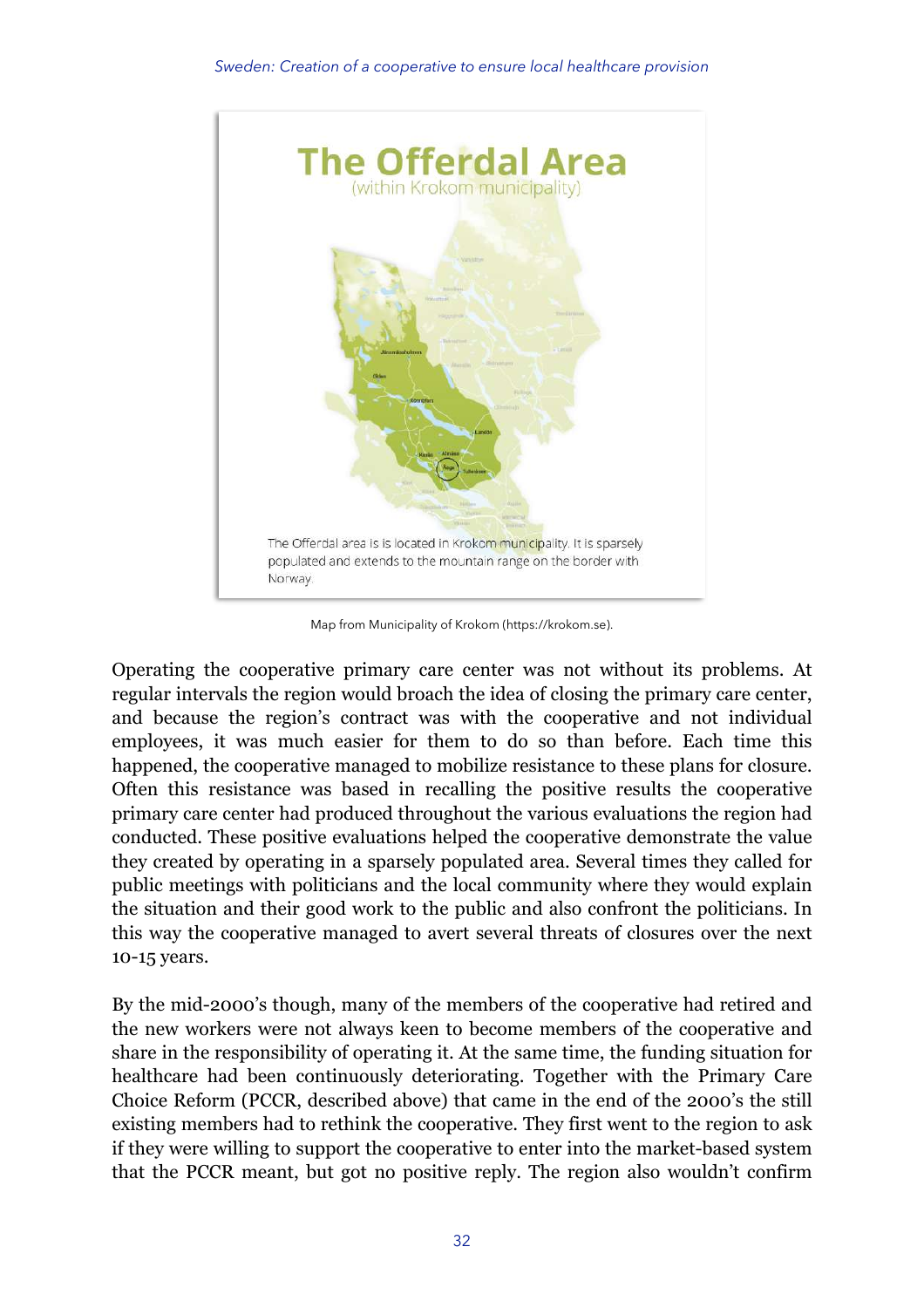whether it was willing to take back the primary care center and operate it themselves as a public primary care center. So, the cooperative again turned to the community and organized a large community meeting to explain the situation and to ask if they were willing to support the cooperative. At that meeting it was decided that the community was willing to go in and help in the operation of the cooperative as they saw the benefit of having primary care close by. Over the summer of 2010 the cooperative transformed from a workers' cooperative with just a few members to a citizens' cooperative owned by the people of the Offerdal area with some 600-650 members.

Now, in 2021, more than 700 people have invested in the cooperative. The primary health center has not been easy to sustain with the current healthcare funding system in Sweden. With little public funding, the cooperative opened an occupational healthcare center to increase revenue. However, the cooperative maintains a democratic governance approach and operation of the center is informed by employees and local residents. Employees and cooperative members play a meaningful, participatory role in decision-making concerning the activities of the health center [12,](#page-38-4)[13](#page-38-5)

#### <span id="page-36-1"></span><span id="page-36-0"></span>Challenges and lessons learned

Taking ownership of the cooperative primary care center worked to maintain health care in the town, and workers were able to keep their jobs and ultimately care for the community. The culture of cooperatives in Sweden contributed to this success, especially rural Sweden where communities have a long history of organizing and providing for themselves when the region fails to do so[.14](#page-38-6) [15](#page-38-7)

<span id="page-36-3"></span><span id="page-36-2"></span>The cooperative was not insulated from external pressures, however, such as the economic crisis of the 1990s and cutbacks in the public sector. The ensuing–and constant–squeeze on public funding of healthcare over the following decades made it a struggle to continue operating the Offerdal primary care center. This is a reflection of the previously mentioned issue with the allocation of funding which makes it necessary to have both healthy and sick patients registered at a primary care center so that amounts received for healthy people who may never visit the center cover the costs of those that visit many times or have multiple illnesses. This allocation of funding makes it more profitable for private, for-profit primary care centers to open in affluent and upper middle class areas of urban Sweden rather than in the countryside. The people of Offerdal organized to overcome the effects of this, but were not able to fully escape policies that threatened the operation of the clinic.

The case of the Offerdal Healthcare Center also demonstrates the costs of communities assuming the responsibility for maintaining social reproduction. There have been many struggles, including the unpaid hours that go into keeping the cooperative alive as well as provision of services for which payment may never be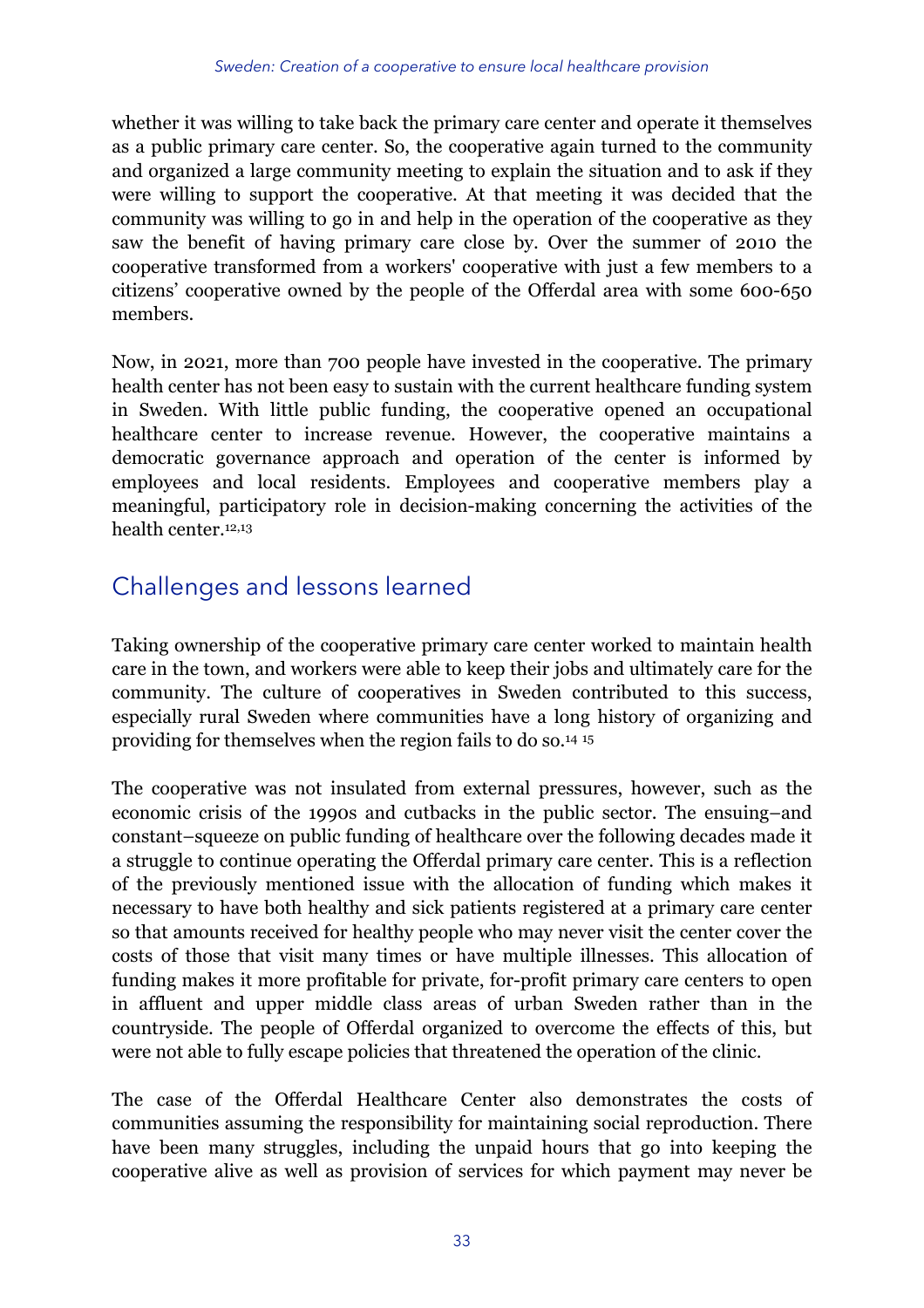received. The creation of the cooperative responded to the deterioration of working conditions and prevented the closing of the health care center. However, it also allowed for the public authority to step back from its responsibility to ensure healthcare in the community, continuing the trend of privatization.

### **Key takeaways**

Often the knowledge, skills, and solutions to fill gaps left by governments lie in the community. In the case of the Offerdal Healthcare Center, building on traditions of local organizing and community support have added to the longevity of the co-operative.

Alternative models of care provision may still experience the limitations and impacts of policy and political decisions. Organizers should anticipate and try to plan ahead as to how they may continue operations during these times.

Partnering with the community, meaningfully, for decision-making and longterm planning can contribute to the longevity of a project and the sense of ownership among community members and improves the likelihood of continued success.

#### References

<span id="page-37-0"></span> Meijling, J. (2020). Marknadisering: En idé och dess former inom sjukvård och järnväg, 1970-2000 [1](#page-32-0) (PhD dissertation, KTH Royal Institute of Technology). http://kth.diva-portal.org/smash/record.jsf? pid=diva2%3A1484606&dswid=7571

<span id="page-37-1"></span>Jordahl, H., & Blix, M. (2021). Privatizing Welfare Services: Lessons from the Swedish [2](#page-32-1) Experiment. : Oxford University Press. Retrieved 24 Jun. 2021, from https:// oxford.universitypressscholarship.com/view/10.1093/oso/9780198867210.001.0001/ oso-9780198867210.

<span id="page-37-2"></span> Hasselbladh, H., Bejerot, E., Gustafsson, R. Å. (2008). Bortom New Public Management: [3](#page-33-0) Institutionell transformation i svensk sjukvård. http://urn.kb.se/resolve? urn=urn:nbn:se:oru:diva-65545

<span id="page-37-3"></span>Anell et al. (2012) Sweden: Health System Review. European Observatory on Health Systems and [4](#page-33-1) Policies. [https://www.euro.who.int/\\_\\_data/assets/pdf\\_file/0008/164096/e96455.pdf](https://www.euro.who.int/__data/assets/pdf_file/0008/164096/e96455.pdf)

<span id="page-37-4"></span>Dahlgren, G. (2018). *När sjukvården blev en marknad: effekter och alternativ*. Premiss förlag. [5](#page-33-2)

<span id="page-37-5"></span> PHM-North America. Sweden: Occupy Our Hospitals. [https://phm-na.org/resisting-privatization/](https://phm-na.org/resisting-privatization/sweden-occupy-our-hospitals/) [6](#page-33-3) [sweden-occupy-our-hospitals/](https://phm-na.org/resisting-privatization/sweden-occupy-our-hospitals/)

<span id="page-37-6"></span>Hasselbladh, H., Bejerot, E., Gustafsson, R. Å. (2008). Bortom New Public Management: [7](#page-33-4) Institutionell transformation i svensk sjukvård. [http://urn.kb.se/resolve?](http://urn.kb.se/resolve?urn=urn:nbn:se:oru:diva-65545) [urn=urn:nbn:se:oru:diva-65545](http://urn.kb.se/resolve?urn=urn:nbn:se:oru:diva-65545)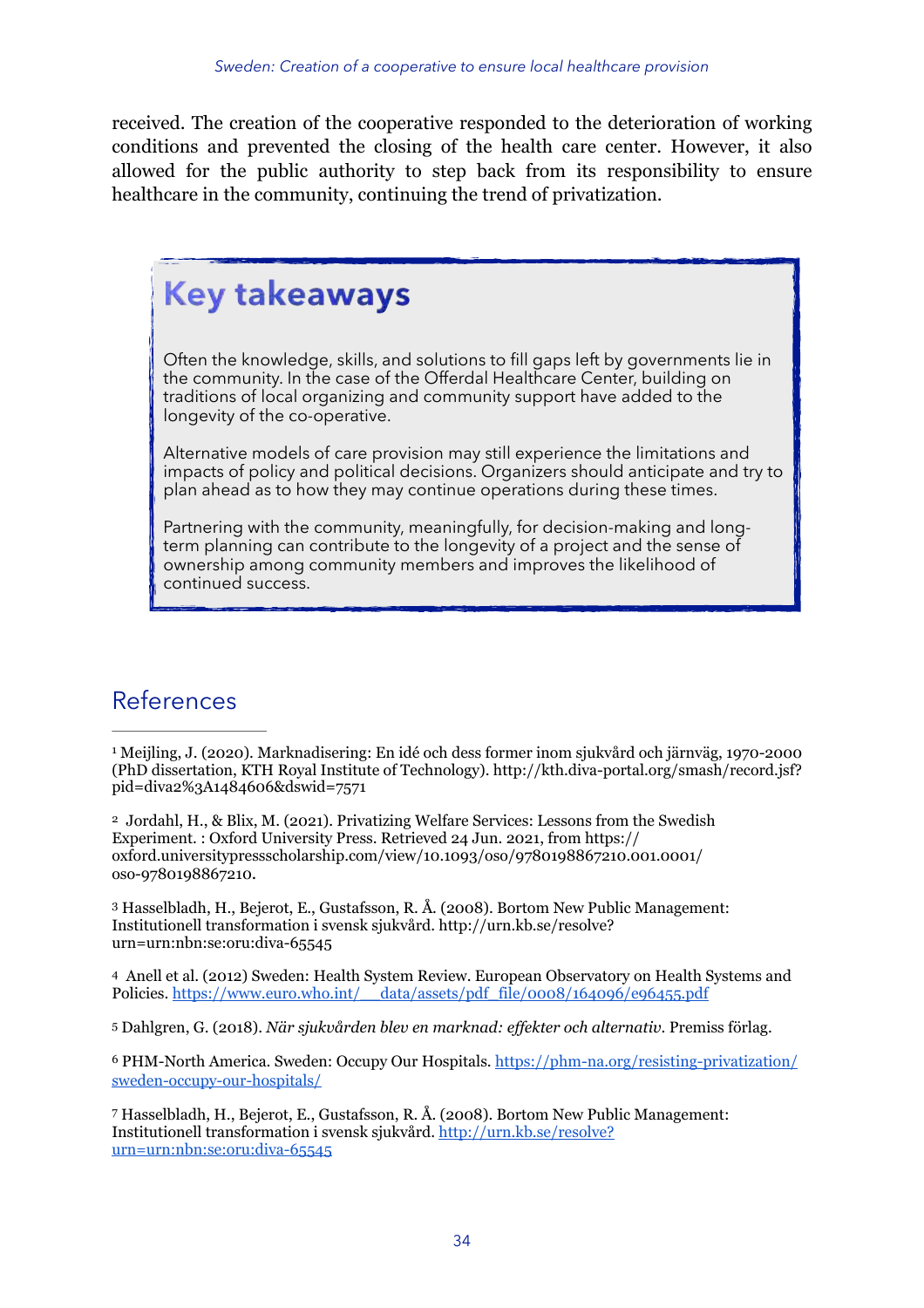<span id="page-38-0"></span> Enlund, D. (2020) Offerdal and the long struggle for rural healthcare. In: Contentious Countrysides. [8](#page-33-5) Umea University (p. 182-228). [http://umu.diva-portal.org/smash/get/diva2:1417251/](http://umu.diva-portal.org/smash/get/diva2:1417251/FULLTEXT01.pdf) [FULLTEXT01.pdf](http://umu.diva-portal.org/smash/get/diva2:1417251/FULLTEXT01.pdf)

<span id="page-38-1"></span>Hasselbladh, H., Bejerot, E., Gustafsson, R. Å. (2008). Bortom New Public Management: [9](#page-34-0) Institutionell transformation i svensk sjukvård. [http://urn.kb.se/resolve?](http://urn.kb.se/resolve?urn=urn:nbn:se:oru:diva-65545) [urn=urn:nbn:se:oru:diva-65545](http://urn.kb.se/resolve?urn=urn:nbn:se:oru:diva-65545)

<span id="page-38-2"></span><sup>[10](#page-34-1)</sup> Enlund, D. (2020) Offerdal and the long struggle for rural healthcare. In: Contentious Countrysides. Umea University (p. 182-228). [http://umu.diva-portal.org/smash/get/diva2:1417251/](http://umu.diva-portal.org/smash/get/diva2:1417251/FULLTEXT01.pdf) [FULLTEXT01.pdf](http://umu.diva-portal.org/smash/get/diva2:1417251/FULLTEXT01.pdf)

<span id="page-38-3"></span><sup>[11](#page-34-2)</sup> The first years there was a large interest in how this experiment would work and the cooperative had many visits from different entities to learn about their experiences.

<span id="page-38-4"></span><sup>[12](#page-36-0)</sup> Nordregio (2012) Offerdal Healthcare Center. [https://archive.nordregio.se/en/Publications/Publications-2016/Territorial-Social-Innovation/](https://archive.nordregio.se/en/Publications/Publications-2016/Territorial-Social-Innovation/Nordic-case-examples-What-does-TSi-look-like/Offerdal-Hea/index.html) [Nordic-case-examples-What-does-TSi-look-like/Offerdal-Hea/index.html](https://archive.nordregio.se/en/Publications/Publications-2016/Territorial-Social-Innovation/Nordic-case-examples-What-does-TSi-look-like/Offerdal-Hea/index.html)

<span id="page-38-5"></span><sup>[13](#page-36-1)</sup> Enlund, D. (2020) Offerdal and the long struggle for rural healthcare. In: Contentious Countrysides. Umea University (p. 182-228). [http://umu.diva-portal.org/smash/get/diva2:1417251/](http://umu.diva-portal.org/smash/get/diva2:1417251/FULLTEXT01.pdf) [FULLTEXT01.pdf](http://umu.diva-portal.org/smash/get/diva2:1417251/FULLTEXT01.pdf)

<span id="page-38-6"></span><sup>[14](#page-36-2)</sup> Nordregio (2012) Offerdal Healthcare Center. [https://archive.nordregio.se/en/Publications/Publications-2016/Territorial-Social-Innovation/](https://archive.nordregio.se/en/Publications/Publications-2016/Territorial-Social-Innovation/Nordic-case-examples-What-does-TSi-look-like/Offerdal-Hea/index.html) [Nordic-case-examples-What-does-TSi-look-like/Offerdal-Hea/index.html](https://archive.nordregio.se/en/Publications/Publications-2016/Territorial-Social-Innovation/Nordic-case-examples-What-does-TSi-look-like/Offerdal-Hea/index.html)

<span id="page-38-7"></span><sup>[15](#page-36-3)</sup> Enlund, D. (2020) Offerdal and the long struggle for rural healthcare. In: Contentious Countrysides. Umea University (p. 182-228). [http://umu.diva-portal.org/smash/get/diva2:1417251/](http://umu.diva-portal.org/smash/get/diva2:1417251/FULLTEXT01.pdf) [FULLTEXT01.pdf](http://umu.diva-portal.org/smash/get/diva2:1417251/FULLTEXT01.pdf)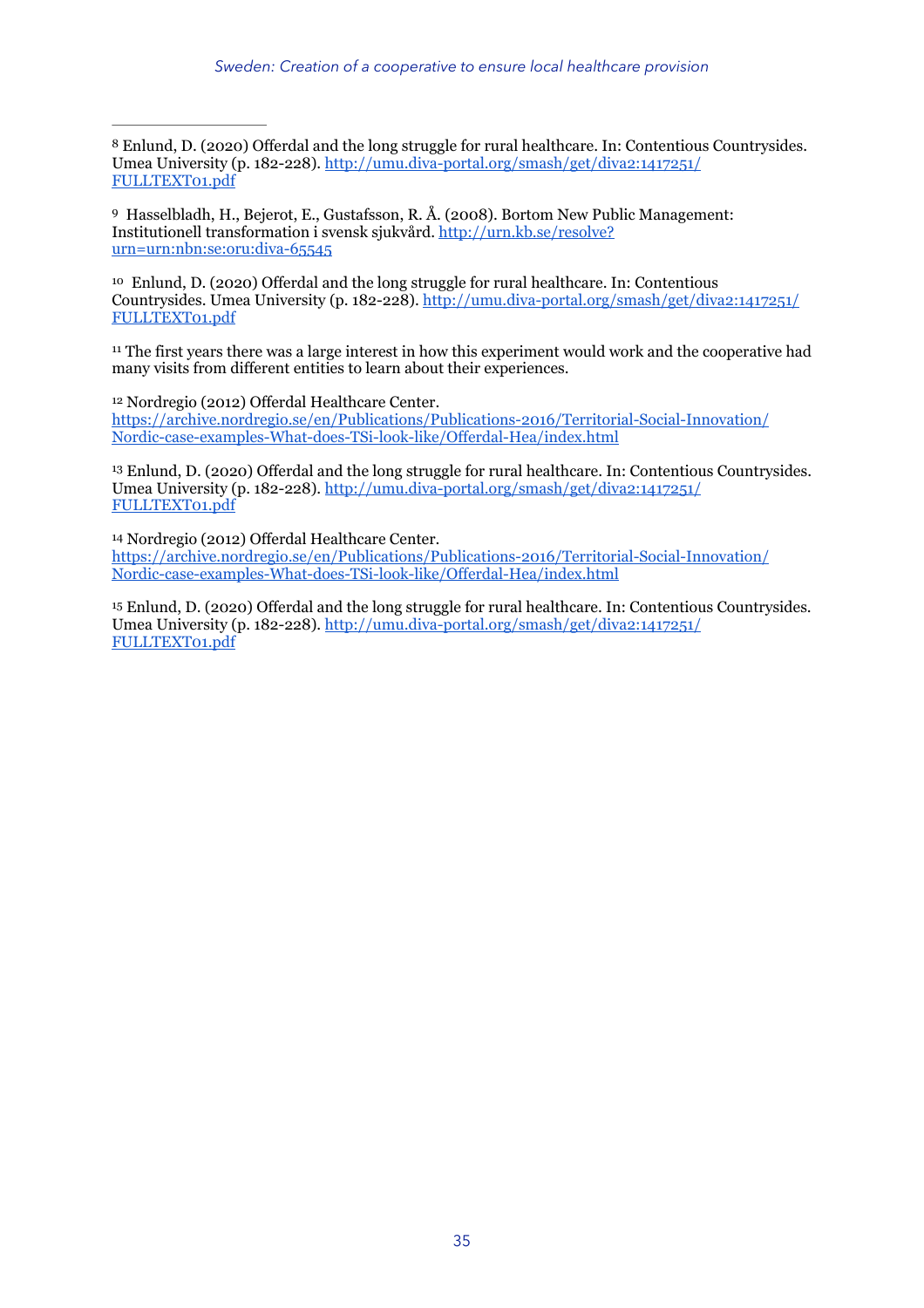## **Lessons for Organizing**

From sweeping changes in legislation and implementation of<br>people-centered policies to envisioning and bringing to fruition<br>new avenues for healthcare delivery, the case studies presented in<br>this collection demonstrate a r people-centered policies to envisioning and bringing to fruition new avenues for healthcare delivery, the case studies presented in this collection demonstrate a range of ways by which health services may be reclaimed as a public good. They offer lessons that health activists, advocates, and community organizers can their own adapt to their contexts and apply to their own campaigns.

#### Prioritizing community participation

Meaningfully involving the community in decision-making and long-term planning can contribute to the longevity of campaigns as well as the sense of ownership of an initiative.

Broad community participation can be achieved even though it may have been just a small aspect of an original policy framework. When these even very slight spaces exist, activists must amplify them and make the public aware of their existence.

#### Advocacy and action

Addressing the underlying causes of poor health contributes as much to a patient's health as much as the care provided. Health workers can–and should–take concrete steps to express solidarity with their patients and the communities they serve.

While articulating demands directed at policymakers, organizers should also work to move people to action. Making sure that demands include mechanisms to create fertile ground for participation and fulfilment of proposed programs can help mobilize communities.

Activists can strategically take advantage of many types of spaces and processes to push forward their demands. For example, engaging in program implementation and evaluation processes can be important for advocacy.

#### Grasping opportunities for change

While working towards the desired transformation of our existing imperfect health systems, we can still partially reclaim them through alternative models. They can address immediate needs, demonstrate what is possible, and build a foundation for reimagined health systems.

Alternative models of care provision may still experience shocks and limitations brought on by external politics and political decisions. Anticipating and navigating such times may be unique opportunities to highlight the potential of people-centered decision-making.

Often the knowledge, skills, and solutions to fill gaps left by governments lie in the community. Diverse partnerships and community organizing create pathways to develop innovative solutions to local challenges and mobilize resources to realize them.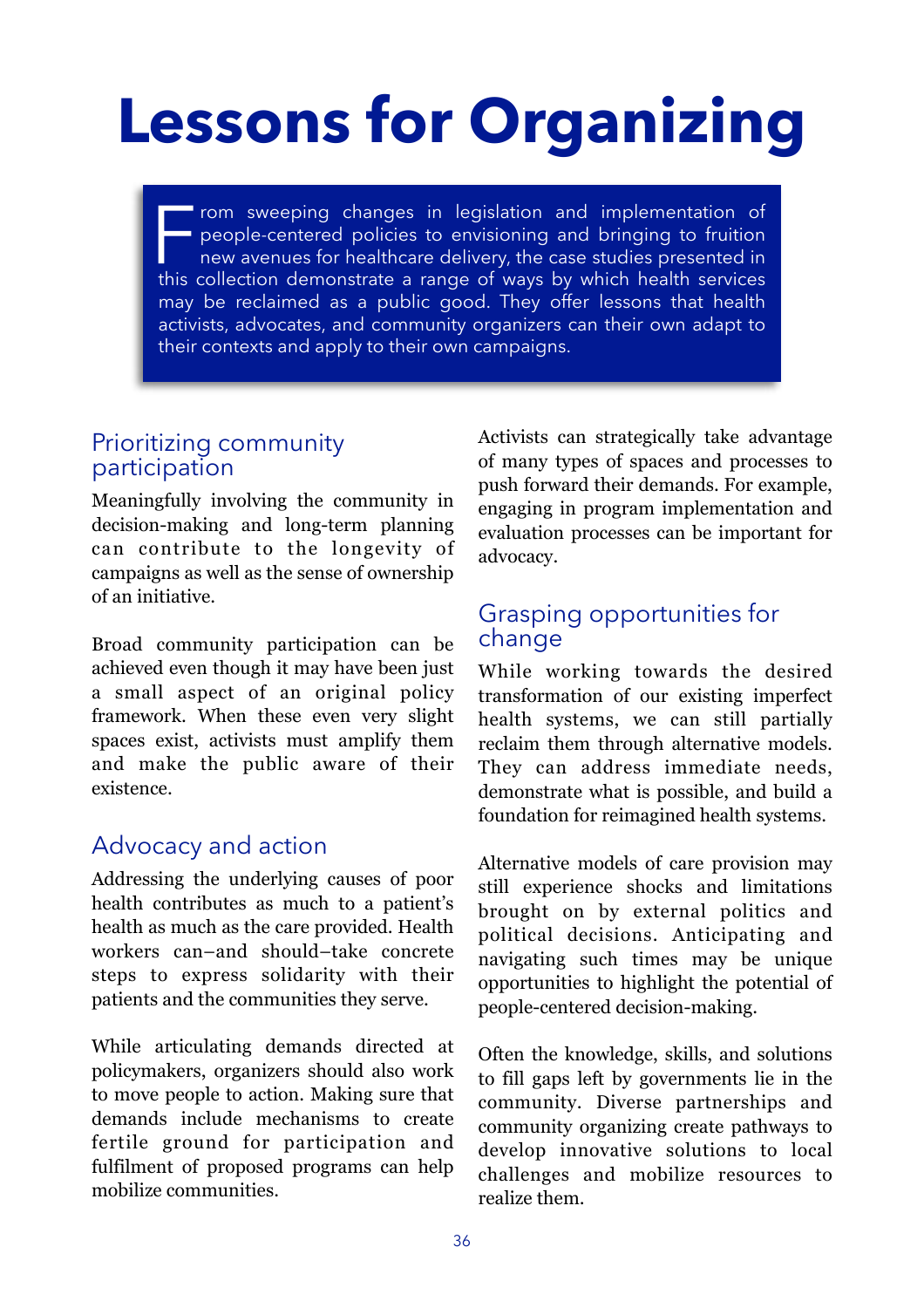## **Resources**

#### **Organizations**

European Network Against Privatization and Commercialization of Health and Social Protection <http://europe-health-network.net>

Institute for Political Ecology [www.ipe.hr](http://www.ipe.hr)

The Global Initiative for Economic Social and Cultural Rights <https://www.gi-escr.org/private-actors-public-services>

People's Health Movement [www.phmovement.org](http://www.phmovement.org)

Organization for Workers' Initiative and Democratization [www.udrugabrid.hr](http://www.udrugabrid.hr)

#### **Materials**

Global Health Watch <https://phmovement.org/global-health-watch/>

PHM North America, Resisting Privatization of Health Services <https://phm-na.org/resisting-privatization/>

PHM Thematic Group on Equitable Health Systems, resources and articles <https://phmovement.org/health-for-all-campaign/equitable-health-systems/>

*Saude em debate* (special issue): The People's Health Movement - global action in defence of the human right to health (PT/EN) <https://saudeemdebate.org.br/sed/issue/view/33>

Transnational Institute, *The Future is Public* <https://www.tni.org/en/futureispublic>